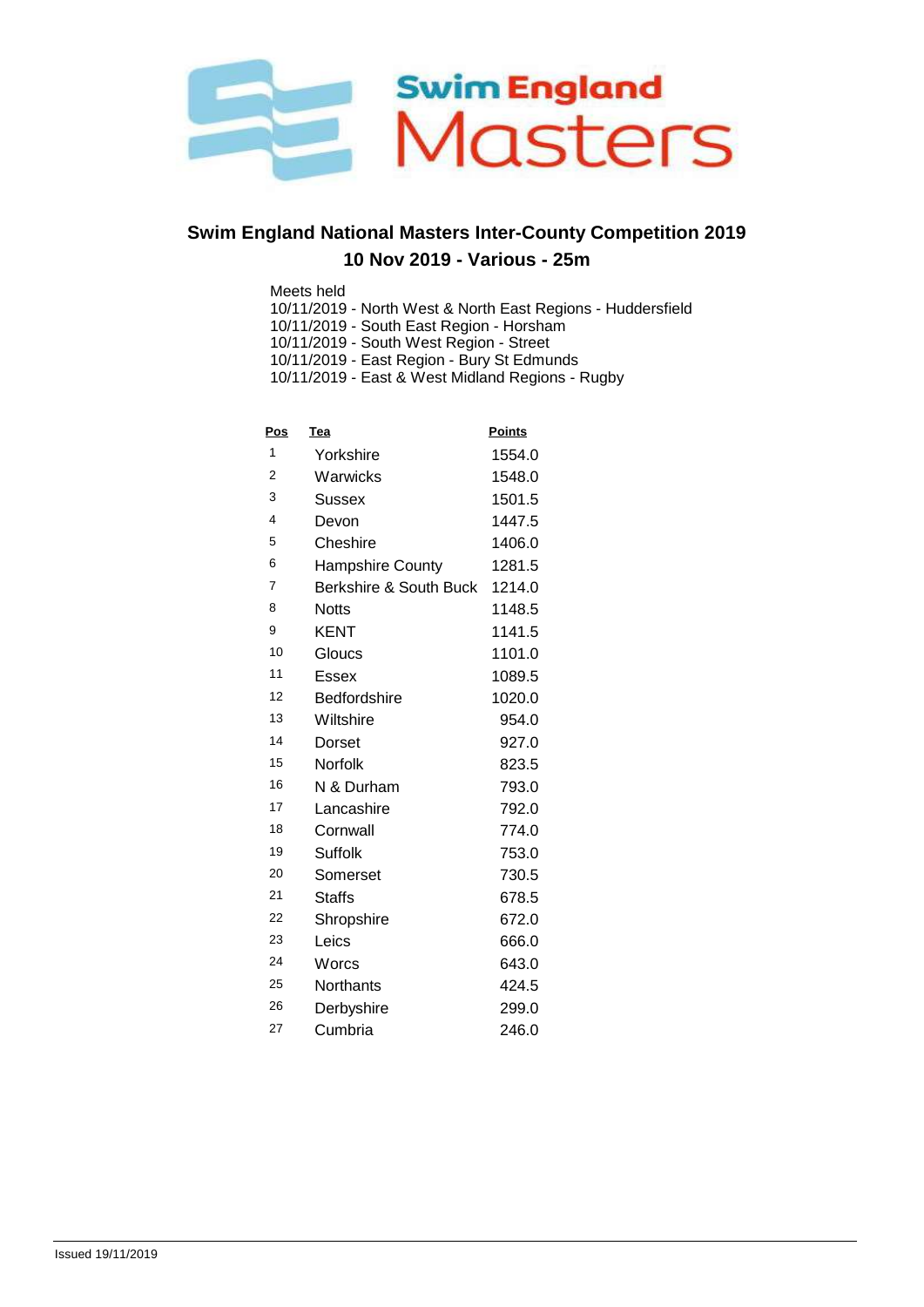| <b>Event 1 MENS 65YRS/OVER 50M BACKSTROKE</b> |                        |    |                                                  |          |      |  |  |  |
|-----------------------------------------------|------------------------|----|--------------------------------------------------|----------|------|--|--|--|
| 1                                             | Christopher Brown      | 66 | Yorkshire                                        | 33.78    | 27   |  |  |  |
| $\overline{2}$                                | Graeme MILNE           | 65 | Cornwall                                         | 34.67    | 26   |  |  |  |
| 3                                             | <b>Trevor CLARK</b>    | 65 | Warwicks                                         | 36.03    | 25   |  |  |  |
| 4                                             | <b>Graham Harris</b>   | 68 | <b>Hampshire County</b>                          | 36.13    | 24   |  |  |  |
| 5                                             | Stephen Braine         | 65 | <b>Sussex</b>                                    | 38.14    | 23   |  |  |  |
| 6                                             | Nigel FOSTER           | 69 | Dorset                                           | 38.17    | 22   |  |  |  |
| 7                                             | <b>Anthony Meek</b>    | 69 | <b>KENT</b>                                      | 40.18    | 21   |  |  |  |
| 8                                             | <b>Phillip Harper</b>  | 74 | Essex                                            | 40.90    | 20   |  |  |  |
| 9                                             | Robin OLDFIELD         | 72 | Shropshire                                       | 41.07    | 19   |  |  |  |
| 10                                            | Geoff Holme            | 65 | Cheshire                                         | 41.18    | 18   |  |  |  |
| 11                                            | <b>Bill LETCH</b>      | 79 | Devon                                            | 41.42    | 17   |  |  |  |
| 12                                            | Tony CHERRINGTON       | 77 | Gloucs                                           | 42.69    | 16   |  |  |  |
| 13                                            | Peter lles             | 66 | Bedfordshire                                     | 42.77    | 15   |  |  |  |
| 14                                            | Allan FALCONER         | 67 | <b>Notts</b>                                     | 42.90    | 14   |  |  |  |
| 15                                            | <b>Terry Thorne</b>    | 69 | Norfolk                                          | 43.42    | 13   |  |  |  |
| 16                                            | Duncan McCreadie       | 74 | Berkshire & South Bucks                          | 44.58    | 12   |  |  |  |
| 17                                            | John LEWIS             | 65 | Wiltshire                                        | 44.93    | 11   |  |  |  |
| 18                                            | Simon O'NEILL          | 67 | Northants                                        | 45.55    | 10   |  |  |  |
| 19                                            | Tim BENNETTO           | 74 | Somerset                                         | 45.81    | 9    |  |  |  |
| 20                                            | Dietrich COEKIN        | 68 | Suffolk                                          | 49.07    | 8    |  |  |  |
| 21                                            | <b>Graham Shutt</b>    | 70 | N & Durham                                       | 49.19    | 7    |  |  |  |
| 22                                            | John HOLLAND           | 70 | <b>Staffs</b>                                    | 52.27    | 6    |  |  |  |
| 23                                            | David STRACHAN         | 69 | Leics                                            | 53.49 5  |      |  |  |  |
|                                               |                        |    | <b>Event 2 WOMENS 65 YRS/OVER 50M BACKSTROKE</b> |          |      |  |  |  |
| 1                                             | Kath TUNNICLIFFE       | 67 | <b>Staffs</b>                                    | 39.04 27 |      |  |  |  |
| 2                                             | Rachel Barton          | 71 | Cheshire                                         | 40.27    | 26   |  |  |  |
| 3                                             | Anne BOURNE            | 65 | Warwicks                                         | 41.26    | 25   |  |  |  |
| 4                                             | Alison Gwynn           | 71 | <b>Sussex</b>                                    | 42.33    | 24   |  |  |  |
| 5                                             | <b>Gill FERRIS</b>     | 65 | Gloucs                                           | 42.72 23 |      |  |  |  |
| 6                                             | Wendy Offord           | 65 | Yorkshire                                        | 43.47    | 22   |  |  |  |
| 7                                             | Alison WILSON          | 65 | Shropshire                                       | 44.24    | 21   |  |  |  |
| 8                                             | Anne Cork              | 68 | Berkshire & South Bucks                          | 45.38    | 20   |  |  |  |
| 9                                             | Shelagh RATCLIFFE      | 67 | Devon                                            | 45.50    | 19   |  |  |  |
| 10                                            | Sandie FOSKETT         | 70 | Cornwall                                         | 46.20    | 18   |  |  |  |
| 11                                            | Pat Jackson            | 72 | Norfolk                                          | 46.51    | 17   |  |  |  |
| 12                                            | <b>Vivien Willis</b>   | 66 | Essex                                            | 46.70    | 15.5 |  |  |  |
| $=$                                           | Pat REYNOLDS           | 69 | Northants                                        | 46.70    | 15.5 |  |  |  |
| 14                                            | <b>Francis Jenkins</b> | 73 | Lancashire                                       | 48.14    | 14   |  |  |  |
| 15                                            | Shelley Robinson       | 67 | KENT                                             | 51.81    | 13   |  |  |  |
| 16                                            | <b>Janet Masters</b>   | 79 | Bedfordshire                                     | 52.55    | 12   |  |  |  |
| 17                                            | <b>Hilary Crick</b>    | 70 | N & Durham                                       | 53.39    | 11   |  |  |  |
| 18                                            | Margaret ROUSE         | 71 | Dorset                                           | 55.55    | 10   |  |  |  |
| 19                                            | Muriel HITCHCOCK       | 81 | Wiltshire                                        | 57.44    | 9    |  |  |  |
| 20                                            | Lesley CLIFF           | 71 | <b>Notts</b>                                     | 1:01.98  | 8    |  |  |  |

| <b>Event 3 MENS 55 YRS/OVER 50M BREASTSTROKE</b> |                                       |          |                                                                               |                      |            |  |  |  |
|--------------------------------------------------|---------------------------------------|----------|-------------------------------------------------------------------------------|----------------------|------------|--|--|--|
| 1                                                | Russ Mason                            | 56       | Cheshire                                                                      | 33.24 27             |            |  |  |  |
| $\overline{2}$                                   | Dave Milburn                          | 57       | Berkshire & South Bucks                                                       | 33.75 26             |            |  |  |  |
| 3                                                | Gordon Belbin                         | 57       | Cumbria                                                                       | 34.48 25             |            |  |  |  |
| 4                                                | Keith Oddy                            | 56       | Essex                                                                         | 35.41                | 24         |  |  |  |
| 5                                                | Nicholas Emens                        | 55       | Sussex                                                                        | 35.79 23             |            |  |  |  |
| 6                                                | Kevin Smith                           | 55       | N & Durham                                                                    | 35.98 22             |            |  |  |  |
| 7                                                | Graham King                           | 56       | Suffolk                                                                       | 36.18 21             |            |  |  |  |
| 8                                                | <b>Tim Wilkes</b>                     | 59       | KENT                                                                          | 36.33 20             |            |  |  |  |
| 9                                                | Kevan Brown                           | 59       | Yorkshire                                                                     | 36.70                | 19         |  |  |  |
| 10                                               | <b>John ANDERSON</b>                  | 66       | Somerset                                                                      | 38.38                | 18         |  |  |  |
| 11                                               | Simon VEALE                           | 63       | Devon                                                                         | 38.48                | 17         |  |  |  |
| 12                                               | Anthony HOWLAND                       | 58       | Warwicks                                                                      | 38.54                | 16         |  |  |  |
| 13                                               | Steve EGGLETON                        | 59       | Shropshire                                                                    | 39.03                | 15         |  |  |  |
| 14                                               | <b>David Daniels</b>                  | 52       | Derbyshire                                                                    | 39.25                | 13.5       |  |  |  |
| $=$                                              | Adam Lelean                           | 57       | <b>Norfolk</b>                                                                | 39.25                | 13.5       |  |  |  |
| 16                                               | <b>Graham Powell</b>                  | 63       | Bedfordshire                                                                  | 39.46                | 12         |  |  |  |
| 17                                               | Peter SEAWARD                         | 63       | Wiltshire                                                                     | 39.54                | 11         |  |  |  |
| 18                                               | Andrew SMALL                          | 56       | Dorset                                                                        | 39.93                | 10         |  |  |  |
| 19                                               | Rob STEEL                             | 62       | <b>Notts</b>                                                                  | 40.72 9              |            |  |  |  |
| 20                                               | lan GOODALL                           | 62       | Northants                                                                     | 42.62 8              |            |  |  |  |
| 21                                               | Mark PARTRIDGE                        | 56       | Gloucs                                                                        | 45.69                | 7          |  |  |  |
| 22                                               | Rob WALDRON                           | 58       | Worcs                                                                         | 45.89 6              |            |  |  |  |
| 23                                               | Charles HILLSON                       | 55       | Leics                                                                         | 46.38 5              |            |  |  |  |
| 24                                               | Peter STEPHENS                        | 72       | Cornwall                                                                      | 51.07                | 4          |  |  |  |
| 25                                               | Antony Corben                         | 57       | Hampshire County                                                              | 52.25 3              |            |  |  |  |
| 26                                               | Martyn FINNEY                         | 61       | <b>Staffs</b>                                                                 | 53.05 2              |            |  |  |  |
|                                                  |                                       |          |                                                                               |                      |            |  |  |  |
|                                                  |                                       |          |                                                                               |                      |            |  |  |  |
| 1                                                |                                       | 57       | <b>Event 4 WOMENS 55 YRS/OVER 50M BREASTSTROKE</b><br>Berkshire & South Bucks | 39.95 27             |            |  |  |  |
| $\overline{2}$                                   | Phillippa Williams                    | 60       | N & Durham                                                                    |                      | 26         |  |  |  |
|                                                  | Verity Dobbie                         | 56       | Warwicks                                                                      | 40.67                |            |  |  |  |
| 3<br>4                                           | Hayley BETTINSON<br>Rebecca JENKINSON | 56       | Devon                                                                         | 40.76 25             |            |  |  |  |
| 5                                                | Alison NYE                            | 62       | Wiltshire                                                                     | 40.88 24<br>41.88 23 |            |  |  |  |
| 6                                                |                                       | 63       | Essex                                                                         | 42.15 22             |            |  |  |  |
| 7                                                | Alyson Fordham<br>Judy Brown          | 55       | Cheshire                                                                      | 42.94 21             |            |  |  |  |
| 8                                                |                                       | 62       | <b>Staffs</b>                                                                 | 43.17                | 20         |  |  |  |
| 9                                                | Lindsey GOWLAND                       | 65       | Yorkshire                                                                     | 43.20                | 19         |  |  |  |
| 10                                               | Sally Shields<br>Linda Hooker         | 59       | Sussex                                                                        | 43.41                | 18         |  |  |  |
| 11                                               |                                       | 55       | Gloucs                                                                        |                      |            |  |  |  |
|                                                  | Sandy JONES                           |          | Cornwall                                                                      | 43.57 17             |            |  |  |  |
| 12<br>13                                         | Sheryl TAYLOR                         | 58<br>55 |                                                                               | 43.86 16<br>45.14 15 |            |  |  |  |
| 14                                               | Tina Turner                           |          | Hampshire County                                                              |                      | 13.5       |  |  |  |
| $=$                                              | Maggi Tuck<br>Jennifer Vick           | 57       | Derbyshire<br><b>KENT</b>                                                     | 45.81                |            |  |  |  |
| 16                                               | Alison WHITEMAN                       | 56<br>57 | Worcs                                                                         | 45.81                | 13.5<br>12 |  |  |  |
| 17                                               |                                       |          |                                                                               | 46.63                | 11         |  |  |  |
|                                                  | <b>Christine Ayers</b>                | 66       | Bedfordshire                                                                  | 47.89                |            |  |  |  |
| 18                                               | Janet Williams<br>Martine HALL        | 57       | Suffolk                                                                       | 48.20<br>50.35       | 10         |  |  |  |
| 19<br>20                                         |                                       | 61<br>60 | Dorset<br><b>Notts</b>                                                        |                      | 9          |  |  |  |
| 21                                               | Kiyoko NAISH<br>Helen Jenkins         | 73       | Lancashire                                                                    | 50.92 8<br>51.47 7   |            |  |  |  |
| 22                                               | Alison WILSON                         | 65       | Shropshire                                                                    | 52.48                | 6          |  |  |  |
| 23                                               | Linda DOOTSON                         | 62       | Leics                                                                         | 52.71 5              |            |  |  |  |
| 24                                               | Andrea Schede                         | 59       | Norfolk                                                                       | 56.70 4              |            |  |  |  |
| 25                                               | Jacqueline FARROW                     | 55       | Northants                                                                     | 57.27 3              |            |  |  |  |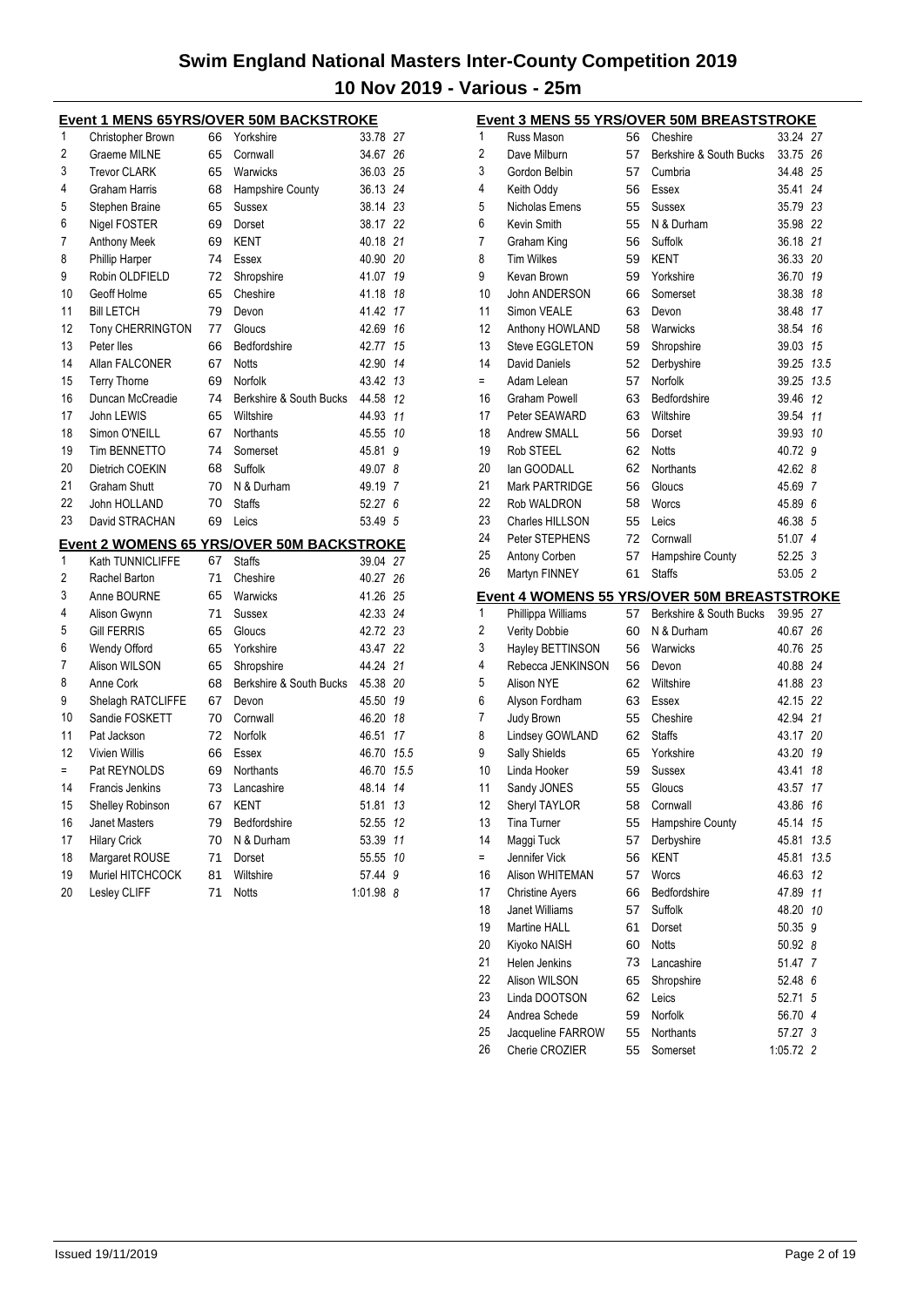|     | Event 5 MENS 45 YRS/OVER 50M BUTTERFLY |    |                                                 |          |      |
|-----|----------------------------------------|----|-------------------------------------------------|----------|------|
| 1   | David Emerson                          | 57 | Yorkshire                                       | 27.50 27 |      |
| 2   | David Rees                             | 46 | Cheshire                                        | 28.38 26 |      |
| 3   | Matt LEIGH                             | 45 | Cornwall                                        | 28.41    | 25   |
| 4   | David Chaney                           | 51 | N & Durham                                      | 28.56    | 24   |
| 5   | Robert ROBSON                          | 46 | Warwicks                                        | 28.79 23 |      |
| 6   | Graham CRIDLAND                        | 51 | Devon                                           | 29.17 22 |      |
| 7   | lan WILKES                             | 52 | Leics                                           | 29.26    | 21   |
| 8   | Simon Mellor                           | 49 | Berkshire & South Bucks                         | 29.27    | 20   |
| 9   | Stephen Atherley                       | 53 | Hampshire County                                | 29.30    | 19   |
| 10  | <b>Stuart Dyble</b>                    | 48 | Norfolk                                         | 29.74    | 18   |
| 11  | Alan Burrows                           | 51 | <b>KENT</b>                                     | 29.95    | 17   |
| 12  | James BARRETT                          | 46 | Shropshire                                      | 29.96    | 16   |
| 13  | Lee North                              | 45 | Essex                                           | 30.08    | 15   |
| 14  | Craig Mayhew                           | 50 | Sussex                                          | 30.11    | 14   |
| 15  | Peter Wilmot                           | 47 | Lancashire                                      | 30.18 13 |      |
| 16  | <b>Martin Gale</b>                     | 49 | Suffolk                                         | 30.41    | 12   |
| 17  | <b>Nigel MASTERS</b>                   | 48 | Wiltshire                                       | 30.64    | 11   |
| 18  | Mark PATTERSON                         | 55 | <b>Notts</b>                                    | 30.67    | 10   |
| 19  | Andrew CLARKE                          | 50 | <b>Staffs</b>                                   | 31.14    | 9    |
| 20  | Gary WRIGHT                            | 50 | Worcs                                           | 31.15    | 8    |
| 21  | <b>Guy ROBERTS</b>                     | 53 | Somerset                                        | 31.66 7  |      |
| 22  | Myles Little                           | 50 | Cumbria                                         | 31.95    | 6    |
| 23  | <b>Howard Gell</b>                     | 48 | Bedfordshire                                    | 32.29 5  |      |
| 24  | Stephen HARES                          | 54 | Gloucs                                          | 33.22 4  |      |
| 25  | lan Frearson                           | 49 | Derbyshire                                      | 33.81    | 3    |
| 26  | <b>Trevor KEEP</b>                     | 47 | Dorset                                          | 34.10 2  |      |
|     |                                        |    |                                                 |          |      |
|     |                                        |    |                                                 |          |      |
| 27  | John CODINGTON                         | 50 | Northants                                       | 34.17 1  |      |
|     |                                        |    | <u>Event 6 WOMENS 45 YRS/OVER 50M BUTTERFLY</u> |          |      |
| 1   | Liz Woolner                            | 52 | Bedfordshire                                    | 31.31 27 |      |
| 2   | Alison Mackay                          | 45 | Cheshire                                        | 32.03 26 |      |
| 3   | Jeanne PETIT                           | 49 | Leics                                           | 32.09 25 |      |
| 4   | Philippa O'GRADY                       | 50 | Somerset                                        | 32.71    | 24   |
| 5   | Nikki HARRIS                           | 51 | Wiltshire                                       | 32.83 23 |      |
| 6   | Christine Johnson                      | 45 | Lancashire                                      | 33.13 22 |      |
| 7   | Joanne HILEY                           | 49 | Warwicks                                        | 33.22 21 |      |
| 8   | Laura Cooke                            | 54 | Berkshire & South Bucks                         | 33.82 20 |      |
| 9   | Jo Corben                              | 49 | <b>Hampshire County</b>                         | 33.83    | 19   |
| 10  | Philippa Rickard                       | 48 | Yorkshire                                       | 34.10    | 18   |
| 11  | Rhiannon JONES                         | 49 | Shropshire                                      | 35.05 17 |      |
| 12  | Katrina Farrell                        | 49 | Essex                                           | 35.25    | 16   |
| 13  | Helen READER                           | 53 | <b>Notts</b>                                    | 35.71    | 15   |
| 14  | Jane BICKLEY                           | 51 | Devon                                           | 35.96    | 13.5 |
| $=$ | Sarah Dennis                           | 45 | Sussex                                          | 35.96    | 13.5 |
| 16  | Melanie Holland                        | 45 | Norfolk                                         | 36.44    | 12   |
| 17  | Justine DOODY                          | 47 | <b>Staffs</b>                                   | 36.72    | 11   |
| 18  | Rachel Clinkard                        | 48 | N & Durham                                      | 37.63    | 10   |
| 19  | <b>Becky HARKER</b>                    | 50 | Gloucs                                          | 38.88    | 9    |
| 20  | Kirsty Alfredson                       | 53 | KENT                                            | 39.36    | 8    |
| 21  | Fran BAKER                             | 59 | Cornwall                                        | 40.37    | 7    |
| 22  | Sarah JONES                            | 45 | Dorset                                          | 43.81    | 6    |
| 23  | Jodie REDDEN                           | 50 | Northants                                       | 46.69    | 5    |
| 24  | Julie Phillips                         | 61 | Derbyshire                                      | 49.63 4  |      |
| 25  | Suzanne Adams                          | 48 | Suffolk                                         | 50.04 3  |      |

|          | <u>Event 7 MENS 35 YRS/OVER 50M FREESTYLE</u> |          |                                                 |                |                |
|----------|-----------------------------------------------|----------|-------------------------------------------------|----------------|----------------|
| 1        | Alistair Crawford                             | 35       | Yorkshire                                       | 24.02          | 27             |
| 2        | Neal SMITH                                    | 42       | Warwicks                                        | 24.21          | 26             |
| 3        | Will Appleby                                  | 37       | Norfolk                                         | 24.83          | 25             |
| 4        | Matthew Lambert                               | 38       | Sussex                                          | 25.35          | 24             |
| 5        | Graeme Atherton                               | 44       | Cheshire                                        | 25.47          | 23             |
| 6        | Andrew MANLEY                                 | 42       | <b>Notts</b>                                    | 25.54          | 22             |
| 7        | Shaun Harrison                                | 40       | Suffolk                                         | 25.63          | 21             |
| 8        | <b>Grant Cooper</b>                           | 44       | <b>KENT</b>                                     | 25.71          | 20             |
| 9        | Ryan Clay                                     | 39       | Hampshire County                                | 25.87          | 19             |
| 10       | Mike Outtram                                  | 37       | Bedfordshire                                    | 25.97          | 18             |
| 11       | Ollie BARNES                                  | 38       | Gloucs                                          | 26.15          | 17             |
| 12       | <b>Adam Carlisle</b>                          | 35       | Lancashire                                      | 26.34          | 16             |
| 13       | <b>Matthew SWARBRICK</b>                      | 42       | Dorset                                          | 26.73          | 15             |
| 14       | <b>Andrew Moore</b>                           | 53       | Berkshire & South Bucks                         | 26.94          | 14             |
| 15       | Jamie PAGE                                    | 42       | Devon                                           | 27.39          | 13             |
| 16       | Simon MULLINGER                               | 48       | Wiltshire                                       | 27.48          | 12             |
| 17       | Philip NIEMAND                                | 44       | Somerset                                        | 27.75          | 11             |
| 18       | Matt TOOGOOD                                  | 40       | Shropshire                                      | 27.92          | 10             |
| 19       | Gye Whitlam                                   | 38       | Derbyshire                                      | 28.15          | 9              |
| 20       | lan Henderson                                 | 40       | Cumbria                                         | 28.18          | 8              |
| 21       | Sam WINTER                                    | 39       | Leics                                           | 28.44          | 7              |
| 22       | Jamie DRISCOLL                                | 41       | Worcs                                           | 28.45 6        |                |
| 23       | Nick Alabaster                                | 53       | Essex                                           | 28.61          | 5              |
| 24       | <b>Bryn HELPS</b>                             | 44       | <b>Staffs</b>                                   | 28.70 4        |                |
| 25       | Jeremy SALMON                                 | 44       | Cornwall                                        | 28.75          | 3              |
| 26       | Graham Kennedy                                | 35       | N & Durham                                      | 28.84          | $\overline{2}$ |
| 27       | Jonathan PAGE                                 | 37       | Northants                                       | 30.00          | $\mathbf{1}$   |
|          |                                               |          |                                                 |                |                |
|          |                                               |          |                                                 |                |                |
|          |                                               |          | <b>Event 8 WOMENS 35 YRS/OVER 50M FREESTYLE</b> |                |                |
| 1        | Carla King                                    | 36       | Bedfordshire                                    | 27.82 27       |                |
| 2        | <b>Fleur Turner</b>                           | 43       | Hampshire County                                | 28.08          | 26             |
| 3        | Sally Blick                                   | 40       | Sussex                                          | 28.40          | 25             |
| 4        | Rebecca SMITH                                 | 40       | Wiltshire                                       | 28.48 24       |                |
| 5        | Aimee RAMM                                    | 37       | Leics                                           | 28.62 23       |                |
| 6        | Susan Teale                                   | 43       | Yorkshire                                       | 28.77          | 22             |
| 7        | Anna MCCALL                                   | 38       | Warwicks                                        | 28.79          | 21             |
| 8        | <b>Tara Stroud</b>                            | 40       | Essex                                           | 29.32          | 20             |
| 9        | Lyndsay ROE                                   | 35       | Northants                                       | 29.55          | 19             |
| 10       | <b>Jo DUBERLEY</b>                            | 47       | Gloucs                                          | 29.67          | 18             |
| 11       | Kate VINES                                    | 43       | Notts                                           | 29.71          | 17             |
| 12       | Anna HAROLD                                   | 38       | Cornwall                                        | 29.75          | 16             |
| 13       | Charlie SMITH                                 | 42       | Devon                                           | 29.97          | 15             |
| 14       | Hannah Atkin                                  | 40       | Cheshire                                        | 30.37          | 14             |
| 15       | Kaira Redman                                  | 35       | KENT                                            | 30.43          | 13             |
| 16       | Sarah Osman                                   | 35       | <b>Norfolk</b>                                  | 30.48          | 12             |
| 17       | Victoria WILLIAMS                             | 37       | Somerset                                        | 30.52          | 11             |
| 18       | Kelly STEENKAMP                               | 41       | Dorset                                          | 30.63          | 10             |
| 19       | Kimberley Harrison                            | 38       | Suffolk                                         | 31.14          | 9              |
| 20       | Jo Beardsworth                                | 54       | Berkshire & South Bucks                         | 31.61          | 8              |
| 21       | Jayne Simpson                                 | 52       | N & Durham                                      | 31.79          | 7              |
| 22       | Anna MINTO                                    | 44       | Worcs                                           | 31.87          | 6              |
| 23       | <b>Beverly Stamp</b>                          | 54       | Lancashire                                      | 32.59          | 5              |
| 24       | Clare PEARCE                                  | 39       | Shropshire                                      | 32.76 4        |                |
| 25       | Rachel Whitehead                              | 36       | Cumbria                                         | 32.87          | 3              |
| 26<br>27 | Elizabeth Kiss<br>Hannah WOODALL              | 43<br>39 | Derbyshire<br><b>Staffs</b>                     | 34.91<br>36.95 | 2<br>1         |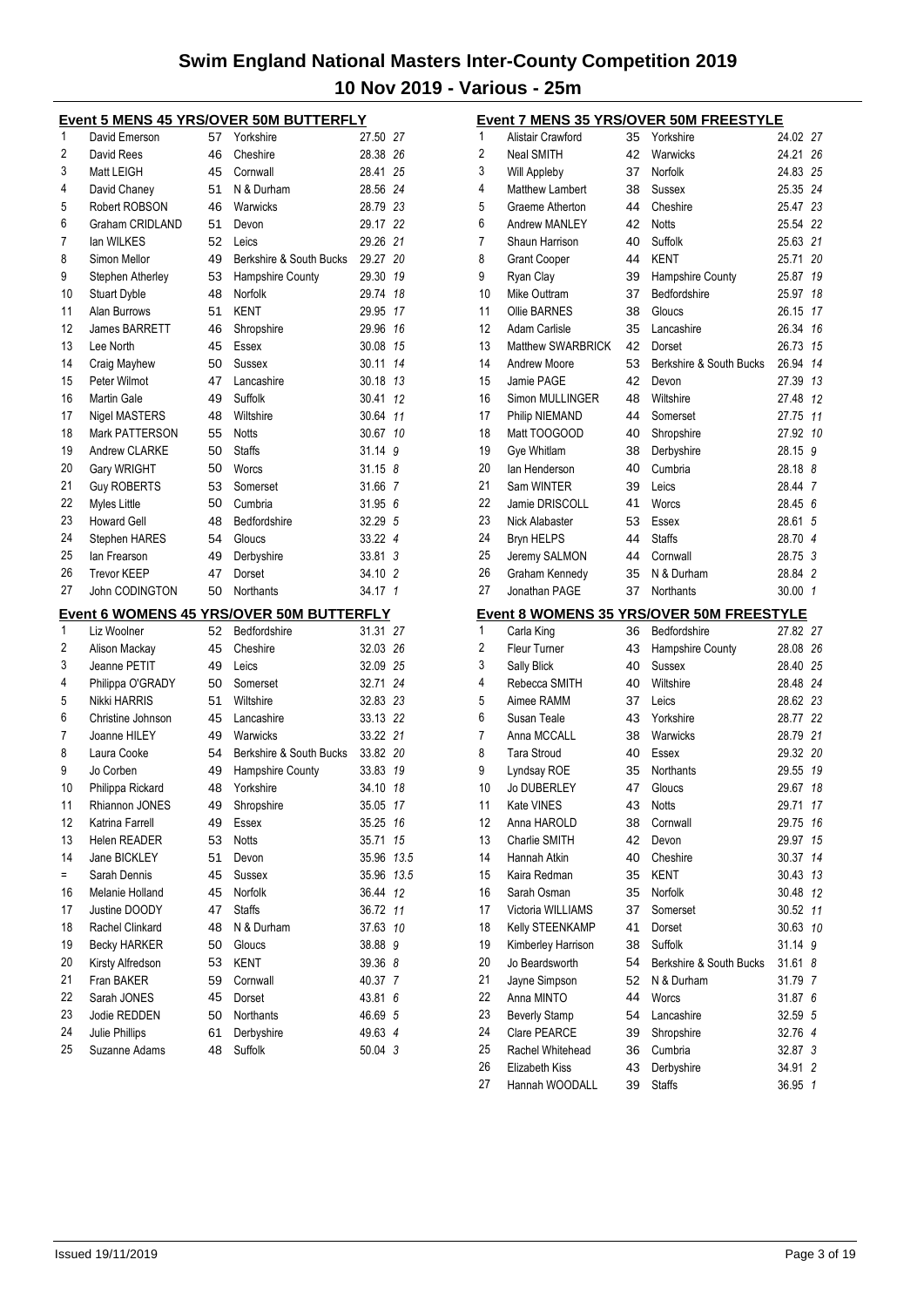|          | <u>Event 9 MENS 25 YRS/OVER 50M BACKSTROKE</u> |          |                                                   |                    |                |
|----------|------------------------------------------------|----------|---------------------------------------------------|--------------------|----------------|
| 1        | Kalon VEALE                                    | 28       | Devon                                             | 26.47 27           |                |
| 2        | Ryan Flanagan                                  | 25       | Yorkshire                                         | 27.50 26           |                |
| 3        | Dan Korcz                                      | 30       | Cheshire                                          | 28.24 25           |                |
| 4        | <b>Elliot Cook</b>                             | 25       | Suffolk                                           | 28.33 24           |                |
| 5        | Alex THURSTON                                  | 38       | <b>Notts</b>                                      | 28.63 23           |                |
| 6        | <b>Matt Masters</b>                            | 25       | Bedfordshire                                      | 28.67 22           |                |
| 7        | <b>Olly Esopinasse</b>                         | 35       | Hampshire County                                  | 28.82 21           |                |
| 8        | Alistair KNIGHT                                | 38       | Warwicks                                          | 29.18 20           |                |
| 9        | <b>Martin LITTLEFAIR</b>                       | 26       | Dorset                                            | 29.31              | 19             |
| 10       | Kevin Pickard                                  | 31       | Sussex                                            | 29.32              | 18             |
| 11       | Luke OAKES                                     | 33       | Somerset                                          | 29.75 17           |                |
| 12       | Gareth Fowler                                  | 30       | Berkshire & South Bucks                           | 30.06 16           |                |
| 13       | Dan PICKUP                                     | 30       | Wiltshire                                         | 30.09              | 15             |
| 14       | Danny Baker                                    | 25       | Essex                                             | 30.29              | 14             |
| 15       | Harry Crisp                                    | 25       | Norfolk                                           | 30.64              | 13             |
| 16       | Andrew LYLE                                    | 36       | Shropshire                                        | 30.76              | 12             |
| 17       | <b>Thomas Allen</b>                            | 28       | KENT                                              | 31.98              | 11             |
| 18       | Antony Simpson                                 | 26       | N & Durham                                        | 32.35              | 10             |
| 19       | Andrew Cooper                                  | 46       | Lancashire                                        | 32.43 9            |                |
| 20       | Tom HOWELLS                                    | 25       | Gloucs                                            | 33.15 8            |                |
| 21       | Gye Whitlam                                    | 38       | Derbyshire                                        | 33.53              | $\overline{7}$ |
| 22       | Darryl VOKES                                   | 34       | <b>Northants</b>                                  | 34.86 6            |                |
| 23       | Mark Newby                                     | 49       | Cumbria                                           | 35.28 5            |                |
| 24       | <b>Ben CLIFFORD</b>                            | 28       | Worcs                                             | 36.80 4            |                |
| 25       | <b>Todd JENNINGS</b>                           | 28       | <b>Staffs</b>                                     | 37.42 3            |                |
| 26       | Felix NG                                       | 34       | Leics                                             | 40.61 2            |                |
| 27       | Serren BELL                                    | 38       | Cornwall                                          | 49.04 1            |                |
|          |                                                |          |                                                   |                    |                |
|          |                                                |          |                                                   |                    |                |
|          |                                                |          | <u>Event 10 WOMENS 25 YRS/OVER 50M BACKSTROKE</u> |                    |                |
| 1        | Georgia HOHMANN                                | 25       | Notts                                             | 29.85 27           |                |
| 2        | <b>Kat Shaw</b>                                | 25       | Berkshire & South Bucks                           | 30.97 26           |                |
| 3        | Sophie Clarke                                  | 28       | Hampshire County                                  | 31.03 25           |                |
| 4        | Megan Keen                                     | 26       | Sussex                                            | 31.23 24           |                |
| 5        | Sophie Casson                                  | 34       | Lancashire                                        | 31.45 23           |                |
| 6        | Justine CLARK                                  | 31       | Warwicks                                          | 31.87 22           |                |
| 7        | Frances Merridan                               | 25       | Bedfordshire                                      | 31.96 21           |                |
| 8        | Emma CHALLIS                                   | 33       | Devon                                             | 31.99 20           |                |
| 9        | Alice Cary                                     | 27       | Yorkshire                                         | 32.15              | 19             |
| 10       | Fiona HARDIE                                   | 25       | Dorset                                            | 33.05              | 18             |
| 11       | Laura CRANSHAW                                 | 32       | Worcs                                             | 33.17              | 17             |
| 12       | Natalie HARBISHER                              | 25       | Cornwall                                          | 33.49              | 16             |
| 13       | Michelle Wareing                               | 27       | Cheshire                                          | 33.60              | 15             |
| 14       | Emma PEARCE                                    | 25       | Gloucs                                            | 33.75              | 14             |
| 15       | Michelle Curry                                 | 32       | Essex                                             | 33.86              | 13             |
| 16       | Lauren Jenkins                                 | 28       | <b>KENT</b>                                       | 34.25              | 12             |
| 17       | Hannah WHITING                                 | 37       | Shropshire                                        | 34.47              | 11             |
| 18       | Rebecca Mosley                                 | 34       | Derbyshire                                        | 35.34              | 10             |
| 19       | Sarah FORBES                                   | 48       | Wiltshire                                         | 36.22 9            |                |
| 20       | Sophie Liddament                               | 27       | <b>Norfolk</b>                                    | 36.49 8            |                |
| 21       | Jennie GILBERT                                 | 28       | Somerset                                          | 36.69 7            |                |
| 22       | Gemma Cannon                                   | 27       | Suffolk                                           | 36.93 6            |                |
| 23       | Amy KELLY                                      | 33       | Northants                                         | 37.17 5            |                |
| 24       | Leone SHAMP                                    | 28       | Leics                                             | 37.63 4            |                |
| 25       | Hannah Robson                                  | 28       | N & Durham                                        | 39.62 3            |                |
| 26<br>27 | Jennifer POWELL<br>Lindsey Bradley             | 51<br>47 | <b>Staffs</b><br>Cumbria                          | 39.68 2<br>46.80 1 |                |

|    |                           |    | <b>Event 11 MENS 18 YRS/OVER 50M BREASTSTROKE</b>   |          |    |
|----|---------------------------|----|-----------------------------------------------------|----------|----|
| 1  | Neil Redman               | 25 | Hampshire County                                    | 28.92 27 |    |
| 2  | Ben Taylor-walsh          | 21 | Yorkshire                                           | 29.63 26 |    |
| 3  | <b>Oliver TAVENER</b>     | 18 | Devon                                               | 29.85 25 |    |
| 4  | Luke ROXBURGH             | 20 | Dorset                                              | 29.86 24 |    |
| 5  | Adam Frost                | 24 | Cheshire                                            | 29.94 23 |    |
| 6  | James BROADY              | 28 | Gloucs                                              | 30.21 22 |    |
| 7  | <b>Matthew Bradley</b>    | 21 | N & Durham                                          | 30.96 21 |    |
| 8  | Lewis Hayes               | 18 | KENT                                                | 30.99 20 |    |
| 9  | Daniel Hill               | 20 | Bedfordshire                                        | 31.09 19 |    |
| 10 | Gregory Du Tertre         | 30 | Berkshire & South Bucks                             | 31.13 18 |    |
| 11 | Paul WILKES               | 35 | Worcs                                               | 31.31    | 17 |
| 12 | <b>Ross TURNER</b>        | 39 | Warwicks                                            | 31.47 16 |    |
| 13 | Ryan Clay                 | 24 | Suffolk                                             | 31.58 15 |    |
| 14 | <b>Stuart NOTMAN</b>      | 44 | Wiltshire                                           | 31.96 14 |    |
| 15 | Domingo Acker             | 19 | Sussex                                              | 32.35 13 |    |
| 16 | Alex Florance             | 19 | Norfolk                                             | 32.37 12 |    |
| 17 | Liam Nicholson            | 20 | Essex                                               | 32.38 11 |    |
| 18 | <b>Matthew EVANS</b>      | 22 | <b>Staffs</b>                                       | 32.41 10 |    |
| 19 | Christopher HOWE          | 29 | <b>Northants</b>                                    | 32.66 9  |    |
| 20 | James NEWTON              | 21 | <b>Notts</b>                                        | 32.75 8  |    |
| 21 | Michael HILL              | 22 | Leics                                               | 32.97 7  |    |
| 22 | Peter Wilmot              | 47 | Lancashire                                          | 33.34 6  |    |
| 23 | Keir GRAHAM               | 21 | Somerset                                            | 34.25 5  |    |
| 24 | Gordon Belbin             |    |                                                     | 34.70 4  |    |
| 25 |                           | 57 | Cumbria                                             | 35.48 3  |    |
| 26 | <b>William CARTER</b>     | 21 | Shropshire                                          |          |    |
|    | <b>Kevin INSTANCE</b>     | 52 | Cornwall                                            | 39.23 2  |    |
|    |                           |    |                                                     |          |    |
|    |                           |    | <b>Event 12 WOMENS 18 YRS/OVER 50M BREASTSTROKE</b> |          |    |
| 1  | Charlotte JAMES           | 19 | Dorset                                              | 34.25 27 |    |
| 2  | Sophie Croydon-Kempster20 |    | Sussex                                              | 34.45 26 |    |
| 3  | Amy KONOWALIK             | 33 | <b>Notts</b>                                        | 34.59 25 |    |
| 4  | <b>Tegan DREW</b>         | 19 | Devon                                               | 34.63 24 |    |
| 5  | Louise Bush               | 28 | Norfolk                                             | 35.29 23 |    |
| 6  | Hannah Head               | 19 | Lancashire                                          | 35.52 22 |    |
| 7  | Alexandra Heard           | 19 | Yorkshire                                           | 35.58 21 |    |
| 8  | Zita Edwards              | 20 | Hampshire County                                    | 35.75 20 |    |
| 9  | Ruth HADLEY               | 21 | Worcs                                               | 35.89 19 |    |
| 10 | Emma Oliver               | 38 | <b>KENT</b>                                         | 36.33    | 18 |
| 11 | Faith GOODCIFFE           | 19 | Warwicks                                            | 36.47 17 |    |
| 12 | Fleur ELLINGWORTH         | 20 | Leics                                               | 36.53    | 16 |
| 13 | Hannah PULLINGER          | 24 | Somerset                                            | 37.45    | 15 |
| 14 | Laura ATKINSON            | 29 | Wiltshire                                           | 37.71    | 14 |
| 15 | Chloe Blaydon             | 21 | Derbyshire                                          | 38.34    | 13 |
| 16 | Millie SMALL              | 18 | Suffolk                                             | 38.41    | 12 |
| 17 | Emma Irvine               | 25 | Bedfordshire                                        | 38.77 11 |    |
| 18 | Lucy PEARCE               | 22 | Gloucs                                              | 38.89    | 10 |
| 19 | <b>Charlotte PATE</b>     | 19 | <b>Staffs</b>                                       | 39.60    | 9  |
| 20 | Amanda Johnson            | 34 | Berkshire & South Bucks                             | 39.92 8  |    |
| 21 | Emily HOEY                | 23 | Cornwall                                            | 40.03 7  |    |
| 22 | Gabby Burdess             | 21 | N & Durham                                          | 40.78 6  |    |
| 23 | Kelly Foden               | 23 | Cheshire                                            | 41.03 5  |    |
| 24 | Chloe Drake               | 27 | Essex                                               | 41.56 4  |    |
| 25 | Ashlee WARD               | 27 | Northants                                           | 42.47 3  |    |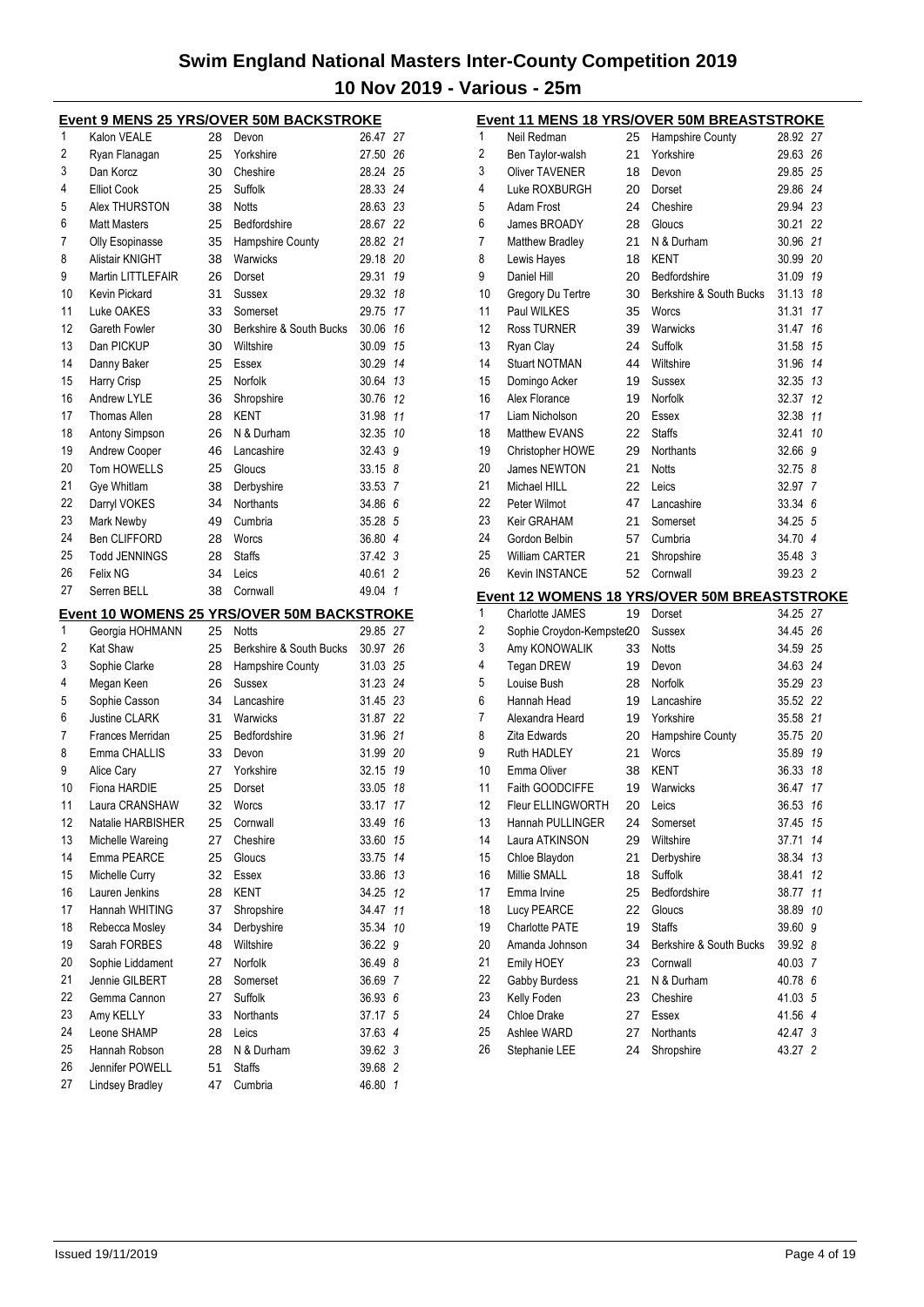|          |                              |    | <b>Event 13 MENS 75 YRS/OVER 50M FREESTYLE</b>   |                        |          |
|----------|------------------------------|----|--------------------------------------------------|------------------------|----------|
| 1        | Neil Mackinnon               | 78 | Cheshire                                         | 31.88                  | 17       |
| 2        | <b>Bill LETCH</b>            | 79 | Devon                                            | 33.51                  | 16       |
| 3        | Tony CHERRINGTON             | 77 | Gloucs                                           | 33.98 15               |          |
| 4        | Peter WADDELL                | 76 | Dorset                                           | 37.89 14               |          |
| 5        | David Staveley               | 77 | <b>KENT</b>                                      | 38.27 13               |          |
| 6        | Anthony Gimson               | 82 | Sussex                                           | 39.02                  | 12       |
| 7        | <b>Micheal Read</b>          | 78 | Suffolk                                          | 39.06 11               |          |
| 8        | <b>Bob APEL</b>              | 75 | <b>Northants</b>                                 | 39.26 10               |          |
| 9        | <b>Richard Sanderson</b>     | 75 | Lancashire                                       | 39.84 9                |          |
| 10       | Derek Gore                   | 79 | Essex                                            | 40.17 8                |          |
| 11       | Norman Stephenson            | 75 | N & Durham                                       | 41.91                  | 7        |
| 12       | Keith INGRAM                 | 79 | Warwicks                                         | 42.96 6                |          |
| 13       | <b>Paul Clarke</b>           | 77 | Bedfordshire                                     | 44.78 5                |          |
| 14       | Neale TAYLOR                 | 77 | <b>Notts</b>                                     | 46.85 4                |          |
| 15       | Jack Kelly                   | 80 | Norfolk                                          | 46.88 3                |          |
| 16       | John Williamson              | 78 | Berkshire & South Bucks                          | 48.25 2                |          |
| 17       | Malcolm ADKINS               | 80 | Shropshire                                       | 52.47 1                |          |
|          |                              |    | <b>Event 14 WOMENS 75 YRS/OVER 50M FREESTYLE</b> |                        |          |
| 1        | Jennifer Dean                | 76 | Sussex                                           | 44.48 9                |          |
| 2        | <b>Janet Masters</b>         | 79 | Bedfordshire                                     | 46.49 8                |          |
| 3        | Doreen Gordon                | 77 | Lancashire                                       | 48.13 7                |          |
| 4        | Jenny Ball                   | 81 | <b>Hampshire County</b>                          | 51.33 6                |          |
| 5        | Elaine BROMWICH              | 77 | Warwicks                                         | 53.95 5                |          |
| 6        | Muriel HITCHCOCK             | 81 | Wiltshire                                        | 55.67 4                |          |
| 7        | Naomi Crowder                | 83 | Yorkshire                                        | 56.38 3                |          |
| 8        | Maureen Tomlinson            | 75 | Berkshire & South Bucks 1:03.60 2                |                        |          |
| 9        | Ann HUMPHRIES                | 82 | Devon                                            | $1:05.07$ 1            |          |
|          |                              |    | Event 15 MENS/WOMENS 220+ YRS 200M MEDLEY TE     |                        |          |
| 1        | Cheshire                     |    |                                                  | 2:14.56 27             |          |
| 2        | Warwicks                     |    |                                                  | 2:14.68 26             |          |
| 3        | Essex                        |    |                                                  | 2:15.65 25             |          |
| 4        | N & Durham                   |    |                                                  | 2:16.48 24             |          |
| 5        | Berkshire & South Bucks      |    |                                                  | 2:18.09 23             |          |
| 6        | Sussex                       |    |                                                  | 2:19.62 22             |          |
| 7        | Yorkshire                    |    |                                                  | 2:19.69 21             |          |
| 8        | Devon                        |    |                                                  | 2:20.56 20             |          |
| 9<br>10  | <b>Notts</b><br>Bedfordshire |    |                                                  | 2:20.79<br>2:20.98 18  | 19       |
|          |                              |    |                                                  |                        |          |
| 11<br>12 | KENT                         |    |                                                  | 2:25.07<br>2:25.36     | 17<br>16 |
| 13       | Dorset<br>Shropshire         |    |                                                  | 2:25.67                | 15       |
| 14       | Gloucs                       |    |                                                  | 2:33.38                | 14       |
| 15       | Somerset                     |    |                                                  | 2:37.02                | 13       |
| 16       | Hampshire County             |    |                                                  | 2:37.41                | 12       |
| 17       | Leics                        |    |                                                  | 2:38.13                | 11       |
| 18       | <b>Staffs</b>                |    |                                                  | 2:38.18                | 10       |
| 19       | Worcs                        |    |                                                  | 2:38.83                | 9        |
| 20       | Suffolk                      |    |                                                  | 2:46.52 8              |          |
| 21       | Norfolk                      |    |                                                  | 2:46.78 7              |          |
| 22       | Cornwall                     |    |                                                  | 2:48.09 6              |          |
| 23       |                              |    |                                                  |                        |          |
|          | Northants                    |    |                                                  |                        |          |
| 24       | Wiltshire                    |    |                                                  | 2:57.92 5<br>2:58.27 4 |          |

|    | <u>Event 16 WOMENS 140+ YRS 200M MEDLEY TEAM</u> |             |    |
|----|--------------------------------------------------|-------------|----|
| 1  | <b>Sussex</b>                                    | 2:05.94 27  |    |
| 2  | Warwicks                                         | 2:08.43 26  |    |
| 3  | Hampshire County                                 | 2:09.61     | 25 |
| 4  | Essex                                            | 2:10.03 24  |    |
| 5  | Berkshire & South Bucks                          | 2:10.11     | 23 |
| 6  | Cheshire                                         | 2:11.55     | 22 |
| 7  | <b>Notts</b>                                     | 2:11.63     | 21 |
| 8  | Yorkshire                                        | 2:13.50     | 20 |
| 9  | Wiltshire                                        | 2:13.84     | 19 |
| 10 | Devon                                            | 2:14.27     | 18 |
| 11 | <b>KENT</b>                                      | 2:15.24     | 17 |
| 12 | Cornwall                                         | 2:15.35     | 16 |
| 13 | Bedfordshire                                     | 2:16.52     | 15 |
| 14 | Gloucs                                           | 2:16.54     | 14 |
| 15 | Dorset                                           | 2:18.00     | 13 |
| 16 | Somerset                                         | 2:18.48     | 12 |
| 17 | Norfolk                                          | 2:22.21     | 11 |
| 18 | Worcs                                            | 2:22.41     | 10 |
| 19 | Derbyshire                                       | 2:25.41     | 9  |
| 20 | N & Durham                                       | $2:26.60$ 8 |    |
| 21 | Shropshire                                       | 2:27.38     | 7  |
| 22 | Leics                                            | 2:28.83     | 6  |
| 23 | Lancashire                                       | 2:31.07     | 5  |
| 24 | Suffolk                                          | 2:34.66 4   |    |
| 25 | <b>Staffs</b>                                    | 2:35.41 3   |    |
| 26 |                                                  | 2:39.00 2   |    |
|    | Northants                                        |             |    |
|    | Event 17 MENS 140+ YRS 200M MEDLEY TEAM          |             |    |
| 1  | Devon                                            | 1:49.53     | 27 |
| 2  | Warwicks                                         | 1:50.70     | 26 |
| 3  | Hampshire County                                 | 1:53.12 25  |    |
| 4  | Cheshire                                         | 1:55.71     | 24 |
| 5  | Essex                                            | 1:55.85     | 23 |
| 6  | KENT                                             | 1:57.09     | 22 |
| 7  | Norfolk                                          | 1:57.15     | 21 |
| 8  | Yorkshire                                        | 1:57.31     | 20 |
| 9  | <b>Notts</b>                                     | 1:57.47     | 19 |
| 10 | Berkshire & South Bucks                          | 1:57.50     | 18 |
| 11 | Wiltshire                                        | 1:59.41     | 17 |
| 12 | Sussex                                           | 1:59.61 16  |    |
| 13 | Lancashire                                       | 2:04.52     | 15 |
| 14 | Suffolk                                          | 2:04.80     | 14 |
| 15 | Shropshire                                       | 2:05.06     | 13 |
| 16 | Gloucs                                           | 2:05.54     | 12 |
| 17 | N & Durham                                       | 2:06.84     | 11 |
| 18 | Bedfordshire                                     | 2:08.75     | 10 |
| 19 | Dorset                                           | 2:11.67     | 9  |
| 20 | Derbyshire                                       | 2:12.38     | 8  |
| 21 | Cornwall                                         | 2:12.59     | 7  |
| 22 | Worcs                                            | $2:13.27$ 6 |    |
| 23 | Cumbria                                          | $2:13.52$ 5 |    |
| 24 | Leics                                            | 2:16.59 4   |    |
| 25 | <b>Staffs</b>                                    | 2:20.47 3   |    |
| 26 | Northants                                        | 2:20.65 2   |    |
|    | Somerset                                         | DQ T 3L     |    |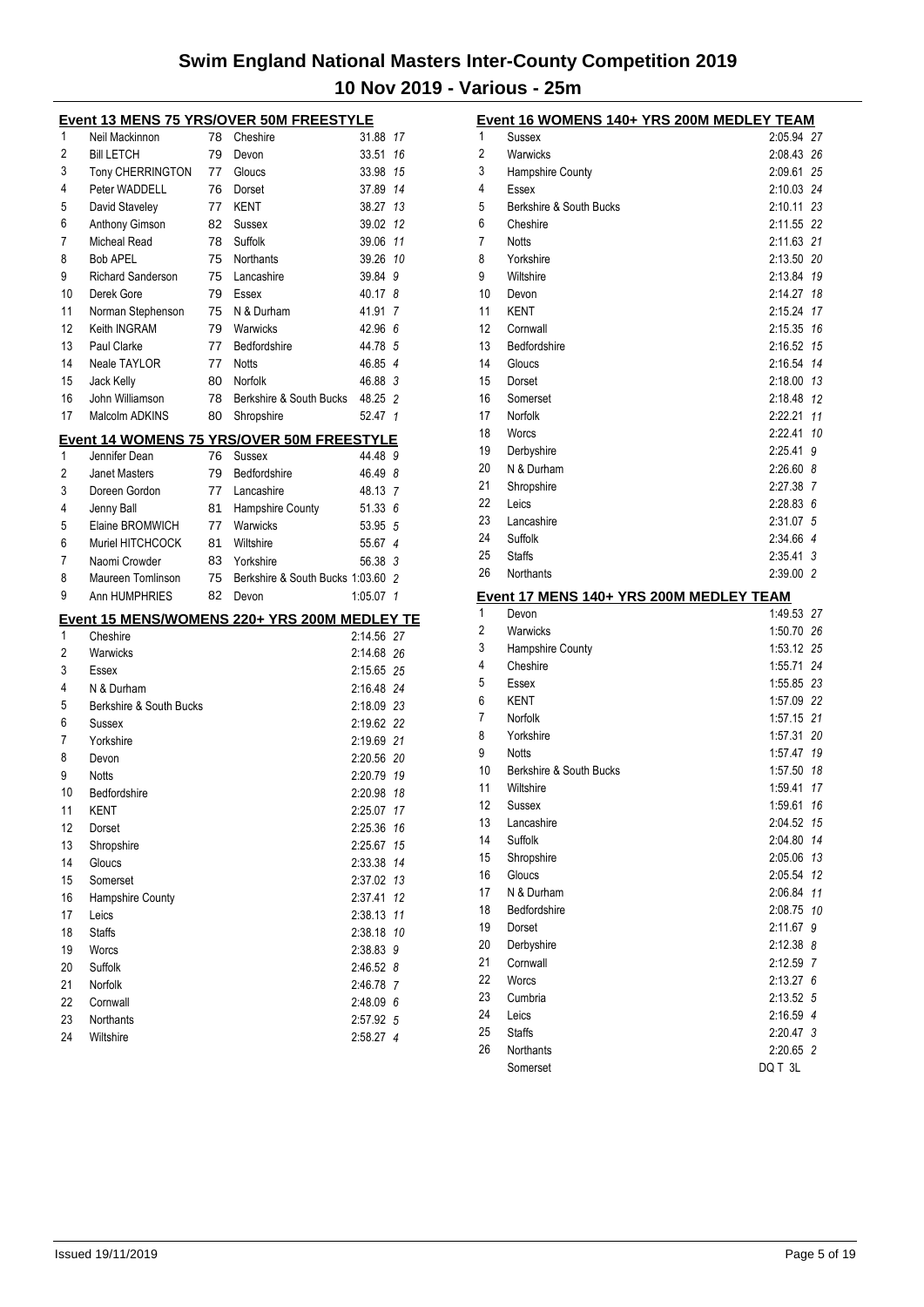|          | Event 18 WOMENS 072+ YRS 200M MEDLEY TEAM               |                              |    |
|----------|---------------------------------------------------------|------------------------------|----|
| 1        | Sussex                                                  | 2:00.29 27                   |    |
| 2        | Devon                                                   | 2:02.02 26                   |    |
| 3        | <b>Notts</b>                                            | 2:03.18 25                   |    |
| 4        | Yorkshire                                               | 2:05.25 24                   |    |
| 5        | Lancashire                                              | 2:06.89 23                   |    |
| 6        | Warwicks                                                | 2:07.20 22                   |    |
| 7        | Hampshire County                                        | 2:08.34 21                   |    |
| 8        | KENT                                                    | 2:12.20 20                   |    |
| 9        | Cheshire                                                | 2:12.26 19                   |    |
| 10       | Dorset                                                  | 2:12.37 18                   |    |
| 11       | Worcs                                                   | 2:12.50 17                   |    |
| 12       | Bedfordshire                                            | 2:12.54 16                   |    |
| 13       | Berkshire & South Bucks                                 | 2:12.80 15                   |    |
| 14       | Gloucs                                                  | 2:13.57 14                   |    |
| 15       | Somerset                                                | 2:15.17 13                   |    |
| 16       | <b>Staffs</b>                                           | 2:16.54 12                   |    |
| 17       | Leics                                                   | 2:17.35 11                   |    |
| 18       | Essex                                                   | 2:17.38 10                   |    |
| 19       | Cornwall                                                | $2:22.10$ 9                  |    |
| 20       | Suffolk                                                 | $2:23.25$ 8                  |    |
| 21       | Wiltshire                                               | 2:24.99 7                    |    |
| 22       | Northants                                               | $2:25.67$ 6                  |    |
| 23       | N & Durham                                              | 2:27.76 5                    |    |
| 24       | Shropshire                                              | 2:36.32 4                    |    |
|          | Norfolk                                                 | DQ                           |    |
|          |                                                         |                              |    |
| 1        | <u>Event 19 MENS 072+ YRS 200M MEDLEY TEAM</u><br>Devon | 1:44.57 27                   |    |
| 2        | Hampshire County                                        | 1:48.31 26                   |    |
| 3        | Warwicks                                                | 1:49.84 25                   |    |
| 4        | Suffolk                                                 | 1:50.03 24                   |    |
| 5        | Sussex                                                  | 1:50.60 23                   |    |
| 6        | Bedfordshire                                            | 1:51.01 22                   |    |
| 7        | <b>Notts</b>                                            | 1:51.22 21                   |    |
| 8        | Worcs                                                   | 1:52.89 20                   |    |
|          | <b>KENT</b>                                             |                              |    |
| 9<br>10  |                                                         | 1:53.03 19<br>1:54.28 18     |    |
|          | Cheshire                                                |                              |    |
| 11<br>12 | Gloucs                                                  | 1:54.93 17                   |    |
| 13       | Dorset                                                  | 1:55.77 16                   |    |
|          | Essex                                                   | 1:56.48 15                   |    |
| 14       | Leics                                                   | 1:56.93 14                   |    |
| 15       | Berkshire & South Bucks                                 | 1:57.33 13                   |    |
| 16       | Norfolk                                                 | 1:57.64                      | 12 |
| 17       |                                                         |                              |    |
| 18       | Shropshire                                              | 1:59.57 11                   |    |
|          | Lancashire                                              | 2:02.61                      | 10 |
| 19       | N & Durham                                              | 2:04.28 9                    |    |
| 20       | Wiltshire                                               | 2:04.66 8                    |    |
| 21       | <b>Staffs</b>                                           | 2:05.07 7                    |    |
| 22       | Somerset                                                | 2:06.36 6                    |    |
| 23       | Cumbria                                                 | 2:12.25 5                    |    |
| 24       | Cornwall<br>Yorkshire                                   | 3:12.28 4<br><b>JQ SL 2L</b> |    |

|                |                          |    | <b>Event 20 WOMENS 65 YRS/OVER 50M BREASTSTROKE</b> |          |                |
|----------------|--------------------------|----|-----------------------------------------------------|----------|----------------|
| 1              | <b>Sally Shields</b>     | 65 | Yorkshire                                           | 41.01    | 27             |
| $\overline{2}$ | Kath TUNNICLIFFE         | 67 | <b>Staffs</b>                                       | 46.95    | 26             |
| 3              | <b>Gill FERRIS</b>       | 65 | Gloucs                                              | 46.97    | 25             |
| 4              | <b>Christine Ayers</b>   | 66 | Bedfordshire                                        | 47.91    | 24             |
| 5              | Shelagh RATCLIFFE        | 67 | Devon                                               | 49.42    | 23             |
| 6              | <b>Francis Jenkins</b>   | 73 | Lancashire                                          | 51.34 22 |                |
| 7              | Pat REYNOLDS             | 69 | <b>Northants</b>                                    | 51.37    | 21             |
| 8              | Alison WILSON            | 65 | Shropshire                                          | 51.58    | 20             |
| 9              | Anne BOURNE              | 65 | Warwicks                                            | 51.82    | 19             |
| 10             | Rose Dudeney             | 72 | Sussex                                              | 53.45    | 18             |
| 11             | Pat Jackson              | 72 | Norfolk                                             | 53.68    | 17             |
| 12             | Muriel HITCHCOCK         | 81 | Wiltshire                                           | 54.52    | 16             |
| 13             | Sandie FOSKETT           | 70 | Cornwall                                            | 55.28    | 15             |
| 14             | Shelley Robinson         | 67 | <b>KENT</b>                                         | 55.61    | 14             |
| 15             | Maria Bunce              | 69 | Hampshire County                                    | 57.38    | 13             |
| 16             | Margaret ROUSE           | 71 | Dorset                                              | 57.95    | 12             |
| 17             | Lindy Woodrow            | 65 | N & Durham                                          | 58.10    | 11             |
| 18             | Lesley CLIFF             | 71 | <b>Notts</b>                                        | 1:07.88  | 10             |
| 19             | Maureen Tomlinson        | 75 | Berkshire & South Bucks 1:35.15 9                   |          |                |
|                |                          |    | <b>Event 21 MENS 65 YRS/OVER 50M BREASTSTROKE</b>   |          |                |
| 1              | Neville Barton           | 65 | Cheshire                                            | 37.88    | 27             |
| 2              | <b>Brian Taylor</b>      | 69 | Yorkshire                                           | 37.89    | 26             |
| 3              | John ANDERSON            | 66 | Somerset                                            | 38.99 25 |                |
| 4              | <b>Trevor CLARK</b>      | 65 | Warwicks                                            | 39.17    | 24             |
| 5              | Tony WARD                | 65 | <b>Staffs</b>                                       | 39.66    | 23             |
| 6              | John LEWIS               | 65 | Wiltshire                                           | 40.48 22 |                |
| 7              | <b>Graham Harris</b>     | 68 | <b>Hampshire County</b>                             | 40.85 21 |                |
| 8              | <b>Bob APEL</b>          | 75 | <b>Northants</b>                                    | 42.75    | 20             |
| 9              | David Hart               | 69 | Sussex                                              | 43.44    | 19             |
| 10             | <b>Terry WINDEATT</b>    | 71 | Devon                                               | 44.06    | 18             |
| 11             | Terry Thorne             | 69 | Norfolk                                             | 44.35    | 17             |
| 12             | lan Whyte                | 65 | N & Durham                                          | 44.65    | 16             |
| 13             | Joe Lounds-Keast         | 68 | Bedfordshire                                        | 45.37    | 15             |
| 14             | Andrew LELLIOTT          | 66 | Gloucs                                              | 45.88    | 14             |
| 15             | <b>Michael FARRALL</b>   | 66 | <b>Notts</b>                                        | 48.37    | 13             |
| 16             | Duncan McCreadie         | 74 | Berkshire & South Bucks                             | 48.55    | 12             |
| 17             | Peter STEPHENS           | 72 | Cornwall                                            | 50.42    | 11             |
| 18             | <b>Anthony Meek</b>      | 69 | <b>KENT</b>                                         | 50.57    | 10             |
| 19             | Robert LLOYD-EVANS       | 77 | Dorset                                              | 53.62    | 9              |
| 20             | Malcolm ADKINS           | 80 | Shropshire                                          | 55.06    | 8              |
| 21             | Geriant GRIFFITHS        | 71 | Leics                                               | 56.05    | $\overline{7}$ |
| 22             | <b>Richard Sanderson</b> | 75 | Lancashire                                          | 59.54    | 6              |
| 23             | Michael READ             | 78 | Suffolk                                             | 1:03.65  | 5              |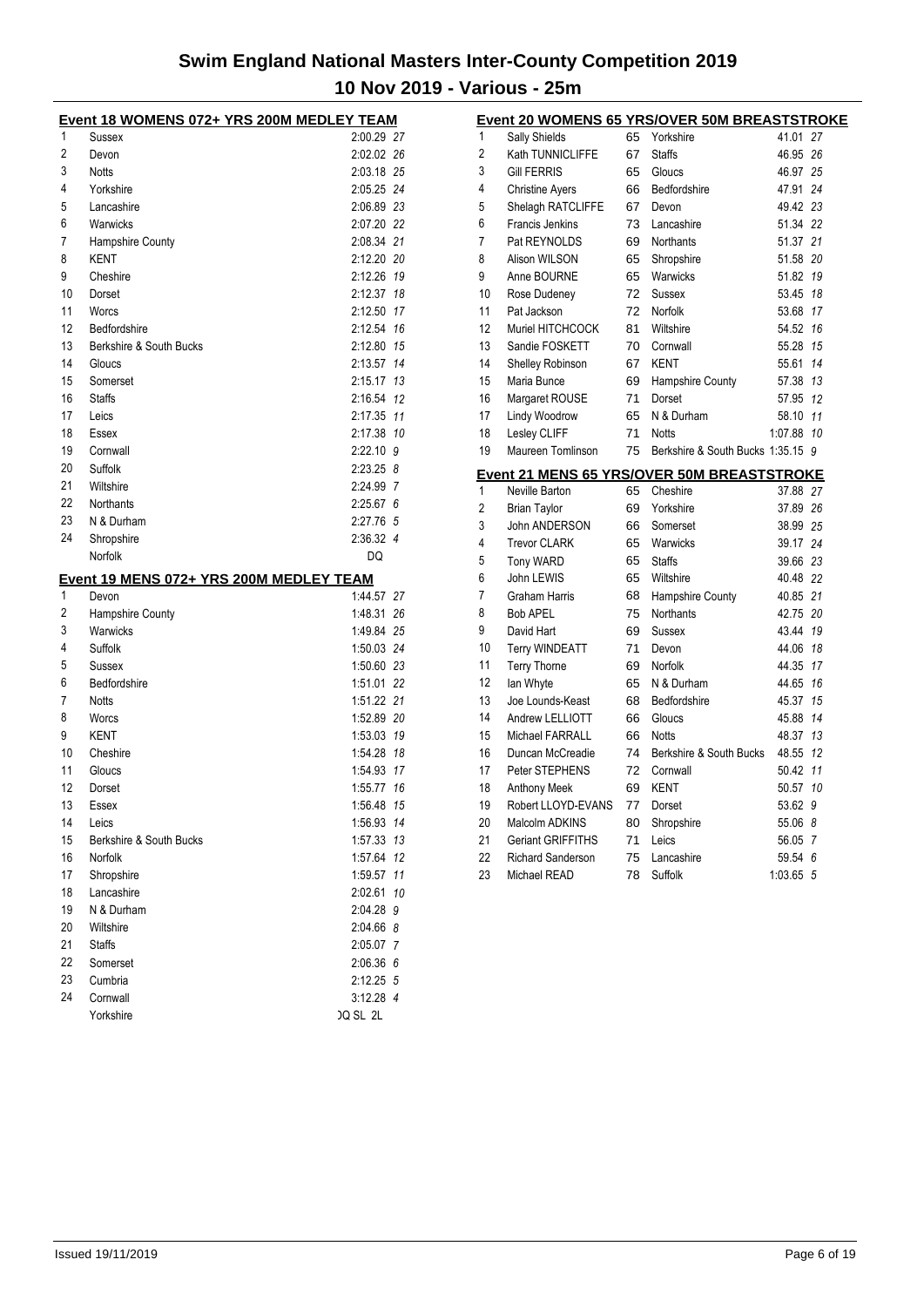|   |                    |     | Event 22 WOMENS 55 YRS/OVER 50M BUTTERFLY |          |  |
|---|--------------------|-----|-------------------------------------------|----------|--|
|   | Hayley BETTINSON   | 56  | Warwicks                                  | 32.84 27 |  |
| 2 | Lindsey Gaywood    | 58. | Yorkshire                                 | 33.41 26 |  |
| 3 | Phillippa Williams | 57  | Berkshire & South Bucks                   | 33.83 25 |  |
| 4 | Lesley Norton      |     | 55 Sussex                                 | 34.10 24 |  |
| 5 | Judy Brown         | 55  | Cheshire                                  | 35.16 23 |  |

| 5  | Judy Brown               | 55 | Cheshire                                       | 35.16 23   |    |
|----|--------------------------|----|------------------------------------------------|------------|----|
| 6  | Sandy JONES              | 55 | Gloucs                                         | 35.40 22   |    |
| 7  | Helen PRZEZWANSKI        | 60 | Cornwall                                       | 35.53 21   |    |
| 8  | Lindsey GOWLAND          | 62 | <b>Staffs</b>                                  | 36.68 20   |    |
| 9  | Joan Edwards             | 61 | N & Durham                                     | 37.44      | 19 |
| 10 | Eileen Luther            | 61 | Essex                                          | 37.54      | 18 |
| 11 | Maggi Tuck               | 57 | Derbyshire                                     | 38.47      | 17 |
| 12 | Janet WILLIAMS           | 57 | Suffolk                                        | 38.61      | 16 |
| 13 | Sally ST.CLAIR HEFLER 56 |    | Dorset                                         | 38.84      | 15 |
| 14 | Rebecca JENKINSON        | 56 | Devon                                          | 39.18      | 14 |
| 15 | Jennifer Vick            | 56 | KENT                                           | 39.87      | 13 |
| 16 | Elaine SEAGER            | 56 | Leics                                          | 39.96      | 12 |
| 17 | Cathy Munro              | 56 | Hampshire County                               | 40.61      | 11 |
| 18 | Sharon ALLEN             | 58 | Wiltshire                                      | 43.60 10   |    |
| 19 | Kiyoko NAISH             | 60 | <b>Notts</b>                                   | 43.90      | 9  |
| 20 | Sue WATT                 | 57 | Worcs                                          | 48.92 8    |    |
| 21 | Jane Blackwell           | 60 | Norfolk                                        | 48.98 7    |    |
| 22 | Alison WILSON            | 65 | Shropshire                                     | 49.50 6    |    |
| 23 | Alison Sheehan           | 61 | Bedfordshire                                   | 54.44 5    |    |
| 24 | Cherie CROZIER           | 55 | Somerset                                       | 55.15 4    |    |
| 25 | Jacqueline FARROW        | 55 | <b>Northants</b>                               | 1:04.59    | 3  |
|    |                          |    | <b>Event 23 MENS 55 YRS/OVER 50M BUTTERFLY</b> |            |    |
| 1  | David Emerson            | 57 | Yorkshire                                      | 27.57 27   |    |
| 2  | Russ Mason               | 56 | Cheshire                                       | 29.71      | 26 |
| 3  | Kevin Smith              | 55 | N & Durham                                     | 29.84 25   |    |
| 4  | Clive Benson             | 56 | Sussex                                         | 29.99 24   |    |
| 5  | Jonathan POTTS           | 56 | Leics                                          | 30.18 23   |    |
| 6  | <b>Mark PATTERSON</b>    | 55 | <b>Notts</b>                                   | 30.35 22   |    |
| 7  | Graeme MILNE             | 65 | Cornwall                                       | 30.48 21   |    |
| 8  | Simon VEALE              | 63 | Devon                                          | 30.53 20   |    |
| 9  | Geoff Baker              | 60 | Essex                                          | 30.64      | 19 |
| 10 | Sean KINSEY              | 55 | Gloucs                                         | 31.24      | 18 |
| 11 | <b>Andrew SMALL</b>      | 56 | Dorset                                         | 31.49 17   |    |
| 12 | Michael O'Toole          | 56 | KENT                                           | 31.57      | 16 |
| 13 | Paul TAINTY              | 61 | Worcs                                          | 31.79 14.5 |    |
| ÷, | Anthony HOWLAND          | 58 | Warwicks                                       | 31.79 14.5 |    |
| 15 | Chris Ehinger            | 55 | Berkshire & South Bucks                        | 31.99      | 13 |
| 16 | Phil CARPENTER           | 55 |                                                | 32.27      | 12 |
| 17 | Craig Heggie             | 57 | Shropshire<br>Cumbria                          | 32.92      | 11 |
|    |                          |    |                                                |            |    |
| 18 | <b>Graham Powell</b>     | 63 | Bedfordshire                                   | 32.95      | 10 |
| 19 | Peter SEAWARD            | 63 | Wiltshire                                      | 33.25 9    |    |
| 20 | Philip Cotton            | 63 | <b>Norfolk</b>                                 | 34.02 8    |    |
| 21 | Simon EMERY              | 56 | Somerset                                       | 34.19 7    |    |
| 22 | Martyn FINNEY            | 61 | <b>Staffs</b>                                  | 34.56      | 6  |
| 23 | Jon Wills                | 55 | Suffolk                                        | 34.97      | 5  |
| 24 | <b>Tony Corben</b>       | 57 | Hampshire County                               | 40.61      | 4  |
| 25 | lan GOODALL              | 62 | Northants                                      | 40.67      | 3  |
| 26 | David Daniels            | 52 | Derbyshire                                     | 42.37 2    |    |

|    |                          |    | <b>Event 24 WOMENS 45 YRS/OVER 50M FREESTYLE</b> |          |                |
|----|--------------------------|----|--------------------------------------------------|----------|----------------|
| 1  | <b>Helen Sadler</b>      | 49 | Cheshire                                         | 28.72 27 |                |
| 2  | Ali PHESSE               | 49 | Cornwall                                         | 29.86    | 26             |
| 3  | <b>Melanie MCWHIRTER</b> | 46 | Warwicks                                         | 29.89    | 25             |
| 4  | Sarah Aldridge           | 48 | Hampshire County                                 | 29.92    | 24             |
| 5  | Nikki HARRIS             | 51 | Wiltshire                                        | 30.07    | 23             |
| 6  | <b>Jo DUBERLEY</b>       | 47 | Gloucs                                           | 30.12    | 22             |
| 7  | Karen Graham             | 54 | Yorkshire                                        | 30.19    | 21             |
| 8  | Debbie ATKINS            | 47 | Somerset                                         | 30.38    | 20             |
| 9  | Christine Johnson        | 45 | Lancashire                                       | 30.55    | 19             |
| 10 | <b>Sharon Perry</b>      | 47 | Suffolk                                          | 30.58    | 18             |
| 11 | Sarah NOBLE-KENDRICK45   |    | <b>Northants</b>                                 | 30.76    | 17             |
| 12 | Lisa Mickel              | 47 | Sussex                                           | 30.97    | 16             |
| 13 | Jane BICKLEY             | 51 | Devon                                            | 31.37    | 15             |
| 14 | Karen MacKenzie          | 46 | <b>Bedfordshire</b>                              | 31.41    | 14             |
| 15 | Karen Leftley            | 49 | Berkshire & South Bucks                          | 31.51    | 13             |
| 16 | <b>Jo SEYMOUR</b>        | 54 | Worcs                                            | 31.53    | 12             |
| 17 | <b>Helen READER</b>      | 53 | <b>Notts</b>                                     | 31.74    | 11             |
| 18 | <b>Sharon EVANS</b>      | 47 | Shropshire                                       | 32.12    | 10             |
| 19 | Melanie Holland          | 45 | Norfolk                                          | 32.23    | 9              |
| 20 | Luciana Wilkes           | 53 | <b>KENT</b>                                      | 32.27    | 8              |
| 21 | Jane Simpson             | 52 | N & Durham                                       | 32.53    | 7              |
| 22 | Heidi Nevin              | 51 | Essex                                            | 32.78    | 6              |
| 23 | <b>Bryony WILKES</b>     | 49 | Leics                                            | 33.25    | 5              |
| 24 | Jennifer POWELL          | 51 | <b>Staffs</b>                                    | 33.94    | 4              |
| 25 | Sarah JONES              | 45 | Dorset                                           | 35.29    | 3              |
| 26 | <b>Lindsey Bradley</b>   | 47 | Cumbria                                          | 36.69    | $\overline{2}$ |
|    |                          |    | Event 25 MENS 45 YRS/OVER 50M FREESTYLE          |          |                |
| 1  | Paul Clemence            | 49 | Yorkshire                                        | 25.13    | 27             |
| 2  | Martin Lane              | 48 | Essex                                            | 25.26    | 26             |
| 3  | David Rees               | 46 | Cheshire                                         | 25.28    | 25             |
| 4  | Spencer Turner           | 50 | Hampshire County                                 | 25.84    | 24             |
| 5  | <b>James BARRETT</b>     | 46 | Shropshire                                       | 26.21    | 23             |
| 6  | lan Woodward             | 49 | Sussex                                           | 26.51    | 22             |
| 7  | Simon Mellor             | 49 | Berkshire & South Bucks                          | 26.77    | 21             |
| 8  | Simon Buchan             | 51 | Norfolk                                          | 26.95    | 20             |
| 9  | David Chaney             | 51 | N & Durham                                       | 26.97    | 19             |
| 10 | Matt LEIGH               | 45 | Cornwall                                         | 27.05    | 18             |
| 11 | Robert ROBSON            | 46 | Warwicks                                         | 27.27    | 17             |
| 12 | Andy MATCHETT            | 45 | Devon                                            | 27.29    | 16             |
| 13 | <b>Philip Bradley</b>    | 51 | <b>KENT</b>                                      | 27.44    | 15             |
| 14 | Richard STOCK            | 52 | Leics                                            | 27.47    | 14             |
| 15 | Simon EDWARDS            | 52 | <b>Notts</b>                                     | 27.60    | 13             |
| 16 | <b>Garry Vickers</b>     | 51 | Lancashire                                       | 27.73    | 12             |
| 17 | Simon MULLINGER          | 48 | Wiltshire                                        | 28.28    | 11             |
| 18 | John Mckenny             | 45 | Suffolk                                          | 28.42    | 10             |
| 19 | <b>Howard Gell</b>       | 48 | Bedfordshire                                     | 28.57    | 9              |
| 20 | Andrew BURGE             | 46 | Somerset                                         | 28.75    | 8              |
| 21 | Andrew CLARKE            | 50 | <b>Staffs</b>                                    | 28.84    | 7              |
| 22 | <b>Trevor KEEP</b>       | 47 | Dorset                                           | 29.14    | 6              |
| 23 | lan Frearson             | 49 | Derbyshire                                       | 29.88    | $\sqrt{5}$     |
| 24 | Tony COLEBY              | 50 | Gloucs                                           | 29.95    | 4              |
| 25 | Mark Newby               | 49 | Cumbria                                          | 29.99    | 3              |
| 26 | Allun BETTS              | 53 | Northants                                        | 32.67 2  |                |
| 27 | David BESSANT            | 52 | Worcs                                            | 34.57    | $\mathbf{1}$   |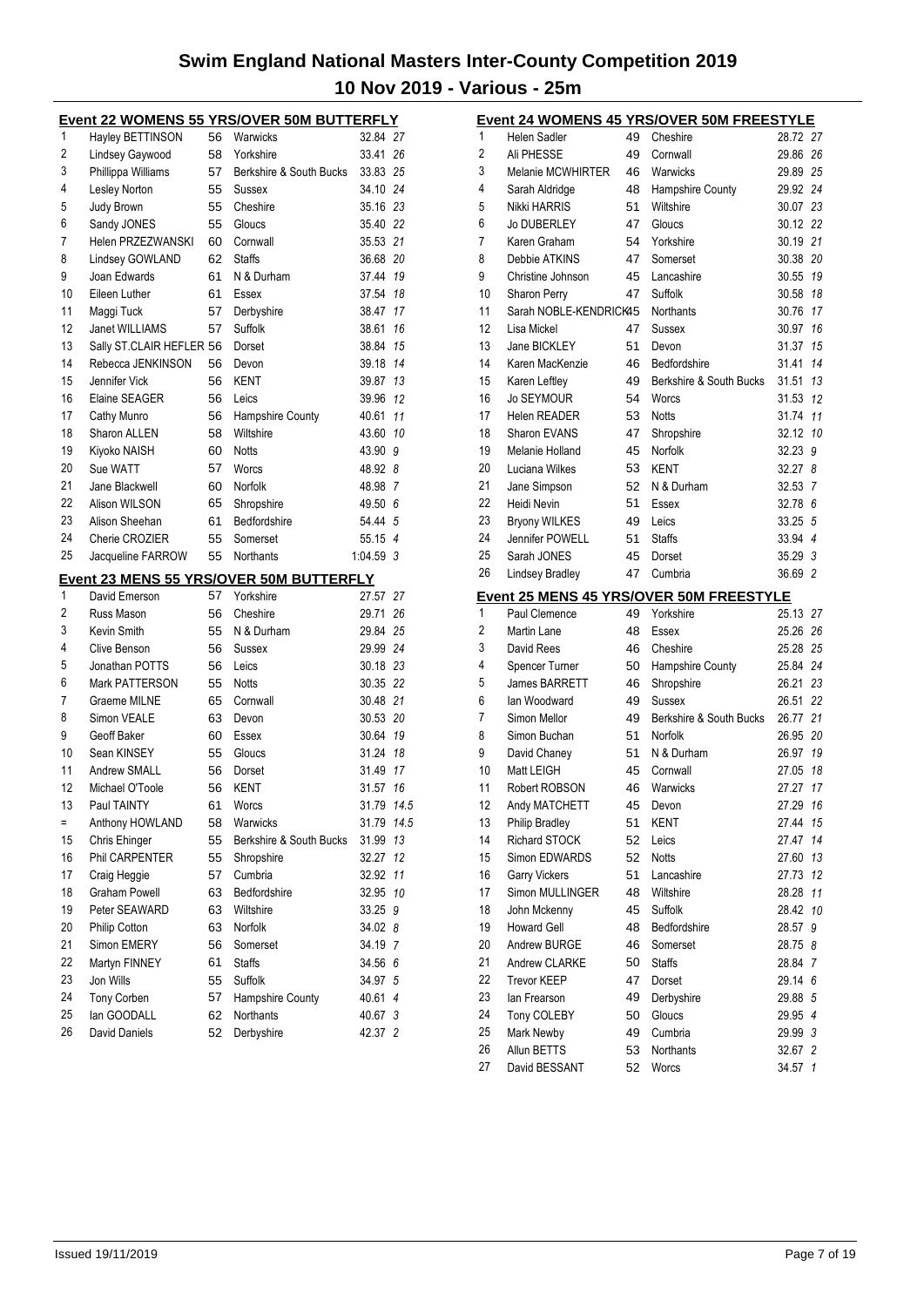|    |                       |    | <b>Event 26 WOMENS 35 YRS/OVER 50M BACKSTROKE</b> |            |    |
|----|-----------------------|----|---------------------------------------------------|------------|----|
| 1  | Lisa Chapman          | 35 | Sussex                                            | 30.91 27   |    |
| 2  | Jo Corben             | 49 | Hampshire County                                  | 32.25 26   |    |
| 3  | Rebecca SMITH         | 40 | Wiltshire                                         | 32.84 25   |    |
| 4  | Alison MCKENNA        | 40 | Warwicks                                          | 32.91 24   |    |
| 5  | Hannah WHITING        | 37 | Shropshire                                        | 33.43 23   |    |
| 6  | Aimee RAMM            | 37 | Leics                                             | 33.46 22   |    |
| 7  | Alison Mackay         | 45 | Cheshire                                          | 34.30 21   |    |
| 8  | Charlie SMITH         | 42 | Devon                                             | 34.54 20   |    |
| 9  | Kaira Redman          | 35 | <b>KENT</b>                                       | 34.65 19   |    |
| 10 | Philippa O'GRADY      | 50 | Somerset                                          | 35.16      | 18 |
| 11 | <b>Tara Stroud</b>    | 40 | Essex                                             | 35.97      | 17 |
| 12 | Bethan BELL           | 46 | Gloucs                                            | 36.02      | 16 |
| 13 | Kate VINES            | 43 | Notts                                             | 36.20 15   |    |
| 14 | Susan Teale           | 43 | Yorkshire                                         | 36.26 14   |    |
| 15 | Anna HAROLD           | 38 | Cornwall                                          | 36.28 13   |    |
| 16 | Samantha Hammond      | 39 | Bedfordshire                                      | 36.83 12   |    |
| 17 | <b>Helen ANNIS</b>    | 43 | Worcs                                             | 36.91      | 11 |
| 18 | Jo Beardsworth        | 54 | Berkshire & South Bucks                           | 37.43      | 10 |
| 19 | Kelly STEENKAMP       | 41 | Dorset                                            | 37.59      | 9  |
| 20 | Sarah Osman           | 35 | Norfolk                                           | 37.68 8    |    |
| 21 | Louisa BELLAMY        | 38 | <b>Northants</b>                                  | 38.06 7    |    |
| 22 | Jayne Simpson         | 52 | N & Durham                                        | 39.15 6    |    |
| 23 | <b>Elizabeth Kiss</b> | 43 | Derbyshire                                        | 42.09 5    |    |
| 24 | Dianne ASBURY         | 44 | <b>Staffs</b>                                     | 42.46 4    |    |
| 25 | Jodie Taylor          | 41 | Suffolk                                           | 42.85 3    |    |
|    |                       |    |                                                   |            |    |
| 1  |                       |    | Event 27 MENS 35 YRS/OVER 50M BACKSTROKE          |            |    |
|    | Dave HOLLAND          | 38 | <b>Staffs</b>                                     | 29.32 27   |    |
| 2  | Michael KERSLAKE      | 44 | <b>Notts</b>                                      | 29.52 25.5 |    |
| Ξ  | Craig Steenhoff       | 37 | Sussex                                            | 29.52 25.5 |    |
| 4  | Mike Outtram          | 37 | Bedfordshire                                      | 29.64 24   |    |
| 5  | <b>Philip Pratt</b>   | 38 | Yorkshire                                         | 29.82 23   |    |
| 6  | Alistair KNIGHT       | 38 | Warwicks                                          | 29.88 22   |    |
| 7  | Nick Hope             | 35 | Cheshire                                          | 29.97 21   |    |
| 8  | <b>Chris Fawkes</b>   | 42 | Hampshire County                                  | 30.00 20   |    |
| 9  | Gordon REEVES         | 41 | Worcs                                             | 30.28 19   |    |
| 10 | Mark Robinson         | 36 | N & Durham                                        | 30.71 18   |    |
| 11 | <b>Grant Cooper</b>   | 44 | KENT                                              | 31.48      | 17 |
| 12 | Otakar KLEMPT         | 41 | Gloucs                                            | 32.10      | 16 |
| 13 | Gye Whitlam           | 38 | Derbyshire                                        | 32.22 15   |    |
| 14 | <b>Jack WILTSHIRE</b> | 38 | Dorset                                            | 32.24 14   |    |
| 15 | Jamie PAGE            | 42 | Devon                                             | 32.44 13   |    |
| 16 | Adam Carlisle         | 35 | Lancashire                                        | 32.70 12   |    |
| 17 | James LYLE            | 36 | Shropshire                                        | 32.76 11   |    |
| 18 | Greg Adams            | 47 | Berkshire & South Bucks                           | 33.32 10   |    |
| 19 | Will Appleby          | 37 | Norfolk                                           | 33.53 9    |    |
| 20 | Phil Hawkrigg         | 44 | Cumbria                                           | 33.65 8    |    |
| 21 | Sam WINTER            | 39 | Leics                                             | 34.65 7    |    |
| 22 | Peter Edmonds         | 44 | Suffolk                                           | 34.72 6    |    |
| 23 | Nick Alabaster        | 53 | Essex                                             | 35.04 5    |    |
| 24 | Jonathan PAGE         | 37 | Northants                                         | 35.10 4    |    |
| 25 | Graham PERRY          | 60 | Wiltshire                                         | 36.50 3    |    |
| 26 | Thomas SMITH          | 39 | Somerset                                          | 36.71 2    |    |
| 27 | Serren BELL           | 38 | Cornwall                                          | 50.53 1    |    |

|        |                            |          | Event 28 WOMENS 25 YRS/OVER 50M BREASTSTROKE               |                   |     |
|--------|----------------------------|----------|------------------------------------------------------------|-------------------|-----|
| 1      | Amy KONOWALIK              | 33       | <b>Notts</b>                                               | 34.61 27          |     |
| 2      | Louise Henley              | 34       | Berkshire & South Bucks                                    | 34.98             | 26  |
| 3      | <b>Justine CLARK</b>       | 31       | Warwicks                                                   | 35.33             | 25  |
| 4      | Hannah WILTSHIRE           | 32       | Dorset                                                     | 35.71 24          |     |
| 5      | Laura CRANSHAW             | 32       | Worcs                                                      | 36.07 23          |     |
| 6      | Louise Bush                | 28       | Norfolk                                                    | 36.11 22          |     |
| 7      | Emma Oliver                | 38       | <b>KENT</b>                                                | 36.15 21          |     |
| 8      | Katie Holmes               | 35       | Essex                                                      | 36.22 20          |     |
| 9      | Karina Smith               | 34       | Sussex                                                     | 36.73             | 19  |
| 10     | Rachel CURNOCK             | 32       | Gloucs                                                     | 36.78             | 18  |
| 11     | Katy BURKE                 | 30       | Somerset                                                   | 36.94             | 17  |
| 12     | Dannielle SCAGELL          | 36       | Devon                                                      | 37.39             | 16  |
| 13     | <b>Emily Jones</b>         | 25       | Yorkshire                                                  | 37.59             | 15  |
| 14     | <b>Fleur Turner</b>        | 43       | Hampshire County                                           | 37.68             | 14  |
| 15     | Laura ATKINSON             | 29       | Wiltshire                                                  | 37.75             | 13  |
| 16     | Joanne Holder              | 34       | Bedfordshire                                               | 37.95             | 12  |
| 17     | Louisa Zolkiewski          | 26       | Cheshire                                                   | 38.00             | 11  |
| 18     | Riasa Douglass-Callow      | 28       | Suffolk                                                    | 38.29             | 10  |
| 19     | Natalie HARBISHER          | 25       | Cornwall                                                   | 39.26             | 9   |
| 20     | Rebecca Mosley             | 34       | Derbyshire                                                 | 39.53 8           |     |
| 21     | Emily AUST                 | 29       | Leics                                                      | 40.58 7           |     |
| 22     | Justine DOODY              | 47       | <b>Staffs</b>                                              | 40.90 6           |     |
| 23     | Rachel Whitehead           | 36       | Cumbria                                                    | 42.05 5           |     |
| 24     | Ashlee WARD                | 27       | <b>Northants</b>                                           | 43.03 4           |     |
| 25     | Hannah Robson              | 28       | N & Durham                                                 | 46.02 3           |     |
| 26     | Abi TURNER                 | 41       | Shropshire                                                 | 47.06 2           |     |
|        |                            |          |                                                            |                   |     |
| 1      | Levin VEALE                | 25       | <b>Event 29 MENS 25 YRS/OVER 50M BREASTSTROKE</b><br>Devon | 29.09 27          |     |
| 2      |                            | 26       | Yorkshire                                                  | 29.81             | 26  |
| 3      | <b>Richard Ayre</b>        |          |                                                            |                   | 25  |
| 4      | James BROADY<br>Sam Redman | 28<br>27 | Gloucs                                                     | 30.41<br>30.64 24 |     |
|        |                            |          | Hampshire County<br>Norfolk                                | 30.76 23          |     |
| 5      | Joshua Gray                | 25       |                                                            | 30.82 22          |     |
| 6<br>7 | Daniel SMITH               | 30       | Warwicks                                                   | 31.05 21          |     |
|        | <b>Jack Smith</b>          | 31       | Sussex                                                     |                   |     |
| 8<br>9 | Andrew Cooper              | 46       | Lancashire                                                 | 31.09 20          | 19  |
|        | Gregory Du Tertre          | 30       | Berkshire & South Bucks                                    | 31.15             |     |
| 10     | <b>MARTIN LITTLEFAIR</b>   | 26       | Dorset                                                     | 31.60             | 18  |
| 11     | <b>Stuart NOTMAN</b>       | 44       | Wiltshire                                                  | 31.76             | 17  |
| 12     | <b>Rich HILL</b>           | 31       | Somerset                                                   | 31.82             | 16  |
| 13     | <b>Stewart Grant</b>       | 35       | <b>KENT</b>                                                | 31.86             | 15  |
| 14     | Christopher HOWE           | 29       | Northants                                                  | 32.69             | 14  |
| 15     | Sargon YOUSSEFI-TITCH29    |          | <b>Notts</b>                                               | 32.86             | 13  |
| 16     | Michael GIBBS              | 33       | Shropshire                                                 | 32.98             | 12  |
| 17     | Danny Baker                | 25       | Essex                                                      | 32.99             | 11  |
| 18     | Craig Ward                 | 34       | Cheshire                                                   | 33.04             | 10  |
| 19     | Chris JENKINSON            | 36       | Worcs                                                      | 33.72             | 8.5 |
| Ξ.     | <b>Jack McGarry</b>        | 25       | Bedfordshire                                               | 33.72 8.5         |     |
| 21     | Andrew KIMPTON             | 27       | <b>Suffolk</b>                                             | 34.60 7           |     |
| 22     | James Mosley               | 36       | Derbyshire                                                 | 35.41             | 6   |
| 23     | Sean STOREY                | 29       | <b>Staffs</b>                                              | 35.77 4.5         |     |
| $=$    | Felix NG                   | 34       | Leics                                                      | 35.77 4.5         |     |
| 25     | Myles Little               | 50       | Cumbria                                                    | 36.00             | 3   |
| 26     | Jeremy SALMON              | 44       | Cornwall                                                   | 36.03 2           |     |
| 27     | Shaun Robb                 | 30       | N & Durham                                                 | 38.50 1           |     |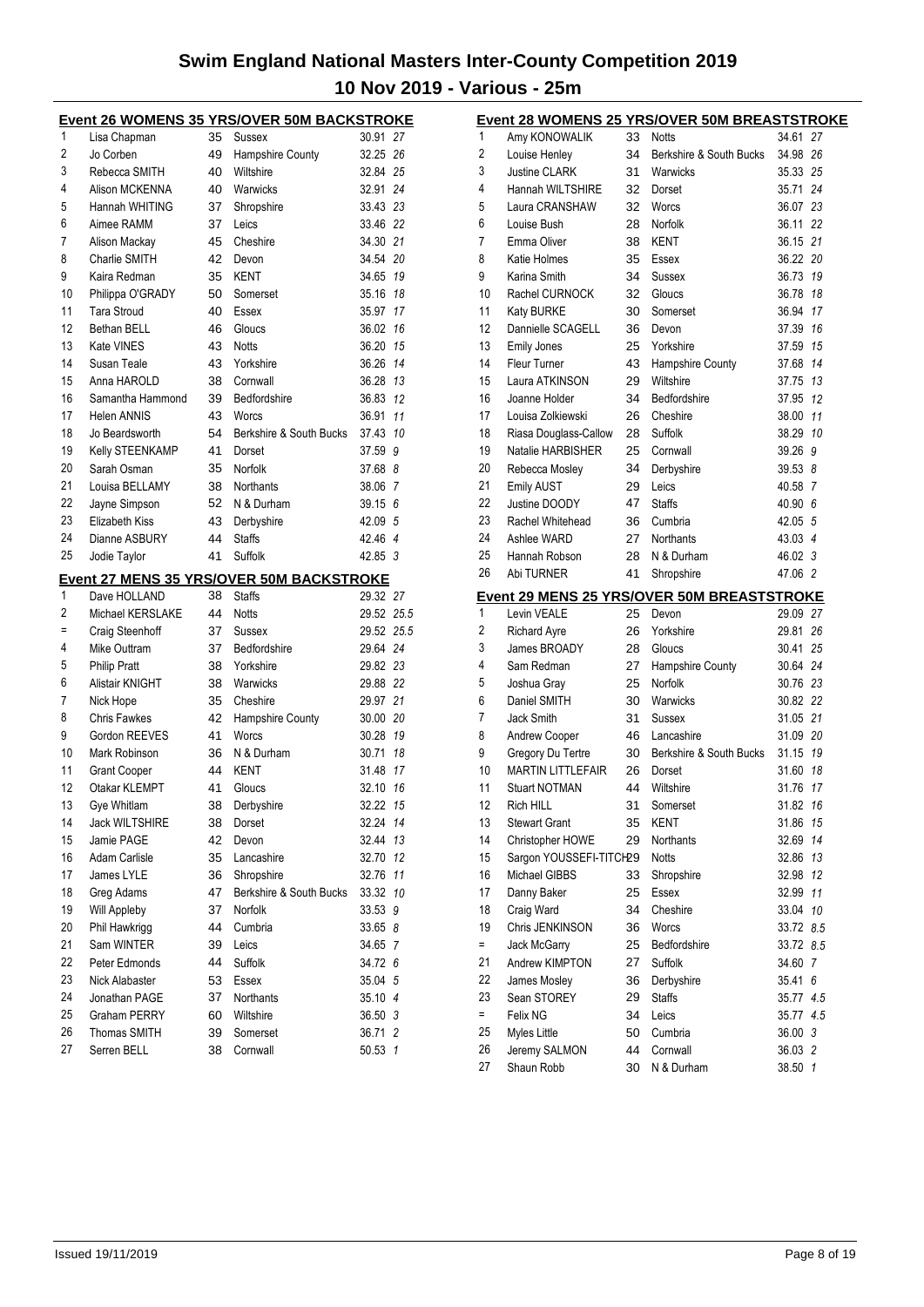|    | <u>Event 30 WOMENS 18 YRS/OVER 50M BUTTERFLY</u> |          |                                         |            |                |
|----|--------------------------------------------------|----------|-----------------------------------------|------------|----------------|
| 1  | Katelyn BERGIN                                   | 18       | Devon                                   | 28.40 27   |                |
| 2  | Zoe Cawsey                                       | 20       | Sussex                                  | 29.00 26   |                |
| 3  | <b>Holly Williams</b>                            | 21       | Yorkshire                               | 29.31 25   |                |
| 4  | Emma Jones                                       | 18       | Lancashire                              | 29.50 24   |                |
| 5  | Melissa Dolby                                    | 24       | Hampshire County                        | 29.72 23   |                |
| 6  | Lauren PATE                                      | 22       | <b>Staffs</b>                           | 30.12 22   |                |
| 7  | Callie-Ann Warrington                            | 19       | <b>KENT</b>                             | 30.36 21   |                |
| 8  | Sarah WARWOOD                                    | 22       | Warwicks                                | 30.65 20   |                |
| 9  | Thea O'KEEFE                                     | 19       | Dorset                                  | 30.74 19   |                |
| 10 | Chloe Blaydon                                    | 21       | Derbyshire                              | 30.75 18   |                |
| 11 | Lauren Grice                                     | 20       | Bedfordshire                            | 30.91 17   |                |
| 12 | Abi ABRAHAMS                                     | 23       | <b>Notts</b>                            | 31.07 16   |                |
| 13 | <b>Charlotte SAYER</b>                           | 22       | Gloucs                                  | 31.18 15   |                |
| 14 | Anna Livermore                                   | 19       | Cheshire                                | 31.37      | 14             |
| 15 | Gemma Jones                                      | 30       | Berkshire & South Bucks                 | 31.89 13   |                |
| 16 | Katherine FLINT                                  | 21       | Somerset                                | 32.26      | 12             |
| 17 | Rebekha JAMES                                    | 24       | Cornwall                                | 32.33      | 11             |
| 18 | Millie Small                                     | 18       | Suffolk                                 | 32.49 10   |                |
| 19 | Hannah Binning                                   | 20       | Essex                                   | 32.61      | 9              |
| 20 | Rebecca HADLEY                                   | 20       | Worcs                                   | 32.62 8    |                |
| 21 | <b>Bethany Palmer</b>                            | 21       | Norfolk                                 | 32.83      | $\overline{7}$ |
| 22 | Charity MOORE                                    | 23       | Wiltshire                               | 33.70 6    |                |
| 23 | Gabby Burdess                                    | 21       | N & Durham                              | 34.25 5    |                |
| 24 | Abigal DAVIDSON                                  | 21       | <b>Northants</b>                        | 35.40 4    |                |
| 25 | Sophie POWER                                     | 23       | Leics                                   | 35.59 3    |                |
| 26 | Natasha MCCOWAN                                  | 18       | Shropshire                              | 36.02 2    |                |
|    |                                                  |          | Event 31 MENS 18 YRS/OVER 50M BUTTERFLY |            |                |
| 1  | Ryan Flanagan                                    | 25       | Yorkshire                               | 25.02 27   |                |
| 2  | Warren BARETT                                    | 32       | Devon                                   | 25.48 26   |                |
| 3  | Miroslav Coicici                                 | 28       | Berkshire & South Bucks                 | 26.06 25   |                |
| 4  | James WARDLE                                     | 34       | Warwicks                                | 26.07 24   |                |
| 5  | Callum MCGREGOR                                  | 24       | Gloucs                                  | 26.31 23   |                |
| 6  | Neil Redman                                      | 25       | Hampshire County                        | 26.43 22   |                |
| 7  | Paul WILKES                                      | 35       | Worcs                                   | 26.50 21   |                |
| 8  | Jonny HIGHAM                                     | 26       | <b>Notts</b>                            | 26.54 19.5 |                |
| Ξ  | <b>Charles WHYTE</b>                             | 18       | Suffolk                                 | 26.54 19.5 |                |
| 10 | Dan Seagrove-Castle                              | 26       | KENT                                    | 26.63      | 18             |
| 11 | Samuel Avery                                     | 19       | Sussex                                  | 26.79      | 17             |
| 12 | Anthony Wood                                     | 19       | Lancashire                              | 26.88      | 16             |
| 13 | Dan Walsh                                        | 22       | Cheshire                                | 26.89      | 15             |
| 14 | Rob JOHNSON                                      | 28       | Wiltshire                               | 27.46      | 14             |
| 15 | Connor Joyce                                     | 19       | Cumbria                                 | 27.67      | 13             |
| 16 | <b>William CARTER</b>                            | 21       | Shropshire                              | 27.81      | 12             |
| 17 | Michael Judd                                     | 21       | Bedfordshire                            | 27.86      | 11             |
| 18 | Nick Simpson                                     | 23       | N & Durham                              | 28.17      | 10             |
| 19 | Luke Goodall                                     | 20       | Essex                                   | 28.28      | 9              |
| 20 | James Bradley                                    | 18       | Norfolk                                 | 29.07 8    |                |
| 21 | <b>Jeff SANDLEY</b>                              | 28       | Dorset                                  | 29.60      | 7              |
| 22 | Keir GRAHAM                                      | 21       | Somerset                                | 30.18 6    |                |
| 23 | <b>Steve ROURKE</b>                              | 32       | <b>Northants</b>                        | 31.58 5    |                |
| 24 | Harry WASHBURN                                   |          | <b>Staffs</b>                           | 31.66 4    |                |
| 25 | Gye Whitlam                                      | 18       |                                         | 32.25 3    |                |
| 26 | Felix NG                                         | 38<br>34 | Derbyshire<br>Leics                     | 32.46 2    |                |
| 27 | Sam GILL                                         | 42       | Cornwall                                | 33.59 1    |                |
|    |                                                  |          |                                         |            |                |

|    | Event 32 MENS/WOMENS 260+ YRS 200M FREE.TEAM |            |    |
|----|----------------------------------------------|------------|----|
| 1  | Cheshire                                     | 2:10.38 27 |    |
| 2  | Berkshire & South Bucks                      | 2:14.06 26 |    |
| 3  | Devon                                        | 2:15.15 25 |    |
| 4  | Warwicks                                     | 2:15.84 24 |    |
| 5  | <b>Staffs</b>                                | 2:15.94 23 |    |
| 6  | Yorkshire                                    | 2:16.94 22 |    |
| 7  | Sussex                                       | 2:17.10 21 |    |
| 8  | N & Durham                                   | 2:18.28 20 |    |
| 9  | Gloucs                                       | 2:20.68 19 |    |
| 10 | Essex                                        | 2:20.97    | 18 |
| 11 | Norfolk                                      | 2:25.32 17 |    |
| 12 | <b>KENT</b>                                  | 2:26.99    | 16 |
| 13 | Northants                                    | 2:28.45    | 15 |
| 14 | Suffolk                                      | 2:28.58    | 14 |
| 15 | Wiltshire                                    | 2:31.53    | 13 |
| 16 | <b>Notts</b>                                 | 2:33.84    | 12 |
| 17 | Cornwall                                     | 2:35.04 11 |    |
| 18 | Dorset                                       | 2:36.88 10 |    |
| 19 | Leics                                        | 2:37.77 9  |    |
| 20 | Hampshire County                             | 2:44.27 8  |    |
| 21 | Lancashire                                   | 2:44.97 7  |    |
| 22 | Shropshire                                   | 2:48.476   |    |
| 23 | Somerset                                     | 2:49.39 5  |    |
|    | Bedfordshire                                 | DQ         |    |
|    | Event 33 MENS 180+ YRS 200M FREESTYLE TEAM   |            |    |
| 1  | <b>Hampshire County</b>                      | 1:44.48 27 |    |
| 2  | Cheshire                                     | 1:44.97    | 26 |
| 3  | <b>KENT</b>                                  | 1:45.89 25 |    |
| 4  | Sussex                                       | 1:46.48 24 |    |
| 5  | <b>Notts</b>                                 | 1:46.50 23 |    |
| 6  | Berkshire & South Bucks                      | 1:47.56 22 |    |
| 7  | Lancashire                                   | 1:47.59 21 |    |
| 8  | Yorkshire                                    | 1:48.00 20 |    |
| 9  | Warwicks                                     | 1:48.25    | 19 |
| 10 | Devon                                        | 1:48.52    | 18 |
| 11 | Wiltshire                                    | 1:49.59 17 |    |
| 12 | Essex                                        | 1:50.55    | 16 |
| 13 | Dorset                                       | 1:52.64 15 |    |
| 14 | Gloucs                                       | 1:52.80 14 |    |
| 15 | Norfolk                                      | 1:54.57    | 13 |
| 16 | Suffolk                                      | 1:55.57    | 12 |
| 17 | Cornwall                                     | 1:55.70    | 11 |
| 18 | Somerset                                     | 1:56.58    | 10 |
| 19 | Cumbria                                      | 1:56.84    | 9  |
| 20 | Leics                                        | 1:56.99    | 8  |
| 21 | Bedfordshire                                 | 1:57.72 7  |    |
| 22 | <b>Staffs</b>                                | 1:58.44 6  |    |
| 23 | Derbyshire                                   | 2:00.00 5  |    |
| 24 | Worcs                                        | 2:01.30    | 4  |
| 25 | N & Durham                                   | 2:01.49    | 3  |
| 26 | Shropshire                                   | 2:02.43    | 2  |
| 27 | Northants                                    | 2:20.11    | 1  |
|    |                                              |            |    |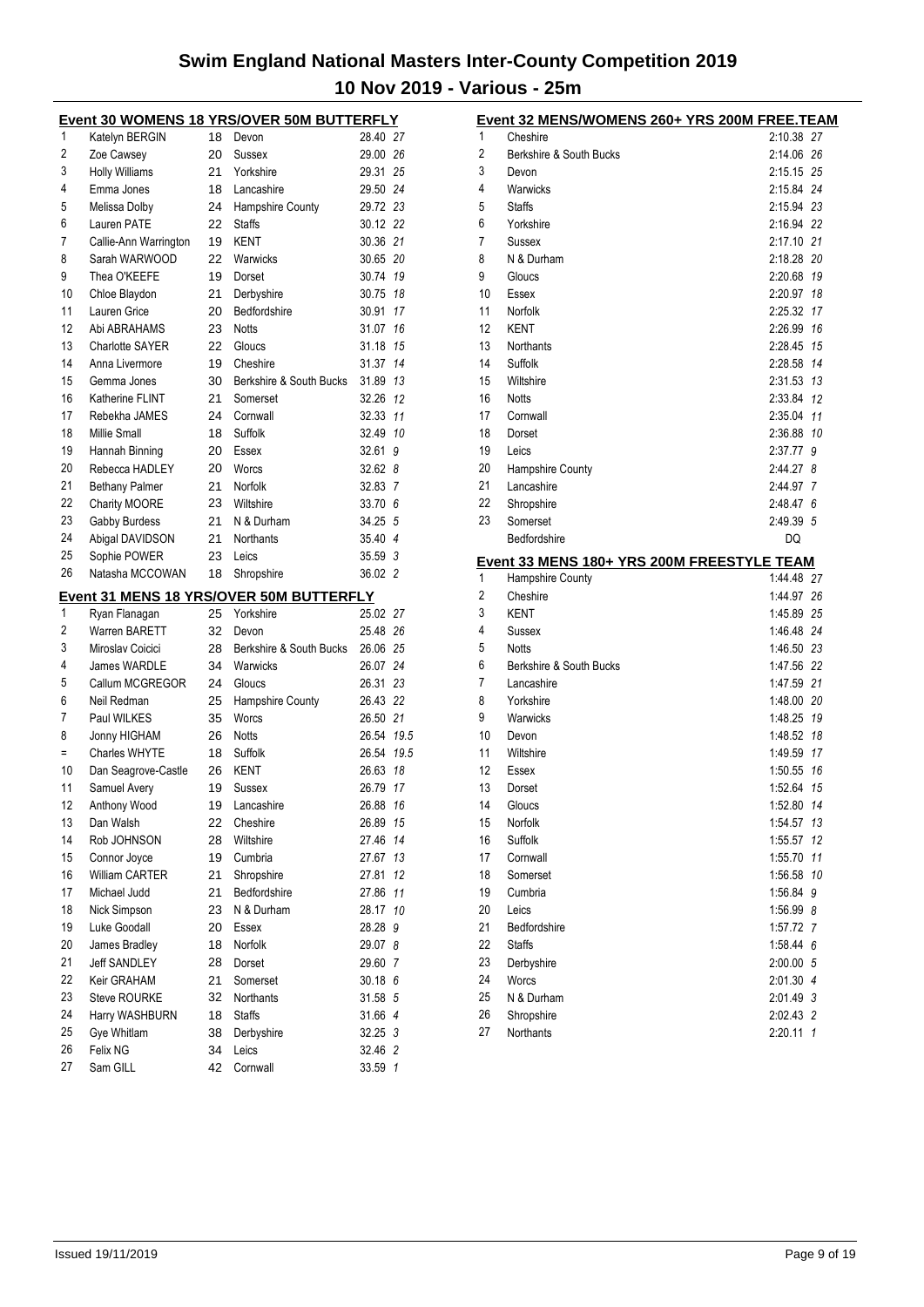|    | Event 34 WOMENS 180+ YRS 200M FREESTYLE TEAM |             |    |
|----|----------------------------------------------|-------------|----|
| 1  | <b>Hampshire County</b>                      | 1:58.09 27  |    |
| 2  | Yorkshire                                    | 1:59.07 26  |    |
| 3  | Warwicks                                     | 1:59.70 25  |    |
| 4  | Wiltshire                                    | 2:01.59 24  |    |
| 5  | Devon                                        | 2:03.22 23  |    |
| 6  | Berkshire & South Bucks                      | 2:04.59 22  |    |
| 7  | Bedfordshire                                 | 2:04.81 21  |    |
| 8  | Sussex                                       | 2:04.90 20  |    |
| 9  | Cheshire                                     | 2:05.17 19  |    |
| 10 | Essex                                        | 2:05.97 18  |    |
| 11 | <b>Notts</b>                                 | 2:06.85 17  |    |
| 12 | Somerset                                     | 2:08.42 16  |    |
| 13 | Leics                                        | 2:08.48 15  |    |
| 14 | Suffolk                                      | 2:09.24 14  |    |
| 15 | Cornwall                                     | 2:09.40 13  |    |
| 16 | N & Durham                                   | 2:09.85 12  |    |
| 17 | KENT                                         | 2:11.43 11  |    |
| 18 | Northants                                    | 2:12.91 10  |    |
| 19 | Worcs                                        | 2:15.72 9   |    |
| 20 | Lancashire                                   | $2:16.34$ 8 |    |
| 21 | Shropshire                                   | 2:16.57 7   |    |
| 22 | Gloucs                                       | $2:19.48$ 6 |    |
| 23 | Dorset                                       | 2:21.69 5   |    |
| 24 | <b>Staffs</b>                                | 2:23.11 4   |    |
| 25 | Norfolk                                      | 2:26.00 3   |    |
| 26 | Derbyshire                                   | 2:27.90 2   |    |
|    |                                              |             |    |
|    |                                              |             |    |
|    | Event 35 MENS 100+ YRS 200M FREESTYLE TEAM   |             |    |
| 1  | Devon                                        | 1:35.62 27  |    |
| 2  | Yorkshire                                    | 1:37.20 26  |    |
| 3  | Hampshire County                             | 1:37.45 25  |    |
| 4  | Warwicks                                     | 1:37.63 24  |    |
| 5  | Cheshire                                     | 1:38.35 23  |    |
| 6  | Gloucs                                       | 1:38.59 22  |    |
| 7  | <b>Notts</b>                                 | 1:41.39 21  |    |
| 8  | KENT                                         | 1:41.54 20  |    |
| 9  | Sussex                                       | 1:42.62 19  |    |
| 10 | Berkshire & South Bucks                      | 1:43.15 18  |    |
| 11 | Bedfordshire                                 | 1:43.86     | 17 |
| 12 | Essex                                        | 1:44.01     | 16 |
| 13 | N & Durham                                   | 1:44.57     | 15 |
| 14 | Suffolk                                      | 1:44.63     | 14 |
| 15 | Wiltshire                                    | 1:44.65     | 13 |
| 16 | Norfolk                                      | 1:44.85     | 12 |
| 17 | Dorset                                       | 1:45.55     | 11 |
| 18 | Somerset                                     | 1:48.25     | 10 |
| 19 | Shropshire                                   | 1:49.60     | 9  |
| 20 | Worcs                                        | 1:49.69     | 8  |
| 21 | Cumbria                                      | 1:50.45     | 7  |
| 22 | <b>Staffs</b>                                | 1.50.61     | 6  |
| 23 | Lancashire                                   | 1:51.13 5   |    |
| 24 | Leics                                        | 1:57.37 4   |    |
| 25 | Northants                                    | 2:05.71 3   |    |

|    |                         |    | Event 36 WOMENS 100+ YRS 200M FREESTYLE TEAM   |             |    |
|----|-------------------------|----|------------------------------------------------|-------------|----|
| 1  | <b>Sussex</b>           |    |                                                | 1:52.08 27  |    |
| 2  | Warwicks                |    |                                                | 1:52.32 26  |    |
| 3  | <b>Notts</b>            |    |                                                | 1:53.04 25  |    |
| 4  | Devon                   |    |                                                | 1:53.76 24  |    |
| 5  | Hampshire County        |    |                                                | 1:54.03 23  |    |
| 6  | Berkshire & South Bucks |    |                                                | 1:54.57 22  |    |
| 7  | Bedfordshire            |    |                                                | 1:55.06 21  |    |
| 8  | Yorkshire               |    |                                                | 1:55.75 20  |    |
| 9  | <b>KENT</b>             |    |                                                | 1:55.81     | 19 |
| 10 | Dorset                  |    |                                                | 1:56.64     | 18 |
| 11 | Gloucs                  |    |                                                | 1:56.86     | 17 |
| 12 | Cheshire                |    |                                                | 1:59.13     | 16 |
| 13 | Wiltshire               |    |                                                | 1:59.45     | 15 |
| 14 | Lancashire              |    |                                                | 1:59.91     | 14 |
| 15 | Essex                   |    |                                                | 1:59.94     | 13 |
| 16 | Cornwall                |    |                                                | 2:00.13     | 12 |
| 17 | Leics                   |    |                                                | 2:02.58     | 11 |
| 18 | Norfolk                 |    |                                                | 2:03.58 10  |    |
| 19 | Somerset                |    |                                                | 2:05.76     | 9  |
| 20 | Suffolk                 |    |                                                | 2:06.12 8   |    |
| 21 | <b>Staffs</b>           |    |                                                | 2:06.51     | 7  |
| 22 | N & Durham              |    |                                                | $2:12.84$ 6 |    |
| 23 | <b>Northants</b>        |    |                                                | 2:14.83 5   |    |
| 24 | Shropshire              |    |                                                | 2:21.39 4   |    |
|    |                         |    | <b>Event 37 MENS 65 YRS/OVER 50M BUTTERFLY</b> |             |    |
| 1  | Graeme MILNE            | 65 | Cornwall                                       | 30.78 27    |    |
| 2  | Stephen Braine          | 65 | Sussex                                         | 32.38 26    |    |
| 3  | Christopher Brown       | 66 | Yorkshire                                      | 33.46 25    |    |
| 4  | Graham Harris           | 68 | Hampshire County                               | 34.37       | 24 |
| 5  | <b>Trevor CLARK</b>     | 65 | Warwicks                                       | 34.64 23    |    |
| 6  | Geoff Holme             | 65 | Cheshire                                       | 35.61       | 22 |
| 7  | Anthony Meek            | 69 | KENT                                           | 35.79 21    |    |
| 8  | <b>Tony WARD</b>        | 65 | <b>Staffs</b>                                  | 36.81       | 20 |
| 9  | Pete lles               | 66 | Bedfordshire                                   | 37.03       | 19 |
| 10 | <b>Terry Thorne</b>     | 69 | Norfolk                                        | 37.63       | 18 |
| 11 | Dave Hills              | 68 | N & Durham                                     | 38.15       | 17 |
| 12 | Nigel FOSTER            | 69 | Dorset                                         | 38.51       | 16 |
| 13 | Dave Davenport          | 66 | Berkshire & South Bucks                        | 39.91       | 15 |
| 14 | <b>Bill LETCH</b>       | 79 | Devon                                          | 39.97       | 14 |
| 15 | John LEWIS              | 65 | Wiltshire                                      | 40.48 13    |    |
| 16 | <b>Bernard WILLS</b>    | 72 | Shropshire                                     | 40.64       | 12 |
| 17 | Dietrich Coekin         | 68 | Suffolk                                        | 40.91       | 11 |
| 18 | <b>Walter Gerrard</b>   | 67 | Essex                                          | 40.99       | 10 |
| 19 | Michael FARRALL         | 66 | Notts                                          | 41.28 9     |    |
| 20 | Alan POOLE              | 66 | Somerset                                       | 43.77       | 8  |
| 21 | Tony CHERRINGTON        | 77 | Gloucs                                         | 44.61       | 7  |
| 22 | Richard BRAYBROOKE      | 73 | Northants                                      | 46.31       | 6  |
| 23 | William SAMPSON         | 74 | Leics                                          | 57.12 5     |    |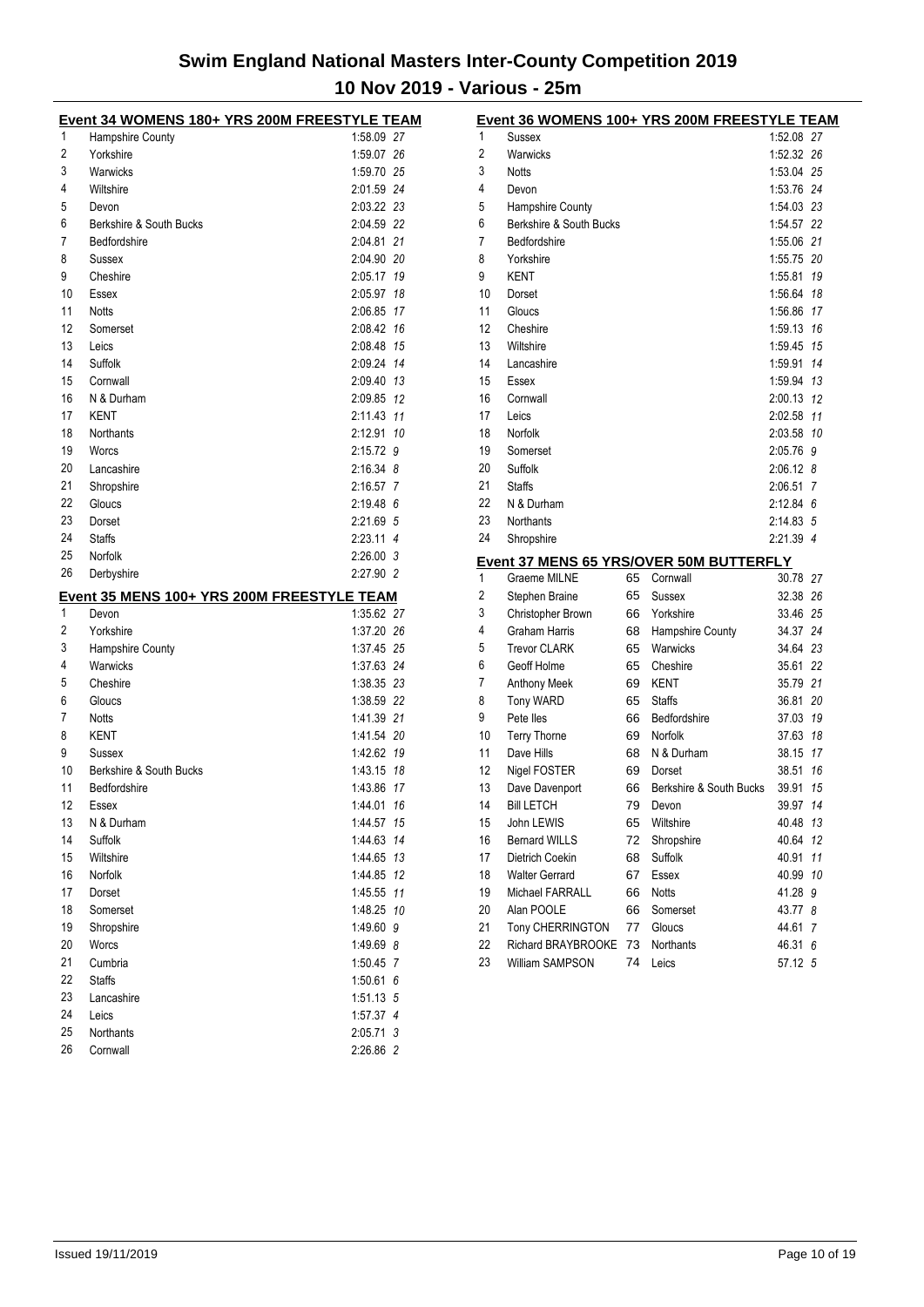|                |                         |       | Event 38 WOMENS 65 YRS/OVER 50M BUTTERFLY |            |          |
|----------------|-------------------------|-------|-------------------------------------------|------------|----------|
| 1              | Kath TUNNICLIFFE        | 67    | <b>Staffs</b>                             | 39.15 27   |          |
| $\overline{2}$ | Sue HAIGH               | 67    | Devon                                     | 40.63 26   |          |
| 3              | Sally Shields           | 65    | Yorkshire                                 | 40.81 25   |          |
| 4              | Jayne STEPHENSON        | 65    | Gloucs                                    | 41.39 24   |          |
| 5              | Anne BOURNE             | 65    | Warwicks                                  | 42.19 23   |          |
| 6              | Alison Gwynn            | 71    | Sussex                                    | 43.62 22   |          |
| 7              | <b>Vivien Willis</b>    | 66    | Essex                                     | 44.51 21   |          |
| 8              | Sandie FOSKETT          | 70    | Cornwall                                  | 46.35 20   |          |
| 9              | Pat Jackson             | 72    | Norfolk                                   | 46.66      | 19       |
| 10             | Alison WILSON           | 65    | Shropshire                                | 49.38      | 18       |
| 11             | Pat REYNOLDS            | 69    | <b>Northants</b>                          | 49.48      | 17       |
| 12             | Doreen Gordon           | 77    | Lancashire                                | 52.46      | 16       |
| 13             | Janet Masters           | 79    | Bedfordshire                              | 55.55 15   |          |
| 14             | <b>Shelley Robinson</b> | 67    | KENT                                      | 58.77 14   |          |
| 15             | <b>Hilary Crick</b>     | 70    | N & Durham                                | 59.12 13   |          |
| 16             | Carol VAUGHAN           | 74    | Wiltshire                                 | 1:02.13 12 |          |
| 17             | Margaret ROUSE          | 71    | Dorset                                    | 1:08.89 11 |          |
| 18             | Maureen Tomlinson       | 75    | Berkshire & South Bucks 1:20.74 10        |            |          |
|                |                         |       | Event 39 MENS 55 YRS/OVER 50M FREESTYLE   |            |          |
| 1              | David Emerson           | 57    | Yorkshire                                 | 25.62 27   |          |
| 2              | Russ Mason              | 56    | Cheshire                                  | 27.03 26   |          |
| 3              | Roland LEE              | 55    | Wiltshire                                 | 27.60 25   |          |
| $\overline{ }$ | Coop VINICEV            | E E L | C <sub>2</sub>                            | 07.C1      | $\Omega$ |

| 3  | Roland LEE           | 55 | Wiltshire               | 27.60    | -25 |
|----|----------------------|----|-------------------------|----------|-----|
| 4  | Sean KINSEY          | 55 | Gloucs                  | 27.61 24 |     |
| 5  | Clive Benson         | 56 | Sussex                  | 27.79 23 |     |
| 6  | Jonathan POTTS       | 56 | Leics                   | 28.12 22 |     |
| 7  | Gordon Belbin        | 57 | Cumbria                 | 28.58 21 |     |
| 8  | Mark ASHTON          | 55 | Devon                   | 28.65 20 |     |
| 9  | Simon EMERY          | 56 | Somerset                | 28.72    | 19  |
| 10 | Dave Milburn         | 57 | Berkshire & South Bucks | 28.73    | 18  |
| 11 | Martin Fenner        | 57 | Essex                   | 29.15    | 17  |
| 12 | Rory Fitzgerald      | 61 | Hampshire County        | 29.19    | 16  |
| 13 | <b>Tim Wilkes</b>    | 59 | KENT                    | 29.56    | 15  |
| 14 | Dave CLARKE          | 55 | Shropshire              | 29.63    | 14  |
| 15 | Paul TAINTY          | 61 | Worcs                   | 29.80    | 13  |
| 16 | Anthony HOWLAND      | 58 | Warwicks                | 30.15    | 12  |
| 17 | Matthew Grant        | 55 | N & Durham              | 30.16    | 11  |
| 18 | <b>Andrew SMALL</b>  | 56 | Dorset                  | 30.86    | 10  |
| 19 | <b>Philip Cotton</b> | 63 | Norfolk                 | 31.11    | 9   |
| 20 | Peter Lynch          | 57 | Suffolk                 | 31.338   |     |
| 21 | Graham Powell        | 63 | Bedfordshire            | 31.64    | 7   |
| 22 | lan SMITH            | 59 | <b>Staffs</b>           | 34.67 6  |     |
| 23 | lan GOODALL          | 62 | Northants               | 35.26 5  |     |
| 24 | James SIRMON         | 55 | Cornwall                | 36.48 4  |     |
|    | Mark PATTERSON       | 55 | Notts                   | DQ ST    |     |

|    |                          |    | Event 40 WOMENS 55 YRS/OVER 50M FREESTYLE       |          |                |
|----|--------------------------|----|-------------------------------------------------|----------|----------------|
| 1  | Lindsey Gaywood          | 58 | Yorkshire                                       | 28.53    | -27            |
| 2  | Hayley BETTINSON         | 56 | Warwicks                                        | 29.36    | 26             |
| 3  | Phillippa Williams       | 57 | Berkshire & South Bucks                         | 30.79 25 |                |
| 4  | Judy Brown               | 55 | Cheshire                                        | 31.17    | 24             |
| 5  | Lesley Norton            | 55 | Sussex                                          | 31.61    | 23             |
| 6  | <b>Helen PRZEZWANSKI</b> | 60 | Cornwall                                        | 31.71    | 22             |
| 7  | Rebecca JENKINSON        | 56 | Devon                                           | 31.97    | 21             |
| 8  | Lindsey GOWLAND          | 62 | <b>Staffs</b>                                   | 32.24    | 20             |
| 9  | Sue HODGE                | 66 | Gloucs                                          | 32.73    | 19             |
| 10 | Alyson Fordham           | 63 | Essex                                           | 32.77    | 18             |
| 11 | Jane Teague              | 58 | N & Durham                                      | 33.13    | 17             |
| 12 | Alison NYE               | 62 | Wiltshire                                       | 33.75    | 16             |
| 13 | <b>Catherine Beckett</b> | 63 | Hampshire County                                | 33.83    | 15             |
| 14 | Sally ST.CLAIR HEFLER 56 |    | Dorset                                          | 34.53    | 14             |
| 15 | Jennifer Vick            | 56 | <b>KENT</b>                                     | 35.10 13 |                |
| 16 | Jo FLINT                 | 55 | Somerset                                        | 35.17    | 12             |
| 17 | Sue ARROWSMITH           | 57 | <b>Notts</b>                                    | 35.64    | 11             |
| 18 | Kim LYNCH                | 60 | Suffolk                                         | 36.04    | 10             |
| 19 | Melanie PRUSEK           | 56 | Leics                                           | 36.52    | 9              |
| 20 | Jane Blackwell           | 60 | Norfolk                                         | 38.16    | 8              |
| 21 | Alison WHITEMAN          | 57 | Worcs                                           | 39.56    | 7              |
| 22 | <b>Heather Patrick</b>   | 57 | Bedfordshire                                    | 39.73    | 6              |
| 23 | Alison WILSON            | 65 | Shropshire                                      | 40.34    | 5              |
| 24 | Julie Phillips           | 61 | Derbyshire                                      | 46.46    | $\overline{4}$ |
| 25 | Jacqueline FARROW        | 55 | Northants                                       | 51.94    | 3              |
|    |                          |    | <b>Event 41 MENS 45 YRS/OVER 50M BACKSTROKE</b> |          |                |
| 1  | Simon WINTLE             | 52 | Gloucs                                          | 31.33 27 |                |
| 2  | Matt LEIGH               | 45 | Cornwall                                        | 31.40    | 26             |
| 3  | Mark Salway              | 51 | Sussex                                          | 31.45    | 25             |
| 4  | Spencer Turner           | 50 | Hampshire County                                | 32.14 24 |                |
| 5  | <b>Andrew Cooper</b>     | 46 | Lancashire                                      | 32.48 23 |                |
| 6  | lan WILKES               | 52 | Leics                                           | 32.51    | 21.5           |
| Ξ  | Malcolm LATTA            | 54 | Worcs                                           | 32.51    | 21.5           |
| 8  | Davd Chaney              | 51 | N & Durham                                      | 32.77    | 20             |
| 9  | Alan Burrows             | 51 | KENT                                            | 32.81    | 19             |
| 10 | Simon EDWARDS            | 52 | <b>Notts</b>                                    | 33.48 18 |                |
| 11 | Simon Mellor             | 49 | Berkshire & South Bucks                         | 33.63    | 17             |
| 12 | <b>Nigel MASTERS</b>     | 48 | Wiltshire                                       | 33.65    | 16             |
| 13 | Steve LANGFORD           |    | 50 Warwicks                                     | 33.72 15 |                |
| 14 | Simon Buchan             | 51 | Norfolk                                         | 33.78    | 14             |
| 15 | <b>Howard Gell</b>       | 48 | Bedfordshire                                    | 33.80    | 13             |
| 16 | Mark Osterritter         | 47 | Suffolk                                         | 33.81    | 12             |
| 17 | Stephen Beal             | 50 | Essex                                           | 33.89    | 11             |
| 18 | Stephen Allen            | 59 | Yorkshire                                       | 33.95    | 10             |
| 19 | Darren BEER              | 52 | Devon                                           | 34.18    | 9              |
| 20 | <b>James BARRETT</b>     | 46 | Shropshire                                      | 34.42    | 8              |
| 21 | <b>Guy ROBERTS</b>       | 53 | Somerset                                        | 34.61    | 7              |
| 22 | David PALMER             | 51 | Dorset                                          | 35.37    | 6              |
| 23 | lan Frearson             | 49 | Derbyshire                                      | 36.46    | 5              |
| 24 | David Rees               | 46 | Cheshire                                        | 36.50    | 4              |
| 25 | John CODINGTON           | 50 | Northants                                       | 36.89 3  |                |
| 26 | Paul Gibson              | 54 | Cumbria                                         | 37.66 2  |                |
| 27 | Andrew CLARKE            | 50 | <b>Staffs</b>                                   | 38.25    | $\mathbf{1}$   |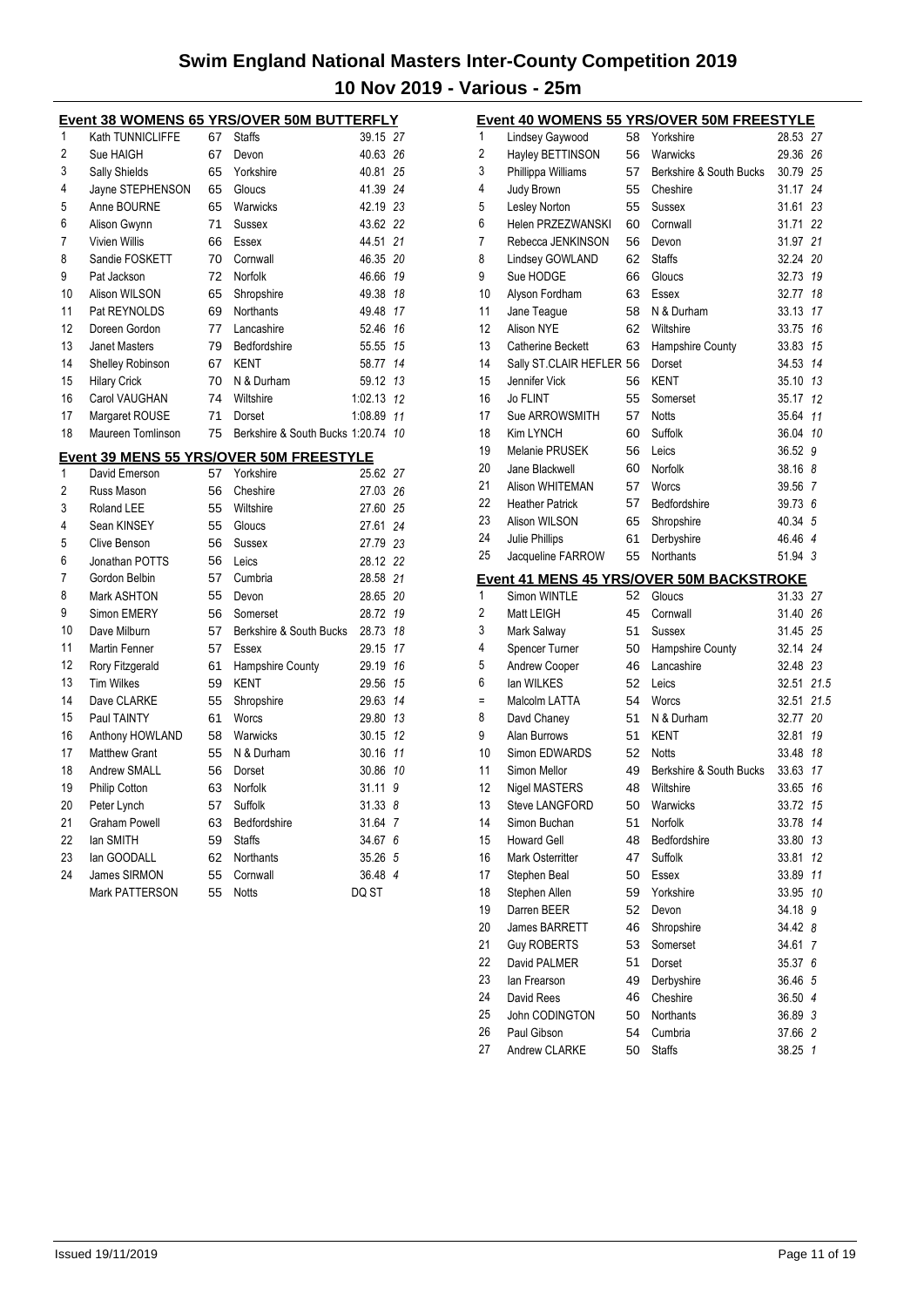|          | <b>Event 42 WOMENS 45 YRS/OVER 50M BACKSTROKE</b> |          |                                                                |                      |         |
|----------|---------------------------------------------------|----------|----------------------------------------------------------------|----------------------|---------|
| 1        | Jo Corben                                         | 49       | Hampshire County                                               | 32.44 27             |         |
| 2        | Ali PHESSE                                        | 49       | Cornwall                                                       | 32.91                | 26      |
| 3        | Lydia ANN LOCK                                    | 50       | Leics                                                          | 33.98 25             |         |
| 4        | Nikki HARRIS                                      | 51       | Wiltshire                                                      | 34.06 24             |         |
| 5        | <b>Jill GROVES</b>                                | 45       | Warwicks                                                       | 34.32 23             |         |
| 6        | Helen Sadler                                      | 49       | Cheshire                                                       | 34.90 22             |         |
| 7        | Liz Woolner                                       | 52       | Bedfordshire                                                   | 35.07 21             |         |
| 8        | Rhiannon JONES                                    | 49       | Shropshire                                                     | 35.09 20             |         |
| 9        | Bethan BELL                                       | 46       | Gloucs                                                         | 35.55                | 19      |
| 10       | Melanie Holland                                   | 45       | Norfolk                                                        | 35.92                | 18      |
| 11       | Christine Johnson                                 | 45       | Lancashire                                                     | 35.95 17             |         |
| 12       | Sarah NOBLE-KENDRICK45                            |          | <b>Northants</b>                                               | 36.42 16             |         |
| 13       | Rhona Courtier                                    | 48       | KENT                                                           | 36.53 15             |         |
| 14       | Katrina Farrell                                   | 49       | Essex                                                          | 36.86                | 14      |
| 15       | Fiona MULLEN                                      | 52       | Devon                                                          | 36.92                | 13      |
| 16       | Jayne Simpson                                     | 52       | N & Durham                                                     | 36.94                | 12      |
| 17       | Philippa Rickard                                  | 48       | Yorkshire                                                      | 36.95                | 11      |
| 18       | Helen READER                                      | 53       | <b>Notts</b>                                                   | 36.99 10             |         |
| 19       | <b>Jo SEYMOUR</b>                                 | 54       | Worcs                                                          | 37.09 9              |         |
| 20       | Wendy Pritchard                                   | 53       | Sussex                                                         | 37.83 8              |         |
| 21       | Dinah Haynes                                      | 59       | Berkshire & South Bucks                                        | 38.62 7              |         |
| 22       | Jennifer POWELL                                   | 51       | <b>Staffs</b>                                                  | 38.74 6              |         |
| 23       | Hannah Jones                                      | 47       | Suffolk                                                        | 39.52 5              |         |
| 24       | Adele PARHAM                                      | 52       | Somerset                                                       | 40.55 4              |         |
| 25       | Sarah JONES                                       | 45       | Dorset                                                         | 43.67                | 3       |
| 26       | <b>Lindsey Bradley</b>                            | 47       | Cumbria                                                        | 47.30 2              |         |
|          |                                                   |          |                                                                |                      |         |
|          |                                                   |          |                                                                |                      |         |
| 1        | Alistair Crawford                                 | 35       | <b>Event 43 MENS 35 YRS/OVER 50M BREASTSTROKE</b><br>Yorkshire | 29.56 27             |         |
| 2        | David Ebanks                                      | 37       | Essex                                                          | 30.28 26             |         |
| 3        | <b>Ross TURNER</b>                                | 39       | Warwicks                                                       | 31.60 25             |         |
| 4        | Paul WILKES                                       | 35       | Worcs                                                          |                      |         |
| 5        | <b>Stuart NOTMAN</b>                              | 44       | Wiltshire                                                      | 31.66 24<br>31.70 23 |         |
| 6        | <b>Stewart Grant</b>                              | 35       | KENT                                                           | 31.72 22             |         |
| 7        | Paul Barnard                                      | 38       | Cheshire                                                       | 31.76 21             |         |
| 8        | Rob WILL                                          | 43       | Devon                                                          | 32.36 20             |         |
| 9        |                                                   | 38       | <b>Notts</b>                                                   | 32.87                | 19      |
| 10       | Haseley GORDON<br><b>Ollie BARNES</b>             | 38       | Gloucs                                                         | 33.44                | 18      |
| 11       | Olly Esopinasse                                   | 35       | Hampshire County                                               | 33.81                | 17      |
| 12       |                                                   | 57       |                                                                | 34.20                | 16      |
| 13       | Dave Milburn<br>Paul Graham                       | 40       | Berkshire & South Bucks<br>Sussex                              | 34.66                | 15      |
| 14       | <b>Alistair Shaw</b>                              | 39       | Bedfordshire                                                   |                      | 14      |
| 15       | John DYER                                         | 44       | <b>Staffs</b>                                                  | 34.95                | 13      |
| 16       | James Mosley                                      | 36       | Derbyshire                                                     | 35.12<br>35.38       | 12      |
| 17       |                                                   | 51       | Lancashire                                                     | 35.48                | 11      |
|          | <b>Garry Vickers</b>                              |          |                                                                |                      |         |
| 18<br>19 | Craig Heggie                                      | 57<br>44 | Cumbria<br>Cornwall                                            | 35.77                | 10<br>9 |
| 20       | Jeremy SALMON<br>Robert Hammond                   | 46       | Norfolk                                                        | 36.04<br>36.26 8     |         |
|          | Thomas SMITH                                      |          |                                                                |                      |         |
| 21<br>22 | Graham Kennedy                                    | 39<br>35 | Somerset<br>N & Durham                                         | 36.37 7<br>36.59 6   |         |
| 23       | Steve Denham                                      | 43       | <b>Suffolk</b>                                                 | 36.71                | 5       |
| 24       | James LYLE                                        | 36       | Shropshire                                                     | 38.03 4              |         |
| 25       | <b>Trevor KEEP</b>                                | 47       | Dorset                                                         | 38.89 3              |         |
| 26       | Andrew ROURKE                                     | 35       | Northants                                                      | 39.01                | 2       |
| 27       | <b>Richard GREEN</b>                              | 42       | Leics                                                          | 39.60                | 1       |

|    |                      |    | <u>Event 44 WOMENS 35 YRS/OVER 50M BREASTSTROKE</u> |          |              |
|----|----------------------|----|-----------------------------------------------------|----------|--------------|
| 1  | Sharon Burchell      | 43 | Sussex                                              | 36.31    | 27           |
| 2  | Emma Oliver          | 38 | KENT                                                | 36.49    | 26           |
| 3  | Dawn Palmer          | 43 | Essex                                               | 36.56    | 25           |
| 4  | Sarah Pearse         | 37 | Bedfordshire                                        | 36.83 24 |              |
| 5  | Clare WILKINSON      | 43 | Warwicks                                            | 37.28 23 |              |
| 6  | Hannah Atkin         | 40 | Cheshire                                            | 37.42 22 |              |
| 7  | <b>Fleur Turner</b>  | 43 | Hampshire County                                    | 37.84    | 21           |
| 8  | Debbie ATKINS        | 47 | Somerset                                            | 38.20    | 20           |
| 9  | Lisa Dobson          | 49 | Yorkshire                                           | 38.46    | 19           |
| 10 | Alex MCCRAE          | 40 | Devon                                               | 38.58    | 18           |
| 11 | Hannah WHITING       | 37 | Shropshire                                          | 40.17    | 17           |
| 12 | Samantha Usher       | 47 | Berkshire & South Bucks                             | 40.65    | 16           |
| 13 | Karen YENDOLE        | 39 | Dorset                                              | 40.85    | 15           |
| 14 | Sarah Osman          | 35 | <b>Norfolk</b>                                      | 41.35    | 14           |
| 15 | <b>Justine DRURY</b> | 47 | <b>Notts</b>                                        | 41.38    | 13           |
| 16 | <b>Helen ANNIS</b>   | 43 | Worcs                                               | 41.70    | 12           |
| 17 | Jess WOODDISSE       | 44 | Gloucs                                              | 42.07    | 11           |
| 18 | Lynne BLUNDEN        | 46 | Wiltshire                                           | 42.73 10 |              |
| 19 | Amy CHIPPETT         | 37 | Cornwall                                            | 43.37    | 9            |
| 20 | Louisa BELLAMY       | 38 | <b>Northants</b>                                    | 43.79 8  |              |
| 21 | Jodie TAYLOR         | 41 | Suffolk                                             | 43.94 7  |              |
| 22 | Hannah WOODALL       | 39 | <b>Staffs</b>                                       | 44.29 6  |              |
| 23 | Rachel Clinkard      | 48 | N & Durham                                          | 45.22 5  |              |
| 24 | Elizabeth Kiss       | 43 | Derbyshire                                          | 46.06 4  |              |
| 25 | Amy TAYLOR           | 39 | Leics                                               | 46.47 3  |              |
| 26 | <b>Beverly Stamp</b> | 54 | Lancashire                                          | 46.63 2  |              |
| 27 | Lindesey Bradley     | 47 | Cumbria                                             | 47.71 1  |              |
|    |                      |    | Event 45 MENS 25 YRS/OVER 50M BUTTERFLY             |          |              |
| 1  | Ryan Flanagan        | 25 | Yorkshire                                           | 24.82 27 |              |
| 2  | Kalon VEALE          | 28 | Devon                                               | 25.45 26 |              |
| 3  | James WARDLE         | 34 | Warwicks                                            | 25.84 25 |              |
| 4  | Craig Ward           | 34 | Cheshire                                            | 26.17 24 |              |
| 5  | Jonny HIGHAM         | 26 | <b>Notts</b>                                        | 26.19 23 |              |
| 6  | Neil Redman          | 25 | Hampshire County                                    | 26.42 22 |              |
| 7  | Miroslav Coicici     | 28 | Berkshire & South Bucks                             | 26.47    | 21           |
| 8  | <b>Elliot Cook</b>   | 25 | Suffolk                                             | 26.70    | 20           |
| 9  | Thomas Lamb          | 27 | Sussex                                              | 26.88    | 19           |
| 10 | Dan Seagrove-Castle  | 26 | KENT                                                | 27.06    | 18           |
| 11 | Ewan MARTIN          |    | 34 Worcs                                            | 27.14 17 |              |
| 12 | Rob JOHNSON          | 28 | Wiltshire                                           | 27.84    | 16           |
| 13 | Danny Baker          | 25 | Essex                                               | 28.39    | 15           |
| 14 | Michael GIBBS        | 33 | Shropshire                                          | 28.96    | 14           |
| 15 | Martin LITTLEFAIR    | 26 | Dorset                                              | 29.03    | 13           |
| 16 | Matty CRACKELL       | 28 | Leics                                               | 29.48    | 12           |
| 17 | <b>Chris Searle</b>  | 27 | Norfolk                                             | 30.00    | 11           |
| 18 | Tom HOWELLS          | 25 | Gloucs                                              | 30.23    | 10           |
| 19 | Anthony Simpson      | 26 | N & Durham                                          | 30.25    | 9            |
| 20 | Sam Parry            | 29 | Bedfordshire                                        | 30.55 8  |              |
| 21 | Michael SEMPLE       | 34 | Somerset                                            | 30.63 7  |              |
| 22 | Steve Hall           | 46 | Lancashire                                          | 30.81    | 6            |
| 23 | Gye Whitlam          | 38 | Derbyshire                                          | 31.12 5  |              |
| 24 | Darryl VOKES         | 34 | Northants                                           | 32.98 4  |              |
| 25 | lan Henderson        | 40 | Cumbria                                             | 33.14 3  |              |
| 26 | Sam GILL             | 42 | Cornwall                                            | 33.60 2  |              |
| 27 | Richard HINSLEY      | 34 | <b>Staffs</b>                                       | 35.75    | $\mathbf{1}$ |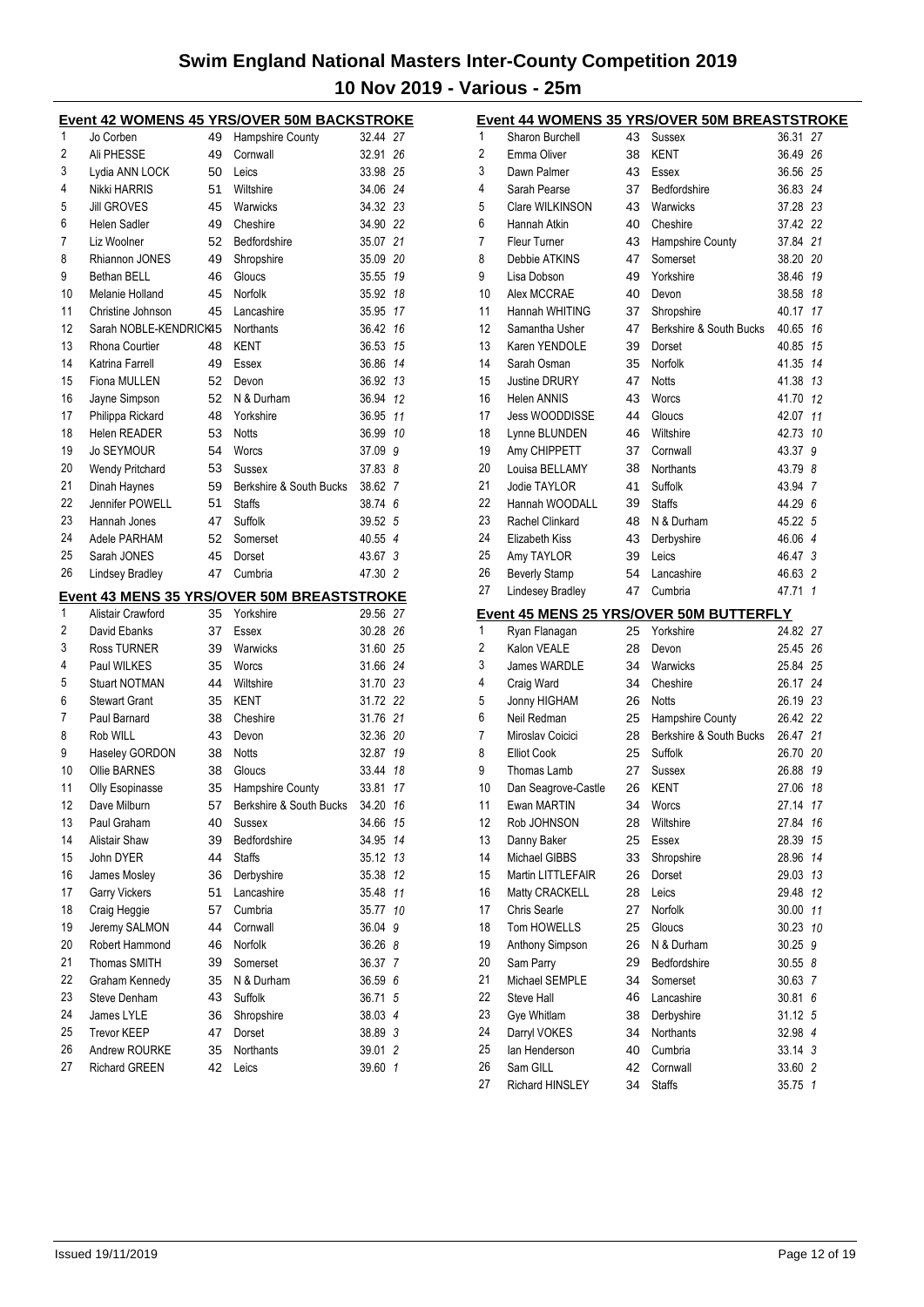|          | Event 46 WOMENS 25 YRS/OVER 50M BUTTERFLY      |          |                         |                    |                |  |  |  |
|----------|------------------------------------------------|----------|-------------------------|--------------------|----------------|--|--|--|
| 1        | Megan Keen                                     | 26       | Sussex                  | 29.16 27           |                |  |  |  |
| 2        | Fiona HARDIE                                   | 25       | Dorset                  | 29.53 26           |                |  |  |  |
| 3        | Louisa Zolkiewski                              | 26       | Cheshire                | 30.04 25           |                |  |  |  |
| 4        | Alice Cary                                     | 27       | Yorkshire               | 30.08 24           |                |  |  |  |
| 5        | <b>Justine CLARK</b>                           | 31       | Warwicks                | 30.62 23           |                |  |  |  |
| 6        | Sarah QUARTERMAINE 33                          |          | Cornwall                | 30.86 22           |                |  |  |  |
| 7        | Sophie Casson                                  | 34       | Lancashire              | 30.98 21           |                |  |  |  |
| 8        | Emma CHALLIS                                   | 33       | Devon                   | 31.82 20           |                |  |  |  |
| 9        | Emma CARTER                                    | 31       | <b>Notts</b>            | 32.08 19           |                |  |  |  |
| 10       | Claire Evelyn                                  | 32       | Bedfordshire            | 32.21              | 18             |  |  |  |
| 11       | Gemma Jones                                    | 30       | Berkshire & South Bucks | 32.25 17           |                |  |  |  |
| 12       | Nia WESTLAKE                                   | 26       | Gloucs                  | 32.44 16           |                |  |  |  |
| 13       | Laura CRANSHAW                                 | 32       | Worcs                   | 32.55 14.5         |                |  |  |  |
| $=$      | Sophie Clarke                                  | 28       | Hampshire County        | 32.55 14.5         |                |  |  |  |
| 15       | Michelle Curry                                 | 32       | Essex                   | 33.01 13           |                |  |  |  |
| 16       | Rebecca SMITH                                  | 40       | Wiltshire               | 33.14 12           |                |  |  |  |
| 17       | Jenni GILBERT                                  | 28       | Somerset                | 33.35 11           |                |  |  |  |
| 18       | Vicky Bradshaw                                 | 28       | N & Durham              | 33.56 10           |                |  |  |  |
| 19       | Kaira Redman                                   | 35       | KENT                    | 33.62              | 9              |  |  |  |
| 20       | Lyndsay ROE                                    | 35       | Northants               | 34.63 8            |                |  |  |  |
| 21       | Emma PRUSEK                                    | 26       | Leics                   | 34.80 7            |                |  |  |  |
| 22       | Sophie Liddament                               | 27       | Norfolk                 | 34.86 6            |                |  |  |  |
| 23       | Rebecca Mosley                                 | 34       | Derbyshire              | 36.34 5            |                |  |  |  |
| 24       | Helena SZMALEC                                 | 25       | <b>Staffs</b>           | 36.49 4            |                |  |  |  |
| 25       | Gemma Cannon                                   | 27       | Suffolk                 | 37.56 3            |                |  |  |  |
| 26       | <b>Clare PEARCE</b>                            | 39       | Shropshire              | 38.23 2            |                |  |  |  |
| 27       | Rachel Whitehead                               | 36       | Cumbria                 | 38.62              | $\overline{1}$ |  |  |  |
|          | <b>Event 47 MENS 18 YRS/OVER 50M FREESTYLE</b> |          |                         |                    |                |  |  |  |
|          |                                                |          |                         |                    |                |  |  |  |
| 1        | Fin BOWDEN                                     | 20       | Devon                   | 23.98 27           |                |  |  |  |
| 2        | Ben Taylor-walsh                               | 21       | Yorkshire               | 24.08 26           |                |  |  |  |
| 3        | Benjamin Horner                                | 20       | Sussex                  | 24.13 25           |                |  |  |  |
| 4        | Craig MUNDEN                                   | 22       | Gloucs                  | 24.20 24           |                |  |  |  |
| 5        | James Vick                                     | 20       | KENT                    | 24.34 22.5         |                |  |  |  |
| $\equiv$ | <b>Tom Pickering</b>                           | 19       | Bedfordshire            | 24.34 22.5         |                |  |  |  |
| 7        | Michael HILL                                   | 22       | Leics                   | 24.44 21           |                |  |  |  |
| 8        | Luke ROXBURGH                                  | 20       | Dorset                  | 24.67 20           |                |  |  |  |
| 9        | <b>Brandon HAMILTON</b>                        | 22       | Warwicks                | 24.88 19           |                |  |  |  |
| 10       | <b>Clive Marquis</b>                           | 21       | Hampshire County        | 24.99 18           |                |  |  |  |
| 11       | Matthew Bradley                                | 21       | N & Durham              | 25.19 17           |                |  |  |  |
| 12       | Thomas BOYT                                    | 20       | Suffolk                 | 25.22 16           |                |  |  |  |
| 13       | Alfie Evans                                    | 18       | Berkshire & South Bucks | 25.27              | 15             |  |  |  |
| 14       | Matthew EVANS                                  | 22       | <b>Staffs</b>           | 25.33              | 14             |  |  |  |
| 15       | Robert CROAGER                                 | 18       | Wiltshire               | 25.39 13           |                |  |  |  |
| 16       | <b>Ben BARSBY</b>                              | 24       | Notts                   | 25.52              | 12             |  |  |  |
| 17       | <b>Jack DARLEY</b>                             | 19       | Shropshire              | 25.67              | 11             |  |  |  |
| 18       | James Bradley                                  | 18       | Norfolk                 | 25.68              | 10             |  |  |  |
| 19       | Dan Walsh                                      | 22       | Cheshire                | 25.74              | 9              |  |  |  |
| 20       | Anthony Wood                                   | 19       | Lancashire              | 25.79 8            |                |  |  |  |
| 21       | Robin WILLIAMS                                 | 29       | <b>Worcs</b>            | 26.43 7            |                |  |  |  |
| 22       | Connor Joyce                                   | 19       | Cumbria                 | 26.64 6            |                |  |  |  |
| 23       | Christopher HOWE                               | 29       | Northants               | 26.73 5            |                |  |  |  |
| 24       | Luke Goodall                                   | 20       | Essex                   | 27.24 4            |                |  |  |  |
| 25       | leuan LARAMAN                                  | 23       | Somerset                | 27.32 3            |                |  |  |  |
| 26<br>27 | Gye Whitlam<br>David SPEARE                    | 38<br>46 | Derbyshire<br>Cornwall  | 28.63 2<br>36.42 1 |                |  |  |  |

| <b>Event 48 WOMENS 18 YRS/OVER 50M FREESTYLE</b> |                           |    |                                              |            |    |
|--------------------------------------------------|---------------------------|----|----------------------------------------------|------------|----|
| 1                                                | <b>Kat Shaw</b>           | 25 | Berkshire & South Bucks                      | 27.22 27   |    |
| 2                                                | Katie TOWNSEND            | 19 | Devon                                        | 27.31 26   |    |
| 3                                                | Sophie Croydon-Kempster20 |    | Sussex                                       | 27.73 24.5 |    |
| Ξ                                                | Emma Jones                | 18 | Lancashire                                   | 27.73 24.5 |    |
| 5                                                | Callie-Ann Warrington     | 19 | <b>KENT</b>                                  | 27.77 23   |    |
| 6                                                | Melissa Dolby             | 24 | Hampshire County                             | 28.04      | 22 |
| 7                                                | Kate Jolly                | 23 | Yorkshire                                    | 28.14 21   |    |
| 8                                                | <b>Charlotte JAMES</b>    | 19 | Dorset                                       | 28.50 20   |    |
| 9                                                | Sarah WARWOOD             | 22 | Warwicks                                     | 28.66 19   |    |
| 10                                               | Emily HOEY                | 23 | Cornwall                                     | 28.67      | 18 |
| 11                                               | Tegan CAIRNS              | 18 | Wiltshire                                    | 28.92      | 17 |
| 12                                               | Rebecca HADLEY            | 20 | Worcs                                        | 29.03 16   |    |
| 13                                               | Hannah Binning            | 20 | Essex                                        | 29.04 14.5 |    |
| $=$                                              | Hannah PULLINGER          | 24 | Somerset                                     | 29.04 14.5 |    |
| 15                                               | Millie Small              | 18 | Suffolk                                      | 29.13 13   |    |
| 16                                               | <b>Charlotte SAYER</b>    | 22 | Gloucs                                       | 29.18 12   |    |
| 17                                               | Abi ABRAHAMS              | 23 | <b>Notts</b>                                 | 29.35 11   |    |
| 18                                               | Chloe Blaydon             | 21 | Derbyshire                                   | 29.41      | 10 |
| 19                                               | Lauren Grice              | 20 | Bedfordshire                                 | 29.44      | 9  |
| 20                                               | Lauren PATE               | 22 | <b>Staffs</b>                                | 29.46 8    |    |
| 21                                               | <b>Emily Rose</b>         | 20 | Norfolk                                      | 29.71 7    |    |
| 22                                               | Amy GODWIN                | 18 | Leics                                        | 30.17      | 6  |
| 23                                               | Anna Livermore            | 19 | Cheshire                                     | 30.69 5    |    |
| 24                                               | Gabby Burdess             | 21 | N & Durham                                   | $31.55$ 4  |    |
| 25                                               | Hannah BROWN              | 22 | <b>Northants</b>                             | 33.04 3    |    |
| 26                                               | Natasha MCCOWAN           | 18 | Shropshire                                   | 33.08 2    |    |
|                                                  |                           |    | Event 49 MENS/WOMENS 220+ YRS 200M FREE.TEAM |            |    |
| 1                                                | Yorkshire                 |    |                                              | 1:53.45 27 |    |
| 2                                                | Warwicks                  |    |                                              | 1:57.28 26 |    |
| 3                                                | Berkshire & South Bucks   |    |                                              | 1:58.42 25 |    |
| 4                                                | Cornwall                  |    |                                              | 2:01.99 24 |    |
| 5                                                | Cheshire                  |    |                                              | 2:02.47 23 |    |
| 6                                                | N & Durham                |    |                                              | 2:03.05 22 |    |
| 7                                                | Essex                     |    |                                              | 2:04.65 21 |    |
| 8                                                | Notts                     |    |                                              | 2:04.69 20 |    |
| 9                                                | Somerset                  |    |                                              | 2:05.49 19 |    |
| 10                                               | Wiltshire                 |    |                                              | 2:06.87    | 18 |
| 11                                               | Sussex                    |    |                                              | 2:07.34 17 |    |
| 12                                               | Devon                     |    |                                              | 2:08.40    | 16 |
| 13                                               | Shropshire                |    |                                              | 2:08.78    | 15 |
| 14                                               | <b>KENT</b>               |    |                                              | 2:09.54    | 14 |
| 15                                               | Bedfordshire              |    |                                              | 2:11.85    | 13 |
| 16                                               | Leics                     |    |                                              | 2:12.16    | 12 |
| 17                                               | Gloucs                    |    |                                              | 2:13.03    | 11 |
| 18                                               | <b>Staffs</b>             |    |                                              | 2:13.26    | 10 |
| 19                                               | Hampshire County          |    |                                              | 2:14.76    | 9  |
| 20                                               | Norfolk                   |    |                                              | 2:23.12    | 8  |
| 21                                               | Dorset                    |    |                                              | 2:23.21    | 7  |
| 22                                               | Suffolk                   |    |                                              | 2:24.79 6  |    |
| 23                                               | Worcs                     |    |                                              | 2:31.77 5  |    |
| 24                                               | Northants                 |    |                                              | 2:33.53 4  |    |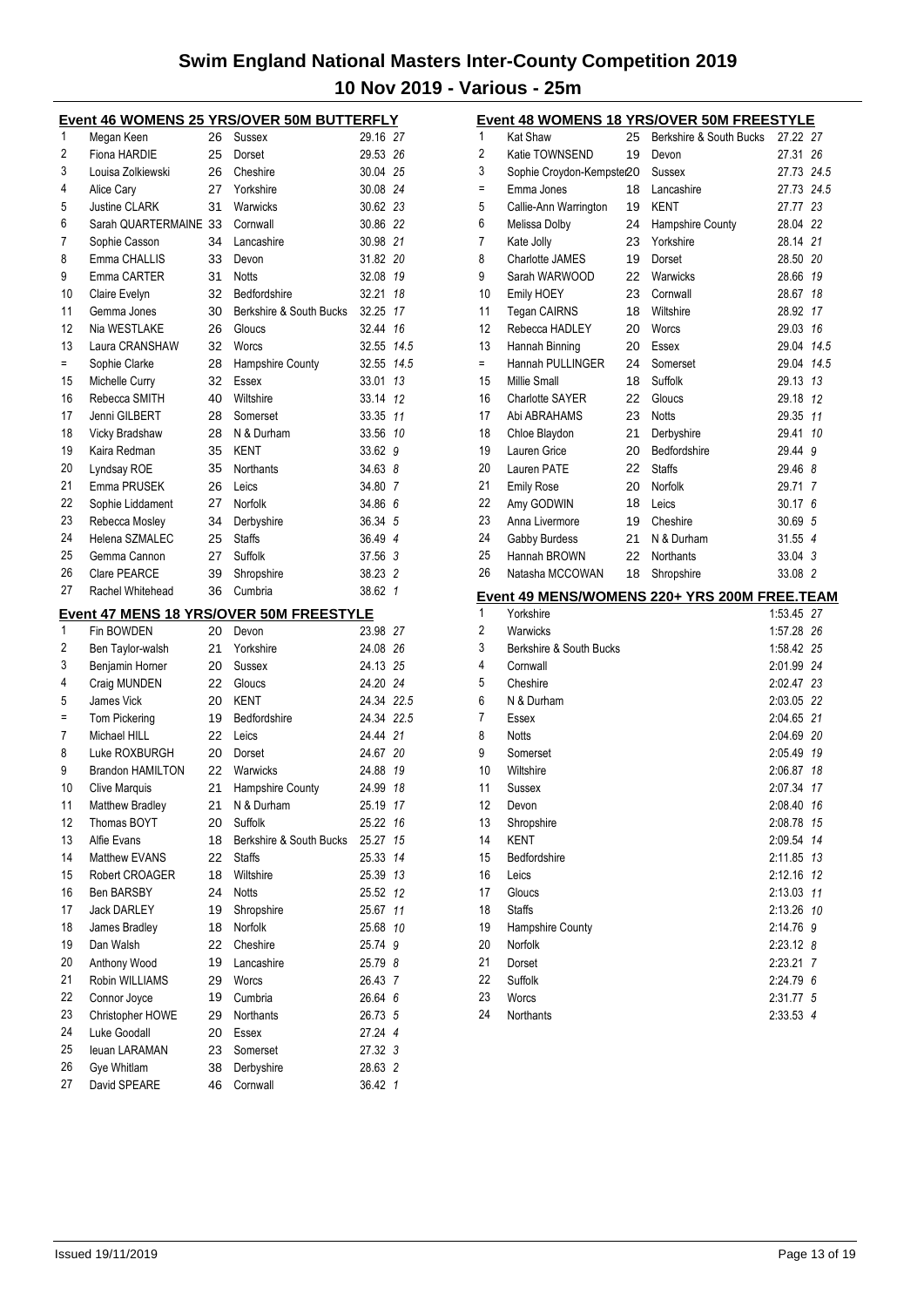| Event 50 WOMENS 140+ YRS 200M FREESTYLE TEAM |                                            |               |  |  |  |
|----------------------------------------------|--------------------------------------------|---------------|--|--|--|
| 1                                            | Sussex                                     | 1:54.59 27    |  |  |  |
| 2                                            | Warwicks                                   | 1:55.20 26    |  |  |  |
| 3                                            | Cheshire                                   | 1:58.09 25    |  |  |  |
| 4                                            | Wiltshire                                  | 1:59.09 24    |  |  |  |
| 5                                            | Yorkshire                                  | 1:59.22 23    |  |  |  |
| 6                                            | Lancashire                                 | 1:59.74 22    |  |  |  |
| 7                                            | Devon                                      | 2:00.54 21    |  |  |  |
| 8                                            | <b>Notts</b>                               | 2:00.61 20    |  |  |  |
| 9                                            | <b>Bedfordshire</b>                        | 2:01.84 19    |  |  |  |
| 10                                           | Somerset                                   | 2:02.91 18    |  |  |  |
| 11                                           | KENT                                       | 2:03.76 17    |  |  |  |
| 12                                           | Gloucs                                     | 2:04.04 16    |  |  |  |
| 13                                           | Berkshire & South Bucks                    | 2:04.13 15    |  |  |  |
| 14                                           | Dorset                                     | 2:06.93 14    |  |  |  |
| 15                                           | Leics                                      | 2:07.49 13    |  |  |  |
| 16                                           | Essex                                      | 2:08.06 12    |  |  |  |
| 17                                           | Worcs                                      | 2:08.90 11    |  |  |  |
| 18                                           | Shropshire                                 | 2:09.12 10    |  |  |  |
| 19                                           | N & Durham                                 | 2:10.84 9     |  |  |  |
| 20                                           | Norfolk                                    | $2:12.35$ 8   |  |  |  |
| 21                                           | Derbyshire                                 | 2:12.54 7     |  |  |  |
| 22                                           | Northants                                  | 2:17.756      |  |  |  |
| 23                                           | <b>Staffs</b>                              | 2:18.68 5     |  |  |  |
| 24                                           | Suffolk                                    | 2:19.05 4     |  |  |  |
| 25                                           | Cornwall                                   | $2:20.85$ 3   |  |  |  |
|                                              |                                            |               |  |  |  |
|                                              | Event 51 MENS 140+ YRS 200M FREESTYLE TEAM |               |  |  |  |
| 1                                            | Yorkshire                                  | 1:38.90 27    |  |  |  |
| 2                                            | Devon                                      | 1:40.07 26    |  |  |  |
| 3                                            | Hampshire County                           | 1:41.07 25    |  |  |  |
| 4                                            | Warwicks                                   | 1:41.80 24    |  |  |  |
| 5                                            | <b>Notts</b>                               | 1:43.74 23    |  |  |  |
| 6                                            | Cheshire                                   | 1:44.41 22    |  |  |  |
| 7                                            | Norfolk                                    | 1:44.61 21    |  |  |  |
| 8                                            | Wiltshire                                  | 1:44.95 20    |  |  |  |
| 9                                            | Sussex                                     | 1:45.34 19    |  |  |  |
| 10                                           | Lancashire                                 | 1:46.99 17.5  |  |  |  |
| $=$                                          | <b>KENT</b>                                | 1:46.99 17.5  |  |  |  |
| 12                                           | Essex                                      | 1:47.18 16    |  |  |  |
| 13                                           | Berkshire & South Bucks                    | 1:47.66 15    |  |  |  |
| 14                                           | Somerset                                   | 1:50.33 14    |  |  |  |
| 15                                           | Shropshire                                 | 1:50.87 13    |  |  |  |
| 16                                           | Gloucs                                     | 1:51.31<br>12 |  |  |  |
| 17                                           | Suffolk                                    | 1:51.96 11    |  |  |  |
| 18                                           | N & Durham                                 | 1:54.31 10    |  |  |  |
| 19                                           | Dorset                                     | 1:54.79 9     |  |  |  |
| 20                                           | Cumbria                                    | 1:57.17 8     |  |  |  |
| 21                                           | Worcs                                      | 1:57.71 7     |  |  |  |
| 22                                           | <b>Staffs</b>                              | 1:58.89 6     |  |  |  |
| 23                                           | Cornwall                                   | 2:01.51 5     |  |  |  |
| 24                                           | Derbyshire                                 | 2:01.65 4     |  |  |  |
| 25                                           | Leics                                      | 2:01.84 3     |  |  |  |
| 26                                           | Northants                                  | 2:03.19 2     |  |  |  |
| 27                                           | Bedfordshire                               | 2:13.78 1     |  |  |  |

|                | Event 52 WOMENS 072+ YRS 200M FREESTYLE TEAM |             |    |
|----------------|----------------------------------------------|-------------|----|
| 1              | Sussex                                       | 1:50.08     | 27 |
| 2              | Devon                                        | 1:50.36     | 26 |
| 3              | Yorkshire                                    | 1:53.13 25  |    |
| 4              | Warwicks                                     | 1:53.26 24  |    |
| 5              | Lancashire                                   | 1:53.97 23  |    |
| 6              | <b>Notts</b>                                 | 1:54.27 22  |    |
| 7              | Berkshire & South Bucks                      | 1:54.43 21  |    |
| 8              | <b>Hampshire County</b>                      | 1:56.50 20  |    |
| 9              | <b>KENT</b>                                  | 1:58.00     | 19 |
| 10             | Dorset                                       | 1:58.26     | 18 |
| 11             | Bedfordshire                                 | 1:59.44     | 17 |
| 12             | Gloucs                                       | 1:59.97     | 16 |
| 13             | Cornwall                                     | 2:00.44     | 15 |
| 14             | Worcs                                        | 2:02.28     | 14 |
| 15             | Cheshire                                     | 2:02.36     | 13 |
| 16             | Leics                                        | 2:02.47     | 12 |
| 17             | Essex                                        | 2:02.65     | 11 |
| 18             | Somerset                                     | 2:03.10 10  |    |
| 19             | Norfolk                                      | 2:03.13 9   |    |
| 20             | Suffolk                                      | 2:04.07 8   |    |
| 21             | Wiltshire                                    | 2:04.81     | 7  |
| 22             | <b>Staffs</b>                                | $2:06.13$ 6 |    |
| 23             | Shropshire                                   | 2:10.14 5   |    |
| 24             | <b>Northants</b>                             | 2:12.91     | 4  |
| 25             | N & Durham                                   | $2:15.30$ 3 |    |
|                | Event 53 MENS 072+ YRS 200M FREESTYLE TEAM   |             |    |
| 1              | Yorkshire                                    | 1:36.68 27  |    |
| $\overline{2}$ | Devon                                        | 1:37.60 26  |    |
| 3              | <b>Hampshire County</b>                      | 1:37.63 25  |    |
| 4              | Warwicks                                     | 1:38.65 24  |    |
| 5              | Bedfordshire                                 | 1:39.45 23  |    |
| 6              | Cheshire                                     | 1:39.60 22  |    |
| 7              | Sussex                                       | 1:40.38 21  |    |
| 8              | Suffolk                                      | 1:41.35 20  |    |
| 9              | Gloucs                                       | 1:42.20     | 19 |
| 10             | <b>KENT</b>                                  | 1:42.48     | 18 |
| 11             | Norfolk                                      | 1:43.09     | 17 |
| 12             | Essex                                        | 1:43.46     | 16 |
| 13             | Notts                                        | 1:43.54     | 15 |
| 14             | Dorset                                       | 1:43.98     | 14 |
| 15             | Worcs                                        | 1:45.50     | 13 |
| 16             | N & Durham                                   | 1:46.28     | 12 |
| 17             | Lancashire                                   | 1:47.36     | 11 |
| 18             | <b>Staffs</b>                                | 1:47.80     | 10 |
| 19             | Shropshire                                   | 1:49.35     | 9  |
| 20             | Wiltshire                                    | $1:50.72$ 8 |    |
| 21             | Somerset                                     | 1:52.26     | 7  |
| 22             |                                              |             |    |
|                | Leics                                        | 1:55.20     | 6  |
| 23             | Cumbria                                      | 1:55.30 5   |    |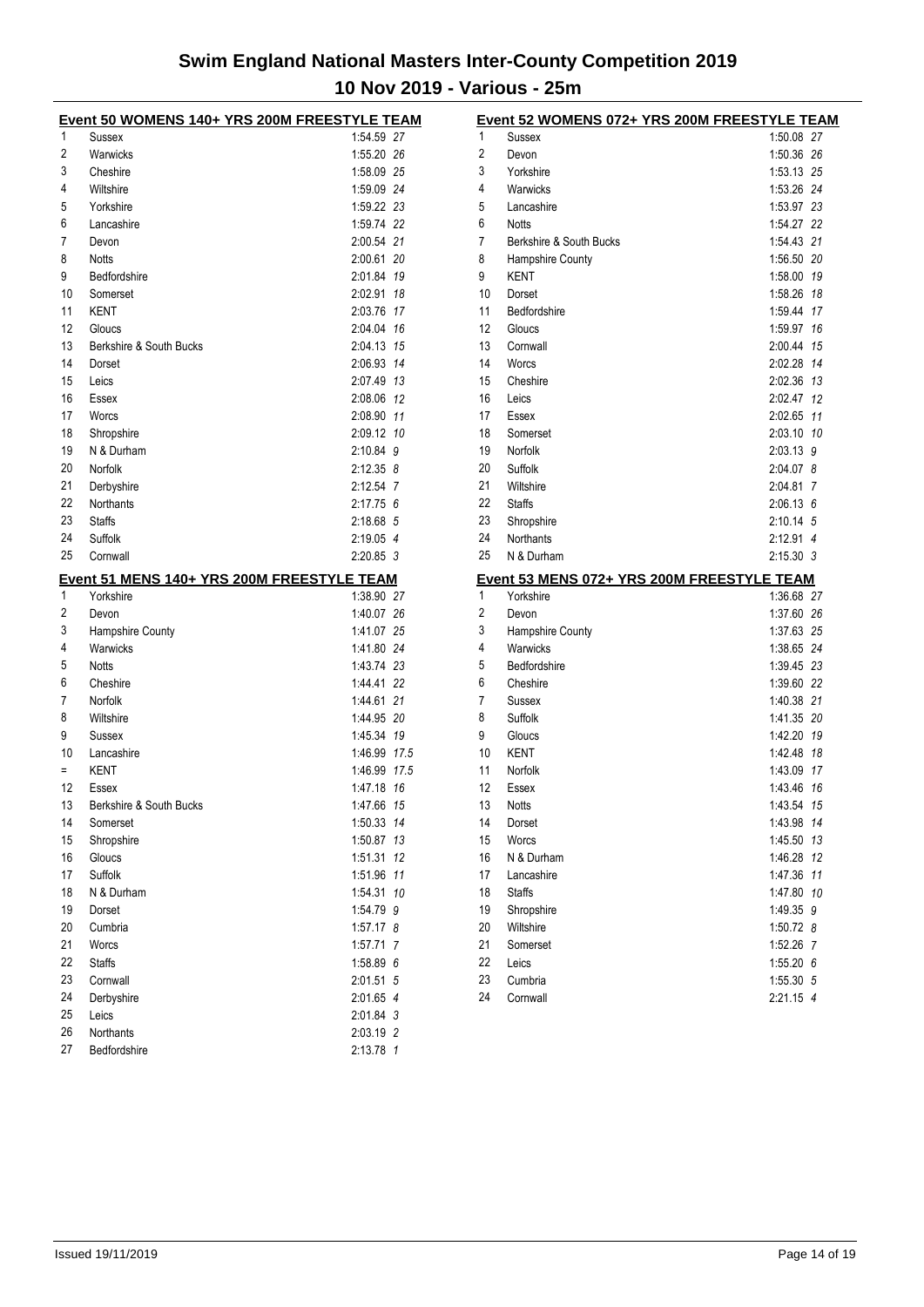| <b>Event 54 WOMENS 65 YRS/OVER 50M FREESTYLE</b> |                          |    |                                                |            |                |
|--------------------------------------------------|--------------------------|----|------------------------------------------------|------------|----------------|
| 1                                                | Sue HODGE                | 66 | Gloucs                                         | 32.80 27   |                |
| 2                                                | Kath TUNNICLIFFE         | 67 | <b>Staffs</b>                                  | 34.36 26   |                |
| 3                                                | Sue HAIGH                | 67 | Devon                                          | 34.98 25   |                |
| 4                                                | Rachel Barton            | 71 | Cheshire                                       | 36.07 23.5 |                |
| $=$                                              | Anne BOURNE              | 65 | Warwicks                                       | 36.07 23.5 |                |
| 6                                                | Alison Gwynn             | 71 | Sussex                                         | 36.45 22   |                |
| 7                                                | Sally Shields            | 65 | Yorkshire                                      | 36.70 21   |                |
| 8                                                | <b>Christine Ayers</b>   | 66 | Bedfordshire                                   | 38.77 20   |                |
| 9                                                | Sandra Vincent           | 69 | KENT                                           | 39.18      | 19             |
| 10                                               | <b>Vivien Willis</b>     | 66 | Essex                                          | 39.61      | 18             |
| 11                                               | Alison WILSON            | 65 | Shropshire                                     | 39.92      | 17             |
| 12                                               | Pat REYNOLDS             | 69 | Northants                                      | 39.99      | 16             |
| 13                                               | Sandie FOSKETT           | 70 | Cornwall                                       | 42.10      | 15             |
| 14                                               | Anne Cork                | 68 | Berkshire & South Bucks                        | 42.76      | 14             |
| 15                                               | Doreen Gordon            | 77 | Lancashire                                     | 44.55      | 13             |
| 16                                               | Pat Jackson              | 72 | Norfolk                                        | 44.63      | 12             |
| 17                                               | Margaret ROUSE           | 71 | Dorset                                         | 45.76      | 11             |
| 18                                               | <b>Lindy Woodrow</b>     | 65 | N & Durham                                     | 47.65      | 10             |
| 19                                               | Lesley CLIFF             | 71 | <b>Notts</b>                                   | 48.21      | 9              |
| 20                                               | Sue Dewar                | 73 | Hampshire County                               | 53.99 8    |                |
| 21                                               | Carol VAUGHAN            | 74 | Wiltshire                                      | 54.46      | $\overline{7}$ |
|                                                  |                          |    | <u>Event 55 MENS 65 YRS/OVER 50M FREESTYLE</u> |            |                |
| 1                                                | Graeme MILNE             | 65 | Cornwall                                       | 29.37 27   |                |
| 2                                                | Stephen Braine           | 65 | Sussex                                         | 29.69 26   |                |
| 3                                                | Graham Harris            | 68 | <b>Hampshire County</b>                        | 30.27 25   |                |
| 4                                                | Neville Barton           | 65 | Cheshire                                       | 30.50 24   |                |
| 5                                                | Dave Hills               | 68 | N & Durham                                     | 30.51      | 23             |
| 6                                                | Christopher Brown        | 66 | Yorkshire                                      | 30.72 22   |                |
| 7                                                | John ANDERSON            | 66 | Somerset                                       | 31.04 21   |                |
| 8                                                | Anthony Meek             | 69 | KENT                                           | 32.22 20   |                |
| 9                                                | Dave Davenport           | 66 | Berkshire & South Bucks                        | 32.27      | 19             |
| 10                                               | Phillip Harper           | 74 | Essex                                          | 32.34      | 18             |
| 11                                               | Scot HATTFIELD           | 67 | Warwicks                                       | 32.35      | 17             |
| 12                                               | <b>Terry Thorne</b>      | 69 | Norfolk                                        | 33.37      | 16             |
| 13                                               | <b>Bill LETCH</b>        | 79 | Devon                                          | 33.44      | 15             |
| 14                                               | Nigel FOSTER             | 69 | Dorset                                         | 33.53      | 14             |
| 15                                               | Nick MCDOWALL            | 67 | Gloucs                                         | 34.68      | 13             |
| 16                                               | Joe Lounds-Keast         | 68 | Bedfordshire                                   | 34.93      | 12             |
| 17                                               | <b>Michael FARRALL</b>   | 66 | Notts                                          | 35.06      | 11             |
| 18                                               | Dietrich COEKIN          | 68 | Suffolk                                        | 35.18      | 10             |
| 19                                               | <b>Bernard WILLS</b>     | 72 | Shropshire                                     | 36.47      | 9              |
| 20                                               | Bob APEL                 | 75 | Northants                                      | 37.05 8    |                |
| 21                                               | John HOLLAND             | 70 | <b>Staffs</b>                                  | 39.79 7    |                |
| 22                                               | Paul DUNN                | 68 | Leics                                          | 40.26 6    |                |
| 23                                               | <b>Richard Sanderson</b> | 75 | Lancashire                                     | 41.86 5    |                |
| 24                                               | Chris JESSUP             | 73 | Wiltshire                                      | 49.50 4    |                |

|    |                          |    | <b>Event 56 WOMENS 55 YRS/OVER 50M BACKSTROKE</b> |           |    |
|----|--------------------------|----|---------------------------------------------------|-----------|----|
| 1  | Judy Brown               | 55 | Cheshire                                          | 34.87     | 27 |
| 2  | <b>Jackie GRACE</b>      | 57 | Warwicks                                          | 36.38 26  |    |
| 3  | Helen PRZEZWANSKI        | 60 | Cornwall                                          | 37.02 25  |    |
| 4  | Rebecca JENKINSON        | 56 | Devon                                             | 37.75 24  |    |
| 5  | Dinah Haynes             | 59 | Berkshire & South Bucks                           | 38.40 23  |    |
| 6  | Eileen Luther            | 61 | Essex                                             | 38.65 22  |    |
| 7  | <b>Janet Williams</b>    | 57 | Suffolk                                           | 39.30 21  |    |
| 8  | Kathy Bidnall            | 64 | Sussex                                            | 39.86 20  |    |
| 9  | Carolyn Irvine           | 56 | Yorkshire                                         | 39.90     | 19 |
| 10 | Sally ST.CLAIR HEFLER 56 |    | Dorset                                            | 40.13     | 18 |
| 11 | Jane SNEDDON             | 59 | Wiltshire                                         | 40.44     | 17 |
| 12 | Sue ARROWSMITH           | 57 | <b>Notts</b>                                      | 40.80     | 16 |
| 13 | <b>Catherine Beckett</b> | 63 | Hampshire County                                  | 42.42     | 15 |
| 14 | Joan Edwards             | 61 | N & Durham                                        | 42.61     | 14 |
| 15 | <b>Jo FLINT</b>          | 55 | Somerset                                          | 43.19 13  |    |
| 16 | Jennifer Vick            | 56 | <b>KENT</b>                                       | 43.21     | 12 |
| 17 | <b>Tracey ELLIS</b>      | 57 | <b>Staffs</b>                                     | 44.88     | 11 |
| 18 | Alison WILSON            | 65 | Shropshire                                        | 45.05     | 10 |
| 19 | Jayne STEPHENSON         | 65 | Gloucs                                            | 45.34     | 9  |
| 20 | Alison Sheehan           | 61 | Bedfordshire                                      | 46.09 8   |    |
| 21 | Sue WATT                 | 57 | <b>Worcs</b>                                      | 47.76     | 7  |
| 22 | Helen Jenkins            | 73 | Lancashire                                        | 49.33     | 6  |
| 23 | Julie Phillips           | 61 | Derbyshire                                        | 50.10     | 5  |
| 24 | Jane Blackwell           | 60 | Norfolk                                           | 50.64     | 4  |
| 25 | Linda DOOTSON            | 62 | Leics                                             | 52.07     | 3  |
| 26 | Jacqueline FARROW        | 55 | <b>Northants</b>                                  | 1:04.26 2 |    |
|    |                          |    | Event 57 MENS 55 YRS/OVER 50M BACKSTROKE          |           |    |
| 1  | <b>Martin Fenner</b>     | 57 | Essex                                             | 32.75 27  |    |
| 2  | Simon VEALE              | 63 | Devon                                             | 32.78 26  |    |
| 3  | Russ Mason               | 56 | Cheshire                                          | 32.84 25  |    |
| 4  | Clive Benson             | 56 | Sussex                                            | 33.47     | 24 |
| 5  | Gordon Belbin            | 57 | Cumbria                                           | 33.91     | 23 |
| 6  | Stephen Allen            | 59 | Yorkshire                                         | 34.07     | 22 |
| 7  | Chris Ehinger            | 55 | Berkshire & South Bucks                           | 34.32     | 21 |
| 8  | Steven CONWAY            | 55 | Leics                                             | 34.34     | 20 |
| 9  | <b>Andrew SMALL</b>      | 56 | Dorset                                            | 34.57     | 19 |
| 10 | Simon EMERY              | 56 | Somerset                                          | 34.61     | 18 |
| 11 | <b>Mark PATTERSON</b>    | 55 | <b>Notts</b>                                      | 34.87     | 17 |
| 12 | <b>Matthew Grant</b>     | 55 | N & Durham                                        | 34.88     | 16 |
| 13 | <b>Graham Powell</b>     | 63 | Bedfordshire                                      | 35.55     | 15 |
| 14 | <b>Graham PERRY</b>      | 60 | Wiltshire                                         | 35.57     | 14 |
| 15 | <b>Trevor CLARK</b>      | 65 | Warwicks                                          | 35.95     | 13 |
| 16 | <b>Anthony Ball</b>      | 59 | <b>KENT</b>                                       | 36.27     | 12 |
| 17 | Mark PARTRIDGE           | 56 | Gloucs                                            | 36.33     | 11 |
| 18 | Rory Fitzgerald          | 61 | Hampshire County                                  | 37.79     | 10 |
| 19 | Philip Cotton            | 63 | Norfolk                                           | 39.08     | 9  |
| 20 | Peter Lynch              | 57 | Suffolk                                           | 40.19 8   |    |
| 21 | <b>Steve EGGLETON</b>    | 59 | Shropshire                                        | 40.45     | 7  |
| 22 | <b>Richard DREWETT</b>   | 61 | Worcs                                             | 44.21     | 6  |
| 23 | John FOSKETT             | 70 | Cornwall                                          | 44.88     | 5  |
| 24 | Martyn FINNEY            | 61 | <b>Staffs</b>                                     | 45.47 4   |    |
| 25 | lan GOODALL              | 62 | Northants                                         | 56.99 3   |    |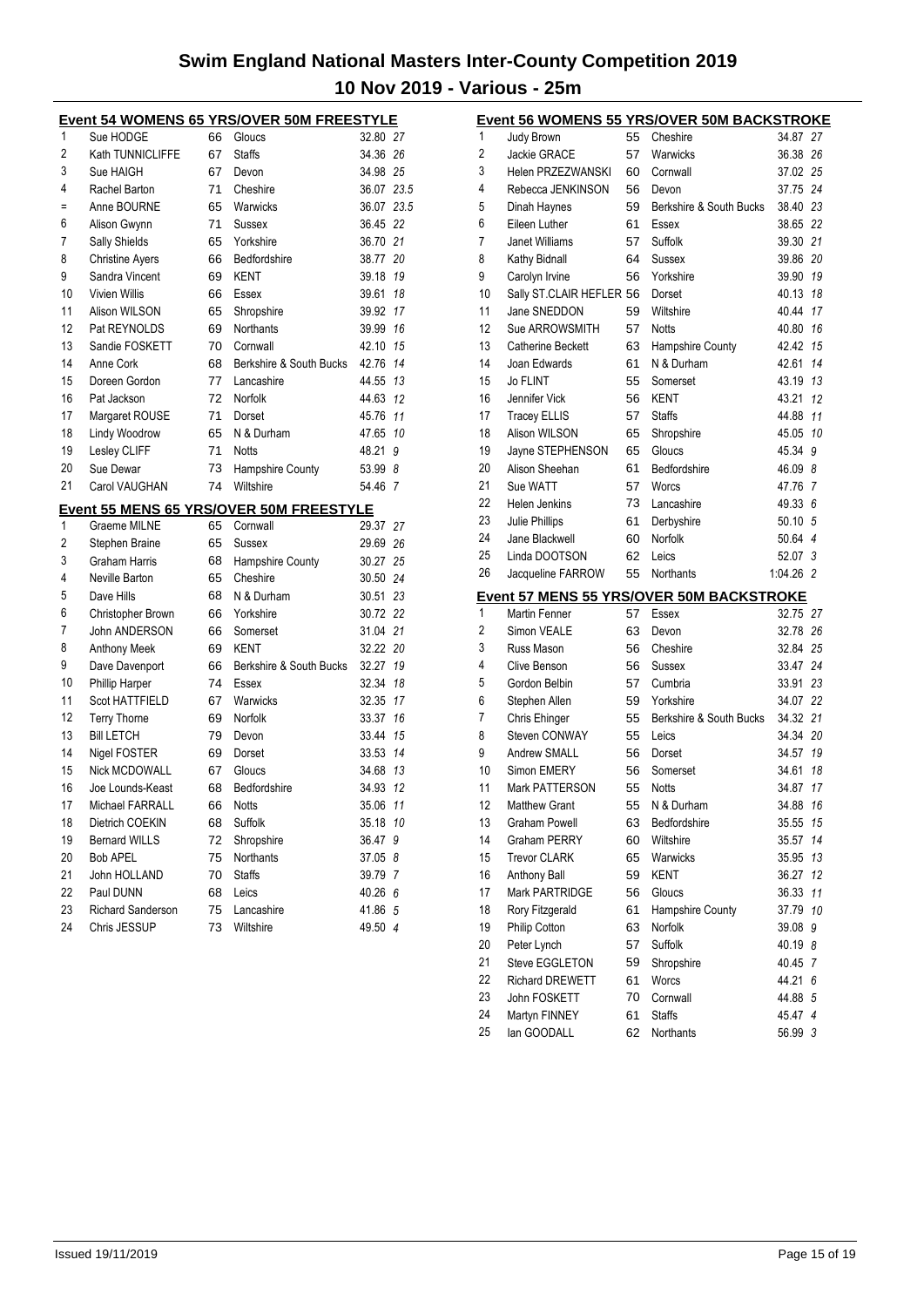|          |                                            |          | <b>Event 58 WOMENS 45 YRS/OVER 50M BREASTSTROKE</b> |                    |    |
|----------|--------------------------------------------|----------|-----------------------------------------------------|--------------------|----|
| 1        | Debbie ATKINS                              | 47       | Somerset                                            | 38.17 27           |    |
| 2        | <b>Claire THORN</b>                        | 48       | Warwicks                                            | 38.38 26           |    |
| 3        | Lisa Dobson                                | 49       | Yorkshire                                           | 38.76 25           |    |
| 4        | Sharon Perry                               | 47       | Suffolk                                             | 39.07 24           |    |
| 5        | <b>Jo SEYMOUR</b>                          | 54       | Worcs                                               | 39.16 23           |    |
| 6        | Fiona MULLEN                               | 52       | Devon                                               | 39.28 22           |    |
| 7        | Amanda Goodman                             | 49       | Essex                                               | 39.55 21           |    |
| 8        | Sarah Aldridge                             | 48       | Hampshire County                                    | 39.92 20           |    |
| 9        | Phillippa Williams                         | 57       | Berkshire & South Bucks                             | 39.96              | 19 |
| 10       | Liz Griffin-Hind                           | 47       | <b>Sussex</b>                                       | 40.33              | 18 |
| 11       | Jo Bolton                                  | 53       | Cheshire                                            | 40.72              | 17 |
| 12       | <b>Justine DRURY</b>                       | 47       | <b>Notts</b>                                        | 40.78              | 16 |
| 13       | Justine DOODY                              | 47       | <b>Staffs</b>                                       | 41.55 15           |    |
| 14       | Luciana Wilkes                             | 53       | KENT                                                | 41.75 14           |    |
| 15       | <b>Verity Dobbie</b>                       | 60       | N & Durham                                          | 41.90 13           |    |
| 16       | Alison NYE                                 | 62       | Wiltshire                                           | 42.77              | 12 |
| 17       | Alison Pickering                           | 49       | Norfolk                                             | 42.80              | 11 |
| 18       | <b>Beverly Stamp</b>                       | 54       | Lancashire                                          | 43.80 10           |    |
| 19       | Anne MARIE HARRISON 46                     |          | Leics                                               | 44.29 9            |    |
| 20       | Emma Roch                                  | 46       | Bedfordshire                                        | 44.45 8            |    |
| 21       | Sarah JONES                                | 45       | Dorset                                              | 44.76 7            |    |
| 22       | Sharon EVANS                               | 47       | Shropshire                                          | 45.02 6            |    |
| 23       | Bethan BELL                                | 46       | Gloucs                                              | 45.36 5            |    |
| 24       | Maggi Tuck                                 | 57       | Derbyshire                                          | 45.75 4            |    |
| 25       | Lindsey Bradley                            | 47       | Cumbria                                             | 47.14 3            |    |
| 26       | Jodie REDDEN                               | 50       | <b>Northants</b>                                    | 47.79 2            |    |
| 27       | <b>Jill RUDGE</b>                          | 50       | Cornwall                                            | 49.14 1            |    |
|          |                                            |          | <b>Event 59 MENS 45 YRS/OVER 50M BREASTSTROKE</b>   |                    |    |
| 1        | Andrew Cooper                              | 46       | Lancashire                                          | 31.88 27           |    |
| 2        | Robert ROBSON                              | 46       | Warwicks                                            | 32.02 26           |    |
| 3        | Paul Clemence                              | 49       | Yorkshire                                           | 32.51 25           |    |
| 4        | Simon WINTLE                               | 52       | Gloucs                                              | 33.00 24           |    |
| 5        | Martin Lane                                | 48       | Essex                                               | 33.48 23           |    |
| 6        | Dave Milburn                               | 57       | Berkshire & South Bucks                             | 33.88 22           |    |
| 7        | Richard STOCK                              | 52       | Leics                                               | 33.97 21           |    |
| 8        | David Rees                                 | 46       | Cheshire                                            | 34.13 20           |    |
| 9        | <b>Nigel MASTERS</b>                       | 48       | Wiltshire                                           | 34.28 19           |    |
| 10       | Philip Bradley                             | 51       | <b>KENT</b>                                         | 34.36              | 18 |
| 11       | <b>Steve BARNES</b>                        | 47       | Shropshire                                          | 34.59 17           |    |
| 12       | Darren BEER                                | 52       | Devon                                               | 34.99              | 16 |
| 13       | Mark Salway                                | 51       | Sussex                                              | 35.49              | 15 |
| 14       | Steve WILLIAMS                             | 49       | Somerset                                            | 35.73              | 14 |
| 15       | Joe LEVERIDGE                              | 46       | <b>Notts</b>                                        | 35.89              | 13 |
| 16       | Robert Hammond                             | 46       | <b>Norfolk</b>                                      | 36.51              | 12 |
| 17       | Graham King                                | 56       | Suffolk                                             | 36.70              | 11 |
| 18       | Myles Little                               | 50       | Cumbria                                             | 36.74              | 10 |
| 19       | lan MORGAN                                 | 48       | <b>Staffs</b>                                       | 37.27              | 9  |
| 20       | Stephen WELLS                              | 47       | Worcs                                               | 37.37 8            |    |
| 21       |                                            |          | Bedfordshire                                        | 37.49 7            |    |
|          |                                            |          |                                                     |                    |    |
|          | <b>Howard Gell</b>                         | 48       |                                                     |                    |    |
| 22       | David PALMER                               | 51       | Dorset                                              | 37.52 6            |    |
| 23       | <b>Miles Carter</b>                        | 50       | N & Durham                                          | 37.60 5            |    |
| 24       | Stephen Atherley                           | 53       | Hampshire County                                    | 38.68 4            |    |
| 25       | Kevin INSTANCE                             | 52       | Cornwall                                            | 39.16 3            |    |
| 26<br>27 | David Daniels<br><b>Justin CHACKSFIELD</b> | 52<br>47 | Derbyshire<br>Northants                             | 39.43 2<br>42.50 1 |    |

| Event 60 WOMENS 35 YRS/OVER 50M BUTTERFLY |                                               |    |                                                      |            |                |
|-------------------------------------------|-----------------------------------------------|----|------------------------------------------------------|------------|----------------|
| 1                                         | Susan Teale                                   | 43 | Yorkshire                                            | 30.64 27   |                |
| 2                                         | Dawn Palmer                                   | 43 | Essex                                                | 31.33 26   |                |
| 3                                         | Sally Blick                                   | 40 | Sussex                                               | 31.56 25   |                |
| 4                                         | Kate VINES                                    | 43 | <b>Notts</b>                                         | 31.63 24   |                |
| 5                                         | Alison Mackay                                 | 45 | Cheshire                                             | 31.75 23   |                |
| 6                                         | Anna MCCALL                                   | 38 | Warwicks                                             | 31.96 22   |                |
| 7                                         | <b>Fleur Turner</b>                           | 43 | Hampshire County                                     | 32.33 21   |                |
| 8                                         | Philippa O'GRADY                              | 50 | Somerset                                             | 33.02      | 20             |
| 9                                         | Jess WOODDISSE                                | 44 | Gloucs                                               | 33.24      | 19             |
| 10                                        | Christine Johnson                             | 45 | Lancashire                                           | 33.73      | 18             |
| 11                                        | Caroline Jubb                                 | 41 | Berkshire & South Bucks                              | 33.82      | 17             |
| 12                                        | Kaira Redman                                  | 35 | <b>KENT</b>                                          | 33.83      | 16             |
| 13                                        | Kelly STEENKAMP                               | 41 | Dorset                                               | 34.23      | 15             |
| 14                                        | Sarah Osman                                   | 35 | Norfolk                                              | 34.47      | 14             |
| 15                                        | Danielle SCAGELL                              | 36 | Devon                                                | 34.80      | 13             |
| 16                                        | Anna HARROLD                                  | 38 | Cornwall                                             | 34.90      | 12             |
| 17                                        | Rachel HURST                                  | 42 | Leics                                                | 35.32      | 11             |
| 18                                        | Chrissie Dixon                                | 43 | Bedfordshire                                         | 35.38      | 10             |
| 19                                        | Kimberley HARRISON                            | 38 | Suffolk                                              | 35.77      | 9              |
| 20                                        | <b>Elizabeth Kiss</b>                         | 43 | Derbyshire                                           | 35.94      | 8              |
| 21                                        | Anna MINTO                                    | 44 | Worcs                                                | 38.01      | 7              |
| 22                                        | Amy MARTIN                                    | 39 | Shropshire                                           | 38.28      | 6              |
| 23                                        | Rachel Clinkard                               | 48 | N & Durham                                           | 38.31      | 5              |
| 24                                        | Jennifer BATTEN                               | 38 | Wiltshire                                            | 38.98      | $\overline{4}$ |
| 25                                        | Dianne ASBURY                                 | 44 | <b>Staffs</b>                                        | 40.34 3    |                |
| 26                                        | Meghan GIFFIN                                 | 40 | Northants                                            | 43.72      | $\overline{2}$ |
|                                           |                                               |    |                                                      |            |                |
| 1                                         | Alistair Crawford                             | 35 | Event 61 MENS 35 YRS/OVER 50M BUTTERFLY<br>Yorkshire | 24.95 27   |                |
| 2                                         | Neal SMITH                                    | 42 | Warwicks                                             | 26.72      | 26             |
| 3                                         |                                               | 35 |                                                      | 26.99      | 25             |
| 4                                         | <b>Olly Esopinasse</b><br><b>Grant Cooper</b> | 44 | Hampshire County<br>KENT                             | 27.59 24   |                |
| 5                                         | Graeme Atherton                               | 44 | Cheshire                                             | 27.88 22.5 |                |
| Ξ                                         | Alex THURSTON                                 | 38 | <b>Notts</b>                                         | 27.88      | 22.5           |
| 7                                         |                                               | 37 | Sussex                                               | 27.94 21   |                |
| 8                                         | Craig Steenhoff<br><b>Will Appleby</b>        | 37 | <b>Norfolk</b>                                       | 28.40      | -20            |
| 9                                         | Kevin Wills                                   | 43 | Berkshire & South Bucks                              | 28.65      | 19             |
| 10                                        | Shaun Harrison                                | 40 | Suffolk                                              | 28.72      | 17.5           |
| $\equiv$                                  | David Ebanks                                  | 37 |                                                      | 28.72      | 17.5           |
| 12                                        | Dave HOLLAND                                  | 38 | Essex                                                | 29.17 16   |                |
| 13                                        | lan WILKES                                    | 52 | <b>Staffs</b>                                        | 29.45      | 15             |
| 14                                        | Rob WILL                                      | 43 | Leics                                                | 29.51      | 14             |
| 15                                        | Matthew SWARBRICK                             | 42 | Devon                                                | 29.81      | 13             |
| 16                                        |                                               |    | Dorset                                               |            |                |
| 17                                        | James WILLIAMS                                | 37 | Gloucs                                               | 30.01      | 12<br>11       |
|                                           | Mark Robinson                                 | 36 | N & Durham<br>Lancashire                             | 30.24      |                |
| 18<br>19                                  | Peter Wilmot<br>Gye Whitlam                   | 47 | Derbyshire                                           | 30.39      | 10             |
| 20                                        |                                               | 38 | Bedfordshire                                         | 30.43      | 9              |
|                                           | Alistair SHAW                                 | 39 |                                                      | 30.62      | 8              |
| 21                                        | Nick Rigg                                     | 41 | Cumbria                                              | 31.20      | 7              |
| 22                                        | Thomas SMITH                                  | 39 | Somerset                                             | 32.06      | 6              |
| 23                                        | Andrew ROURKE                                 | 35 | Northants                                            | 32.20      | 5              |
| 24                                        | Richard BROWN                                 | 42 | Wiltshire                                            | 32.32      | 4              |
| 25                                        | Graham BEGLEY                                 | 38 | Worcs                                                | 33.11      | 3              |
| 26                                        | Phil CARPENTER                                | 55 | Shropshire                                           | 33.54      | $\overline{2}$ |
| 27                                        | Sam GILL                                      | 42 | Cornwall                                             | 34.77      | 1              |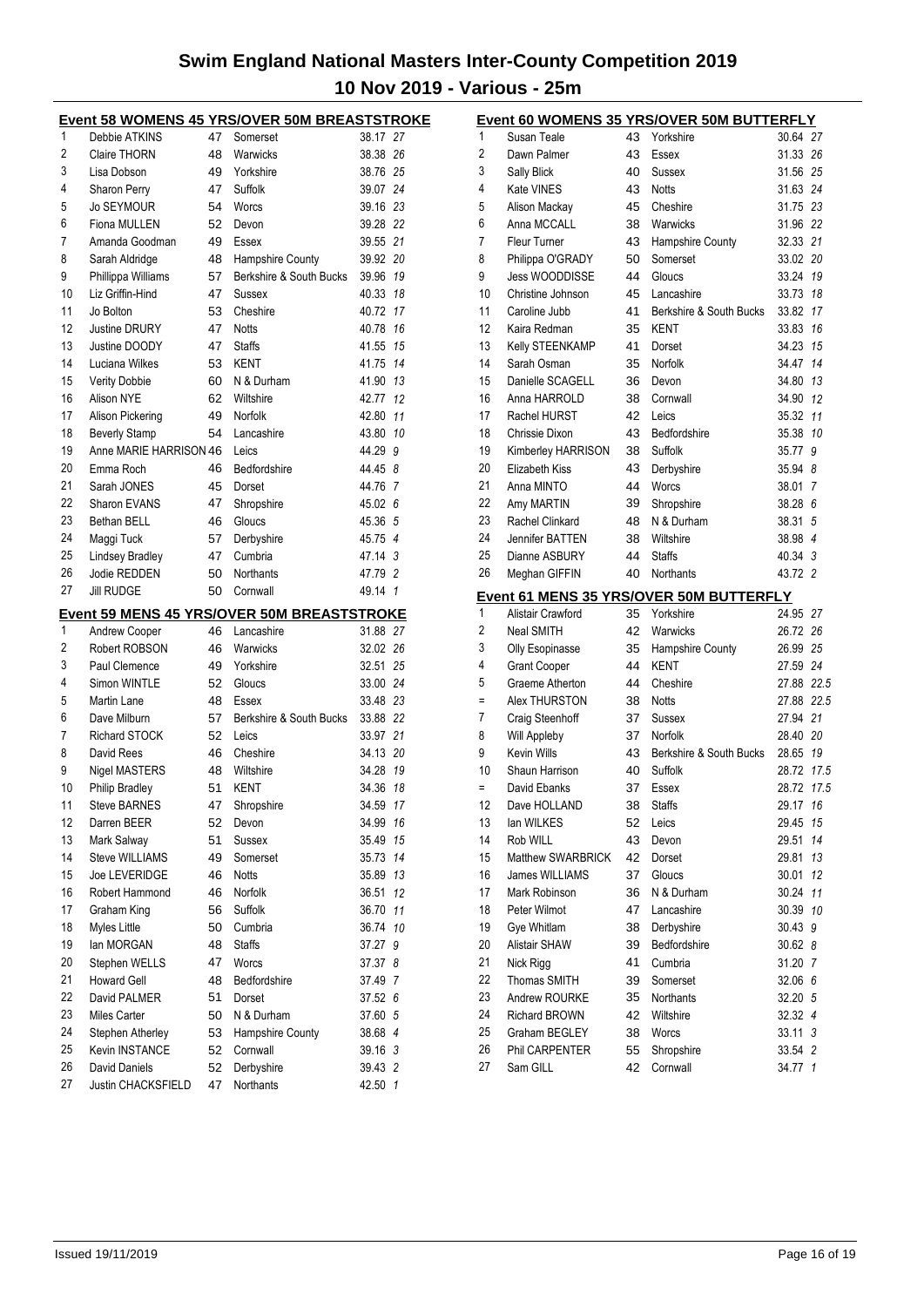| Event 62 WOMENS 25 YRS/OVER 50M FREESTYLE |                                   |          |                                         |                  |    |  |
|-------------------------------------------|-----------------------------------|----------|-----------------------------------------|------------------|----|--|
| 1                                         | Hannah Keen                       | 33       | Sussex                                  | 26.24 27         |    |  |
| 2                                         | Louisa Zolkiewski                 | 26       | Cheshire                                | 27.36 26         |    |  |
| 3                                         | Sophie Casson                     | 34       | Lancashire                              | 27.63 25         |    |  |
| 4                                         | Alice LANE                        | 32       | Warwicks                                | 28.06 24         |    |  |
| 5                                         | Fiona HARDIE                      | 25       | Dorset                                  | 28.17 23         |    |  |
| 6                                         | Amy KONOWALIK                     | 33       | <b>Notts</b>                            | 28.79 22         |    |  |
| 7                                         | Laura CRANSHAW                    | 32       | Worcs                                   | 28.82 21         |    |  |
| 8                                         | Sophie Clarke                     | 28       | Hampshire County                        | 28.90            | 20 |  |
| 9                                         | Ceris WESTLAKE                    | 28       | Gloucs                                  | 29.13            | 19 |  |
| 10                                        | Claire Evelyn                     | 32       | Bedfordshire                            | 29.24            | 18 |  |
| 11                                        | Louise Henley                     | 34       | Berkshire & South Bucks                 | 29.40            | 17 |  |
| 12                                        | <b>Tara DUDLEY</b>                | 33       | Devon                                   | 29.42            | 16 |  |
| 13                                        | <b>Emily Jones</b>                | 25       | Yorkshire                               | 29.57            | 15 |  |
| 14                                        | Laura ATKINSON                    | 29       | Wiltshire                               | 29.67            | 14 |  |
| 15                                        | Emma PRUSEK                       | 26       | Leics                                   | 29.78            | 13 |  |
| 16                                        | Michelle Curry                    | 32       | Essex                                   | 29.86            | 12 |  |
| 17                                        | Sarah QUARTERMAINE 33             |          | Cornwall                                | 29.93            | 11 |  |
| 18                                        | Vicky Bradshaw                    | 28       | N & Durham                              | 29.97            | 10 |  |
| 19                                        | Riasa DOUGLAS-CALLOW8             |          | Suffolk                                 | 30.11            | 9  |  |
| 20                                        | Lauren Jenkins                    | 28       | <b>KENT</b>                             | 30.258           |    |  |
| 21                                        | Louise Bush                       | 28       | Norfolk                                 | 30.46 7          |    |  |
| 22                                        | Lorraine LONGSTAFF                | 32       | Northants                               | 30.48 6          |    |  |
| 23                                        | Rebecca Mosley                    | 34       | Derbyshire                              | 31.82 5          |    |  |
| 24                                        | Helena SZMALEC                    | 25       | <b>Staffs</b>                           | 32.13 4          |    |  |
| 25                                        | <b>Clare PEARCE</b>               | 39       | Shropshire                              | 32.78 3          |    |  |
| 26                                        | <b>Heather PEARCE</b>             | 34       | Somerset                                | 33.30 2          |    |  |
| 27                                        | Rachel Whitehead                  | 44       | Cumbria                                 | 33.83            | 1  |  |
|                                           |                                   |          | Event 63 MENS 25 YRS/OVER 50M FREESTYLE |                  |    |  |
|                                           |                                   |          |                                         |                  |    |  |
| 1                                         |                                   | 25       | Yorkshire                               | 22.72 27         |    |  |
| 2                                         | Ryan Flanagan<br>Matt HENRY       | 29       | Devon                                   | 23.36 26         |    |  |
| 3                                         |                                   | 28       | Cheshire                                | 24.72            | 25 |  |
| 4                                         | Chris Knight<br>James WARDLE      | 34       | Warwicks                                | 24.79 24         |    |  |
| 5                                         | Miroslav Coicici                  | 28       | Berkshire & South Bucks                 | 25.06 23         |    |  |
| 6                                         | <b>Andrew MANLEY</b>              | 42       | <b>Notts</b>                            | 25.22 22         |    |  |
| 7                                         | Sam Redman                        | 27       |                                         | 25.26 21         |    |  |
| 8                                         | Jack Smith                        | 31       | <b>Hampshire County</b><br>Sussex       | 25.46 20         |    |  |
| 9                                         | James BROADY                      | 28       | Gloucs                                  | 25.68            | 19 |  |
| 10                                        | Rob JOHNSON                       | 28       | Wiltshire                               | 25.73            | 18 |  |
| 11                                        | Craig Simmons                     | 34       | KENT                                    | 25.97 17         |    |  |
| 12                                        | Adam YOUNG                        | 34       | Suffolk                                 | 26.43            | 16 |  |
| 13                                        | Mike Outtram                      | 37       | Bedfordshire                            | 26.47            | 15 |  |
| 14                                        | Matty CRACKELL                    | 28       | Leics                                   | 26.56            | 14 |  |
| 15                                        | Chris Searle                      | 27       | Norfolk                                 | 26.60            | 13 |  |
| 16                                        |                                   | 29       | Northants                               | 26.65            | 12 |  |
| 17                                        | Christopher HOWE                  | 28       | Dorset                                  | 27.42            | 11 |  |
| 18                                        | <b>Jeff SANDLEY</b>               | 51       | Lancashire                              |                  | 10 |  |
| 19                                        | <b>Garry Vickers</b><br>Lee North | 45       | Essex                                   | 27.80            | 9  |  |
| 20                                        | Alexander DAVIES                  |          | Somerset                                | 28.02            | 8  |  |
|                                           | Sean STOREY                       | 32<br>29 | <b>Staffs</b>                           | 28.69<br>29.29 7 |    |  |
| 21<br>22                                  | <b>Steve BARNES</b>               | 47       | Shropshire                              | 29.55            | 6  |  |
|                                           | Shaun Robb                        | 30       | N & Durham                              | 29.77            | 5  |  |
| 23                                        |                                   | 43       | Cumbria                                 | 29.96 4          |    |  |
| 24                                        | Marek Dynda<br>James Mosley       | 36       | Derbyshire                              | 30.18 3          |    |  |
| 25<br>26                                  | Rob HARRISON                      | 42       | Worcs                                   | 31.74 2          |    |  |
| 27                                        | Serren BELL                       | 38       | Cornwall                                | 37.33 1          |    |  |

|    |                          |    | <b>Event 64 WOMENS 18 YRS/OVER 50M BACKSTROKE</b> |          |                |
|----|--------------------------|----|---------------------------------------------------|----------|----------------|
| 1  | <b>Tegan DREW</b>        | 19 | Devon                                             | 29.56    | 27             |
| 2  | Georgia HOHMANN          | 25 | <b>Notts</b>                                      | 30.03 26 |                |
| 3  | Zoe Cawsey               | 20 | Sussex                                            | 30.25 25 |                |
| 4  | Sophie Casson            | 34 | Lancashire                                        | 31.64 24 |                |
| 5  | <b>Justine CLARK</b>     | 31 | Warwicks                                          | 31.69 23 |                |
| 6  | <b>Charlotte JAMES</b>   | 19 | Dorset                                            | 31.70 22 |                |
| 7  | Neevesha Karunanayaka 18 |    | Berkshire & South Bucks                           | 32.03 21 |                |
| 8  | <b>Ruth HADLEY</b>       | 21 | Worcs                                             | 32.07    | 20             |
| 9  | Jo Corben                | 49 | Hampshire County                                  | 32.59    | 19             |
| 10 | Alice Cary               | 27 | Yorkshire                                         | 32.70    | 18             |
| 11 | Lauren PATE              | 22 | <b>Staffs</b>                                     | 32.71    | 17             |
| 12 | Lauren Grice             | 20 | Bedfordshire                                      | 32.87    | 16             |
| 13 | Anna Livermore           | 19 | Cheshire                                          | 33.28    | 15             |
| 14 | Chloe Blaydon            | 21 | Derbyshire                                        | 34.28 14 |                |
| 15 | Millie SMALL             | 18 | Suffolk                                           | 34.32    | 13             |
| 16 | Jodie Mitchell           | 21 | <b>KENT</b>                                       | 34.33    | 12             |
| 17 | <b>Jade BURTON</b>       | 21 | Somerset                                          | 34.53    | 11             |
| 18 | <b>Tegan CAIRNS</b>      | 18 | Wiltshire                                         | 34.70    | 10             |
| 19 |                          | 21 | Norfolk                                           | 35.30    | 9              |
| 20 | <b>Bethany Palmer</b>    | 23 | Cornwall                                          |          | 8              |
| 21 | Emily HOEY               |    |                                                   | 35.45    | 7              |
| 22 | Hannah Binning           | 20 | Essex                                             | 35.80    |                |
| 23 | Lucy PEARCE              | 22 | Gloucs                                            | 35.94    | 6              |
|    | Gabby Burdess            | 21 | N & Durham                                        | 37.67    | 5              |
| 24 | Evie STUBBS              | 18 | Leics                                             | 39.32    | 4              |
| 25 | Stephanie LEE            | 24 | Shropshire                                        | 40.94    | 3              |
| 26 | <b>Harriet PALMER</b>    | 20 | <b>Northants</b>                                  | 44.43    | $\overline{2}$ |
| 27 | Rachel Whitehead         | 36 | Cumbria                                           | 46.24    | 1              |
|    |                          |    | <b>Event 65 MENS 18 YRS/OVER 50M BACKSTROKE</b>   |          |                |
| 1  | Levin VEALE              | 25 | Devon                                             | 26.75 27 |                |
| 2  | Samuel Lawman            | 24 | Yorkshire                                         | 26.84    | 26             |
| 3  | <b>Tom Pickering</b>     | 19 | Bedfordshire                                      | 27.37    | 25             |
| 4  | Benjamin Horner          | 20 | Sussex                                            | 27.71    | 24             |
| 5  | <b>Charles WHYTE</b>     | 18 | Suffolk                                           | 27.78 23 |                |
| 6  | Ryan Kelly               | 20 | Essex                                             | 28.14 22 |                |
| 7  | Adam Frost               | 24 | Cheshire                                          | 28.15 21 |                |
| 8  | Samuel WILLIAMS          | 19 | <b>Notts</b>                                      | 28.17    | 20             |
| 9  | Morgan DAVIES            | 18 | Gloucs                                            | 28.52    | 19             |
| 10 | <b>Jack CAREY</b>        | 18 | Warwicks                                          | 28.53    | 18             |
| 11 | Michael Andrews          | 24 | Hampshire County                                  | 28.54    | 17             |
| 12 | Anthony Wood             | 19 | Lancashire                                        | 28.95    | 16             |
| 13 | Martin LITTLEFAIR        | 26 | Dorset                                            | 29.51    | 15             |
| 14 | Alfie Evans              | 18 | Berkshire & South Bucks                           | 29.71    | 14             |
| 15 | Oliver PERKINS           | 25 | Leics                                             | 29.82    | 13             |
| 16 | James Vick               | 20 | KENT                                              | 30.12    | 12             |
| 17 | Gordon REEVES            | 41 | Worcs                                             | 30.30    | 11             |
| 18 | Dan PICKUP               | 30 | Wiltshire                                         | 30.71    | 10             |
| 19 | <b>Jack DARLEY</b>       | 19 | Shropshire                                        | 31.12    | 9              |
| 20 | Nick Simpson             | 23 | N & Durham                                        | 31.55    | 8              |
| 21 | Connor Joyce             | 19 | Cumbria                                           | 32.58    | 7              |
| 22 | Gye Whitlam              | 38 | Derbyshire                                        | 32.91    | 6              |
| 23 | Harry CRISP              | 25 | Norfolk                                           | 33.03    | 5              |
| 24 | leuan LARAMAN            | 23 | Somerset                                          | 34.03    | 4              |
| 25 | Harry WASHBURN           | 18 | <b>Staffs</b>                                     | 34.81    | 3              |
| 26 | Kye BROUGHTON            | 19 | Northants                                         | 47.68 2  |                |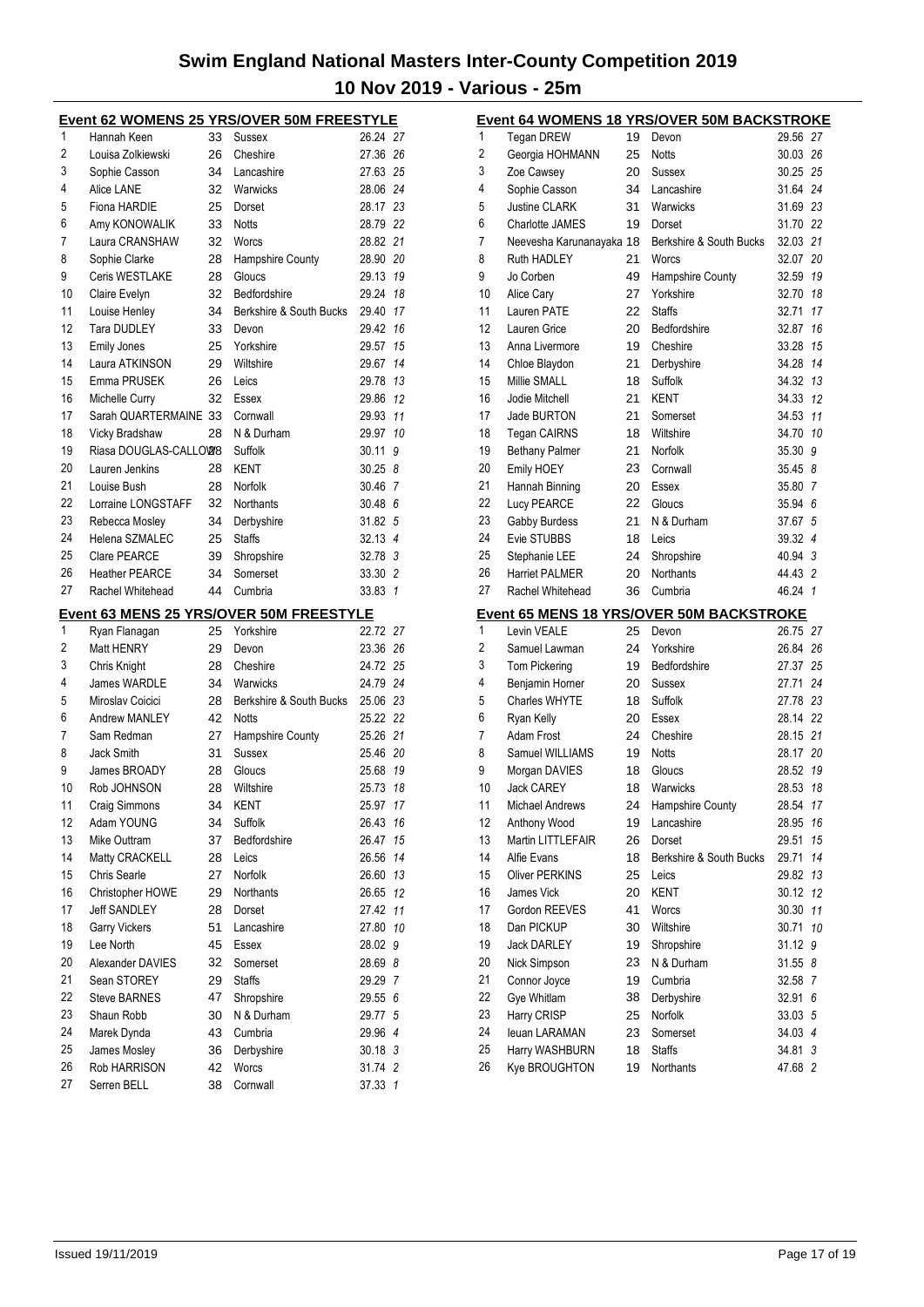|    | Event 66 MENS/WOMENS 260+ YRS 200M MEDLEY TE        |                      |                |
|----|-----------------------------------------------------|----------------------|----------------|
| 1  | Yorkshire                                           | 2:30.96 27           |                |
| 2  | Cheshire                                            | 2:31.44 26           |                |
| 3  | Warwicks                                            | 2:33.55 25           |                |
| 4  | Berkshire & South Bucks                             | 2:37.01 24           |                |
| 5  | Essex                                               | 2:37.48 23           |                |
| 6  | <b>Staffs</b>                                       | 2:37.59 22           |                |
| 7  | Devon                                               | 2:38.58 21           |                |
| 8  | Sussex                                              | 2:38.89 20           |                |
| 9  | N & Durham                                          | 2:44.81 19           |                |
| 10 | Gloucs                                              | 2:45.77              | 18             |
| 11 | Cornwall                                            | 2:46.47              | 17             |
| 12 | Bedfordshire                                        | 2:47.07              | 16             |
| 13 | Dorset                                              | 2:49.24              | 15             |
| 14 | Shropshire                                          | 2:50.28 14           |                |
| 15 | <b>KENT</b>                                         | 2:51.57 13           |                |
| 16 | <b>Notts</b>                                        | 2:55.69 12           |                |
| 17 | Hampshire County                                    | 2:55.78 11           |                |
| 18 | Wiltshire                                           | 2:56.39              | 10             |
| 19 | Suffolk                                             | 2:57.06              | 9              |
| 20 | Norfolk                                             | 2:57.90 8            |                |
| 21 | <b>Northants</b>                                    | 3:06.24 7            |                |
| 22 | Leics                                               | 3:19.626             |                |
| 23 | Somerset                                            | $3:25.67$ 5          |                |
|    |                                                     |                      |                |
| 1  | Event 67 MENS 180+ YRS 200M MEDLEY TEAM<br>Warwicks | 1:54.74 27           |                |
| 2  | Yorkshire                                           | 1:57.25 26           |                |
| 3  | Cheshire                                            | 1:57.79 25           |                |
| 4  | Hampshire County                                    | 1:59.70 24           |                |
| 5  | KENT                                                | 1:59.81 23           |                |
| 6  | Devon                                               | 2:00.37 22           |                |
| 7  | Sussex                                              | 2:00.49 21           |                |
| 8  | <b>Notts</b>                                        | 2:00.68 20           |                |
| 9  | Berkshire & South Bucks                             | 2:03.14 19           |                |
| 10 | Wiltshire                                           | 2:05.57              | 18             |
| 11 | Essex                                               | 2:06.16              | 17             |
| 12 | Lancashire                                          | 2:06.67              | 16             |
| 13 | Bedfordshire                                        | 2:06.87              | 15             |
| 14 | N & Durham                                          | 2:08.69              | 14             |
| 15 | Somerset                                            | 2:08.73 13           |                |
| 16 |                                                     |                      | 12             |
| 17 | Gloucs<br>Suffolk                                   | 2:08.86              |                |
| 18 | Norfolk                                             | 2:09.24              | 11<br>10       |
| 19 |                                                     | 2:10.08              |                |
|    | Dorset                                              | 2:10.35<br>2:10.82 8 | 9              |
| 20 | Shropshire                                          |                      |                |
| 21 | Cornwall                                            | 2:11.16              | $\overline{7}$ |
| 22 | Leics                                               | 2:11.38              | 6              |
| 23 | Worcs                                               | 2:15.39              | 5              |
| 24 | Cumbria                                             | 2:15.52              | 4              |
| 25 | <b>Staffs</b>                                       | 2:17.72 3            |                |
| 26 | Derbyshire                                          | 2:19.43 2            |                |
| 27 | Northants                                           | 2:35.77 1            |                |

| 1<br>2:13.33<br>Warwicks<br>27<br>2<br>2:13.34<br>26<br><b>Hampshire County</b><br>3<br>25<br>Cheshire<br>2:14.19<br>4<br>24<br>Yorkshire<br>2:19.09<br>5<br>23<br>2:20.04<br>Sussex<br>22<br>6<br>Bedfordshire<br>2:20.10<br>7<br>21<br>2:21.06<br>Devon<br>8<br>2:21.31<br>20<br>Notts<br>9<br>Wiltshire<br>2:21.64<br>19<br>10<br>18<br>Essex<br>2:22.56<br>11<br>Leics<br>2:22.63<br>17<br>12<br>2:22.79<br>16<br>Berkshire & South Bucks<br>13<br>2:24.57<br>15<br>Somerset<br>14<br><b>KENT</b><br>2:26.77<br>14<br>15<br>N & Durham<br>2:30.97<br>13<br>16<br>12<br>Gloucs<br>2:33.65<br>17<br>Worcs<br>2:36.35<br>11<br>18<br>2:36.97<br>Dorset<br>10<br>19<br>Cornwall<br>2:38.95<br>9<br>20<br><b>Staffs</b><br>2:41.33<br>8<br>21<br>Norfolk<br>2:42.08<br>7<br>22<br>Shropshire<br>2:42.22<br>6<br>23<br>Derbyshire<br>2:43.00<br>5<br>24<br>Northants<br>2:45.25 4<br>25<br>Suffolk<br>2:48.29 3<br>Event 69 MENS 100+ YRS 200M MEDLEY TEAM<br>1<br>1:44.17<br>27<br>Devon<br>2<br>Yorkshire<br>1:48.01<br>26<br>3<br>Gloucs<br>1:48.06<br>25<br>4<br>Hampshire County<br>1:50.47<br>24<br>5<br>Cheshire<br>1:50.91<br>23<br>6<br>22<br>Warwicks<br>1:51.39<br>7<br>21<br>Suffolk<br>1:53.28<br>8<br>1:53.73<br>20<br>Notts<br>9<br>19<br>Sussex<br>1:53.76<br>10<br>1:54.44<br>Essex<br>18<br>11<br><b>KENT</b><br>17<br>1:54.95<br>12<br>Bedfordshire<br>1:55.11<br>16<br>13<br>15<br>Berkshire & South Bucks<br>1:55.87<br>14<br>1:56.68<br>14<br>Norfolk<br>15<br>Dorset<br>1:57.77<br>13<br>16<br><b>Staffs</b><br>2:01.41<br>12<br>17<br>Shropshire<br>2:02.14<br>11<br>18<br>N & Durham<br>2:03.43<br>10<br>19<br>Somerset<br>2:03.89<br>9<br>20<br>Worcs<br>2:04.93<br>8<br>21<br>Lancashire<br>2:05.39<br>7<br>Wiltshire<br>2:06.12 6<br>22<br>23<br>2:10.64 5<br>Leics<br>24<br>2:13.36 4<br>Cumbria<br>25<br>Northants<br>2:29.84 3<br>3:06.88 2 |    | Event 68 WOMENS 180+ YRS 200M MEDLEY TEAM |  |
|--------------------------------------------------------------------------------------------------------------------------------------------------------------------------------------------------------------------------------------------------------------------------------------------------------------------------------------------------------------------------------------------------------------------------------------------------------------------------------------------------------------------------------------------------------------------------------------------------------------------------------------------------------------------------------------------------------------------------------------------------------------------------------------------------------------------------------------------------------------------------------------------------------------------------------------------------------------------------------------------------------------------------------------------------------------------------------------------------------------------------------------------------------------------------------------------------------------------------------------------------------------------------------------------------------------------------------------------------------------------------------------------------------------------------------------------------------------------------------------------------------------------------------------------------------------------------------------------------------------------------------------------------------------------------------------------------------------------------------------------------------------------------------------------------------------------------------------------------------------------------|----|-------------------------------------------|--|
|                                                                                                                                                                                                                                                                                                                                                                                                                                                                                                                                                                                                                                                                                                                                                                                                                                                                                                                                                                                                                                                                                                                                                                                                                                                                                                                                                                                                                                                                                                                                                                                                                                                                                                                                                                                                                                                                          |    |                                           |  |
|                                                                                                                                                                                                                                                                                                                                                                                                                                                                                                                                                                                                                                                                                                                                                                                                                                                                                                                                                                                                                                                                                                                                                                                                                                                                                                                                                                                                                                                                                                                                                                                                                                                                                                                                                                                                                                                                          |    |                                           |  |
|                                                                                                                                                                                                                                                                                                                                                                                                                                                                                                                                                                                                                                                                                                                                                                                                                                                                                                                                                                                                                                                                                                                                                                                                                                                                                                                                                                                                                                                                                                                                                                                                                                                                                                                                                                                                                                                                          |    |                                           |  |
|                                                                                                                                                                                                                                                                                                                                                                                                                                                                                                                                                                                                                                                                                                                                                                                                                                                                                                                                                                                                                                                                                                                                                                                                                                                                                                                                                                                                                                                                                                                                                                                                                                                                                                                                                                                                                                                                          |    |                                           |  |
|                                                                                                                                                                                                                                                                                                                                                                                                                                                                                                                                                                                                                                                                                                                                                                                                                                                                                                                                                                                                                                                                                                                                                                                                                                                                                                                                                                                                                                                                                                                                                                                                                                                                                                                                                                                                                                                                          |    |                                           |  |
|                                                                                                                                                                                                                                                                                                                                                                                                                                                                                                                                                                                                                                                                                                                                                                                                                                                                                                                                                                                                                                                                                                                                                                                                                                                                                                                                                                                                                                                                                                                                                                                                                                                                                                                                                                                                                                                                          |    |                                           |  |
|                                                                                                                                                                                                                                                                                                                                                                                                                                                                                                                                                                                                                                                                                                                                                                                                                                                                                                                                                                                                                                                                                                                                                                                                                                                                                                                                                                                                                                                                                                                                                                                                                                                                                                                                                                                                                                                                          |    |                                           |  |
|                                                                                                                                                                                                                                                                                                                                                                                                                                                                                                                                                                                                                                                                                                                                                                                                                                                                                                                                                                                                                                                                                                                                                                                                                                                                                                                                                                                                                                                                                                                                                                                                                                                                                                                                                                                                                                                                          |    |                                           |  |
|                                                                                                                                                                                                                                                                                                                                                                                                                                                                                                                                                                                                                                                                                                                                                                                                                                                                                                                                                                                                                                                                                                                                                                                                                                                                                                                                                                                                                                                                                                                                                                                                                                                                                                                                                                                                                                                                          |    |                                           |  |
|                                                                                                                                                                                                                                                                                                                                                                                                                                                                                                                                                                                                                                                                                                                                                                                                                                                                                                                                                                                                                                                                                                                                                                                                                                                                                                                                                                                                                                                                                                                                                                                                                                                                                                                                                                                                                                                                          |    |                                           |  |
|                                                                                                                                                                                                                                                                                                                                                                                                                                                                                                                                                                                                                                                                                                                                                                                                                                                                                                                                                                                                                                                                                                                                                                                                                                                                                                                                                                                                                                                                                                                                                                                                                                                                                                                                                                                                                                                                          |    |                                           |  |
|                                                                                                                                                                                                                                                                                                                                                                                                                                                                                                                                                                                                                                                                                                                                                                                                                                                                                                                                                                                                                                                                                                                                                                                                                                                                                                                                                                                                                                                                                                                                                                                                                                                                                                                                                                                                                                                                          |    |                                           |  |
|                                                                                                                                                                                                                                                                                                                                                                                                                                                                                                                                                                                                                                                                                                                                                                                                                                                                                                                                                                                                                                                                                                                                                                                                                                                                                                                                                                                                                                                                                                                                                                                                                                                                                                                                                                                                                                                                          |    |                                           |  |
|                                                                                                                                                                                                                                                                                                                                                                                                                                                                                                                                                                                                                                                                                                                                                                                                                                                                                                                                                                                                                                                                                                                                                                                                                                                                                                                                                                                                                                                                                                                                                                                                                                                                                                                                                                                                                                                                          |    |                                           |  |
|                                                                                                                                                                                                                                                                                                                                                                                                                                                                                                                                                                                                                                                                                                                                                                                                                                                                                                                                                                                                                                                                                                                                                                                                                                                                                                                                                                                                                                                                                                                                                                                                                                                                                                                                                                                                                                                                          |    |                                           |  |
|                                                                                                                                                                                                                                                                                                                                                                                                                                                                                                                                                                                                                                                                                                                                                                                                                                                                                                                                                                                                                                                                                                                                                                                                                                                                                                                                                                                                                                                                                                                                                                                                                                                                                                                                                                                                                                                                          |    |                                           |  |
|                                                                                                                                                                                                                                                                                                                                                                                                                                                                                                                                                                                                                                                                                                                                                                                                                                                                                                                                                                                                                                                                                                                                                                                                                                                                                                                                                                                                                                                                                                                                                                                                                                                                                                                                                                                                                                                                          |    |                                           |  |
|                                                                                                                                                                                                                                                                                                                                                                                                                                                                                                                                                                                                                                                                                                                                                                                                                                                                                                                                                                                                                                                                                                                                                                                                                                                                                                                                                                                                                                                                                                                                                                                                                                                                                                                                                                                                                                                                          |    |                                           |  |
|                                                                                                                                                                                                                                                                                                                                                                                                                                                                                                                                                                                                                                                                                                                                                                                                                                                                                                                                                                                                                                                                                                                                                                                                                                                                                                                                                                                                                                                                                                                                                                                                                                                                                                                                                                                                                                                                          |    |                                           |  |
|                                                                                                                                                                                                                                                                                                                                                                                                                                                                                                                                                                                                                                                                                                                                                                                                                                                                                                                                                                                                                                                                                                                                                                                                                                                                                                                                                                                                                                                                                                                                                                                                                                                                                                                                                                                                                                                                          |    |                                           |  |
|                                                                                                                                                                                                                                                                                                                                                                                                                                                                                                                                                                                                                                                                                                                                                                                                                                                                                                                                                                                                                                                                                                                                                                                                                                                                                                                                                                                                                                                                                                                                                                                                                                                                                                                                                                                                                                                                          |    |                                           |  |
|                                                                                                                                                                                                                                                                                                                                                                                                                                                                                                                                                                                                                                                                                                                                                                                                                                                                                                                                                                                                                                                                                                                                                                                                                                                                                                                                                                                                                                                                                                                                                                                                                                                                                                                                                                                                                                                                          |    |                                           |  |
|                                                                                                                                                                                                                                                                                                                                                                                                                                                                                                                                                                                                                                                                                                                                                                                                                                                                                                                                                                                                                                                                                                                                                                                                                                                                                                                                                                                                                                                                                                                                                                                                                                                                                                                                                                                                                                                                          |    |                                           |  |
|                                                                                                                                                                                                                                                                                                                                                                                                                                                                                                                                                                                                                                                                                                                                                                                                                                                                                                                                                                                                                                                                                                                                                                                                                                                                                                                                                                                                                                                                                                                                                                                                                                                                                                                                                                                                                                                                          |    |                                           |  |
|                                                                                                                                                                                                                                                                                                                                                                                                                                                                                                                                                                                                                                                                                                                                                                                                                                                                                                                                                                                                                                                                                                                                                                                                                                                                                                                                                                                                                                                                                                                                                                                                                                                                                                                                                                                                                                                                          |    |                                           |  |
|                                                                                                                                                                                                                                                                                                                                                                                                                                                                                                                                                                                                                                                                                                                                                                                                                                                                                                                                                                                                                                                                                                                                                                                                                                                                                                                                                                                                                                                                                                                                                                                                                                                                                                                                                                                                                                                                          |    |                                           |  |
|                                                                                                                                                                                                                                                                                                                                                                                                                                                                                                                                                                                                                                                                                                                                                                                                                                                                                                                                                                                                                                                                                                                                                                                                                                                                                                                                                                                                                                                                                                                                                                                                                                                                                                                                                                                                                                                                          |    |                                           |  |
|                                                                                                                                                                                                                                                                                                                                                                                                                                                                                                                                                                                                                                                                                                                                                                                                                                                                                                                                                                                                                                                                                                                                                                                                                                                                                                                                                                                                                                                                                                                                                                                                                                                                                                                                                                                                                                                                          |    |                                           |  |
|                                                                                                                                                                                                                                                                                                                                                                                                                                                                                                                                                                                                                                                                                                                                                                                                                                                                                                                                                                                                                                                                                                                                                                                                                                                                                                                                                                                                                                                                                                                                                                                                                                                                                                                                                                                                                                                                          |    |                                           |  |
|                                                                                                                                                                                                                                                                                                                                                                                                                                                                                                                                                                                                                                                                                                                                                                                                                                                                                                                                                                                                                                                                                                                                                                                                                                                                                                                                                                                                                                                                                                                                                                                                                                                                                                                                                                                                                                                                          |    |                                           |  |
|                                                                                                                                                                                                                                                                                                                                                                                                                                                                                                                                                                                                                                                                                                                                                                                                                                                                                                                                                                                                                                                                                                                                                                                                                                                                                                                                                                                                                                                                                                                                                                                                                                                                                                                                                                                                                                                                          |    |                                           |  |
|                                                                                                                                                                                                                                                                                                                                                                                                                                                                                                                                                                                                                                                                                                                                                                                                                                                                                                                                                                                                                                                                                                                                                                                                                                                                                                                                                                                                                                                                                                                                                                                                                                                                                                                                                                                                                                                                          |    |                                           |  |
|                                                                                                                                                                                                                                                                                                                                                                                                                                                                                                                                                                                                                                                                                                                                                                                                                                                                                                                                                                                                                                                                                                                                                                                                                                                                                                                                                                                                                                                                                                                                                                                                                                                                                                                                                                                                                                                                          |    |                                           |  |
|                                                                                                                                                                                                                                                                                                                                                                                                                                                                                                                                                                                                                                                                                                                                                                                                                                                                                                                                                                                                                                                                                                                                                                                                                                                                                                                                                                                                                                                                                                                                                                                                                                                                                                                                                                                                                                                                          |    |                                           |  |
|                                                                                                                                                                                                                                                                                                                                                                                                                                                                                                                                                                                                                                                                                                                                                                                                                                                                                                                                                                                                                                                                                                                                                                                                                                                                                                                                                                                                                                                                                                                                                                                                                                                                                                                                                                                                                                                                          |    |                                           |  |
|                                                                                                                                                                                                                                                                                                                                                                                                                                                                                                                                                                                                                                                                                                                                                                                                                                                                                                                                                                                                                                                                                                                                                                                                                                                                                                                                                                                                                                                                                                                                                                                                                                                                                                                                                                                                                                                                          |    |                                           |  |
|                                                                                                                                                                                                                                                                                                                                                                                                                                                                                                                                                                                                                                                                                                                                                                                                                                                                                                                                                                                                                                                                                                                                                                                                                                                                                                                                                                                                                                                                                                                                                                                                                                                                                                                                                                                                                                                                          |    |                                           |  |
|                                                                                                                                                                                                                                                                                                                                                                                                                                                                                                                                                                                                                                                                                                                                                                                                                                                                                                                                                                                                                                                                                                                                                                                                                                                                                                                                                                                                                                                                                                                                                                                                                                                                                                                                                                                                                                                                          |    |                                           |  |
|                                                                                                                                                                                                                                                                                                                                                                                                                                                                                                                                                                                                                                                                                                                                                                                                                                                                                                                                                                                                                                                                                                                                                                                                                                                                                                                                                                                                                                                                                                                                                                                                                                                                                                                                                                                                                                                                          |    |                                           |  |
|                                                                                                                                                                                                                                                                                                                                                                                                                                                                                                                                                                                                                                                                                                                                                                                                                                                                                                                                                                                                                                                                                                                                                                                                                                                                                                                                                                                                                                                                                                                                                                                                                                                                                                                                                                                                                                                                          |    |                                           |  |
|                                                                                                                                                                                                                                                                                                                                                                                                                                                                                                                                                                                                                                                                                                                                                                                                                                                                                                                                                                                                                                                                                                                                                                                                                                                                                                                                                                                                                                                                                                                                                                                                                                                                                                                                                                                                                                                                          |    |                                           |  |
|                                                                                                                                                                                                                                                                                                                                                                                                                                                                                                                                                                                                                                                                                                                                                                                                                                                                                                                                                                                                                                                                                                                                                                                                                                                                                                                                                                                                                                                                                                                                                                                                                                                                                                                                                                                                                                                                          |    |                                           |  |
|                                                                                                                                                                                                                                                                                                                                                                                                                                                                                                                                                                                                                                                                                                                                                                                                                                                                                                                                                                                                                                                                                                                                                                                                                                                                                                                                                                                                                                                                                                                                                                                                                                                                                                                                                                                                                                                                          |    |                                           |  |
|                                                                                                                                                                                                                                                                                                                                                                                                                                                                                                                                                                                                                                                                                                                                                                                                                                                                                                                                                                                                                                                                                                                                                                                                                                                                                                                                                                                                                                                                                                                                                                                                                                                                                                                                                                                                                                                                          |    |                                           |  |
|                                                                                                                                                                                                                                                                                                                                                                                                                                                                                                                                                                                                                                                                                                                                                                                                                                                                                                                                                                                                                                                                                                                                                                                                                                                                                                                                                                                                                                                                                                                                                                                                                                                                                                                                                                                                                                                                          |    |                                           |  |
|                                                                                                                                                                                                                                                                                                                                                                                                                                                                                                                                                                                                                                                                                                                                                                                                                                                                                                                                                                                                                                                                                                                                                                                                                                                                                                                                                                                                                                                                                                                                                                                                                                                                                                                                                                                                                                                                          |    |                                           |  |
|                                                                                                                                                                                                                                                                                                                                                                                                                                                                                                                                                                                                                                                                                                                                                                                                                                                                                                                                                                                                                                                                                                                                                                                                                                                                                                                                                                                                                                                                                                                                                                                                                                                                                                                                                                                                                                                                          |    |                                           |  |
|                                                                                                                                                                                                                                                                                                                                                                                                                                                                                                                                                                                                                                                                                                                                                                                                                                                                                                                                                                                                                                                                                                                                                                                                                                                                                                                                                                                                                                                                                                                                                                                                                                                                                                                                                                                                                                                                          |    |                                           |  |
|                                                                                                                                                                                                                                                                                                                                                                                                                                                                                                                                                                                                                                                                                                                                                                                                                                                                                                                                                                                                                                                                                                                                                                                                                                                                                                                                                                                                                                                                                                                                                                                                                                                                                                                                                                                                                                                                          |    |                                           |  |
|                                                                                                                                                                                                                                                                                                                                                                                                                                                                                                                                                                                                                                                                                                                                                                                                                                                                                                                                                                                                                                                                                                                                                                                                                                                                                                                                                                                                                                                                                                                                                                                                                                                                                                                                                                                                                                                                          |    |                                           |  |
|                                                                                                                                                                                                                                                                                                                                                                                                                                                                                                                                                                                                                                                                                                                                                                                                                                                                                                                                                                                                                                                                                                                                                                                                                                                                                                                                                                                                                                                                                                                                                                                                                                                                                                                                                                                                                                                                          |    |                                           |  |
|                                                                                                                                                                                                                                                                                                                                                                                                                                                                                                                                                                                                                                                                                                                                                                                                                                                                                                                                                                                                                                                                                                                                                                                                                                                                                                                                                                                                                                                                                                                                                                                                                                                                                                                                                                                                                                                                          | 26 | Cornwall                                  |  |